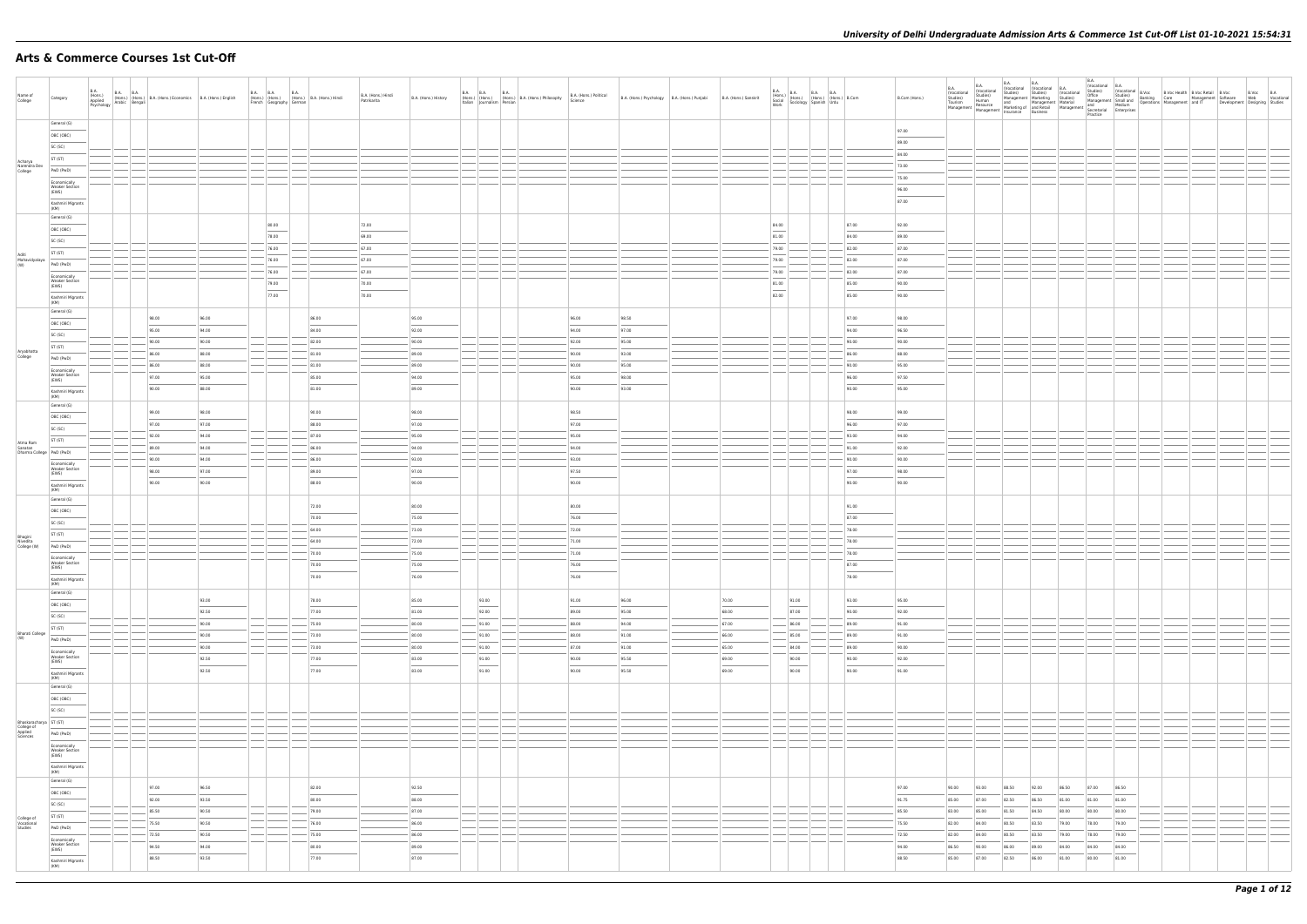| Name of<br>College                 | Category                                                                                                                                                                                                                                                                                                                                                                                                                                                                   | <b>B.A.</b><br>(Hons.)<br>Applied | B.A. (Hons.) B.A. B.A. (Hons.) B.A. (Hons.) Economics B.A. (Hons.) English Psychology Arabic Bengali |       | B.A. B.A. B.A. B.A. (Hons.) B.A. (Hons.) Hindi<br>French Geography German |       |           | B.A. (Hons.) Hindi<br>Patrikarita | B.A. (Hons.) History              | Italian Journalism Persian                                                                                                                                                                                                                                                                                                                                                                                                                                                          | B.A. B.A. B.A. B.A. (Hons.) B.A. (Hons.) Philosophy | B.A. (Hons.) Political<br>Science | B.A. (Hons.) Psychology B.A. (Hons.) Punjabi |       | B.A. (Hons.) Sanskrit | <b>B.A.</b><br>Work               |                                   | B.A. (Hons.) B.A. B.A. (Hons.) B.Com<br>Social (Hons.) (Hons.) (Hons.) B.Com<br>Work Sociology Spanish Urdu | B.Com (Hons.) | B.A.<br>(Vocational<br>Studies)<br>Tourism<br>Management   Resource   Marketing or   aim network | B.A.<br>(Vocational<br>Studies)<br>Human<br>Resource | <b>B.A.</b><br><b>B.A.</b><br>Tocational (Vocational B.A.<br>Studies) Studies) (Vocational Management Marketing Studies) | Practice | B.A.<br>(Vocational B.A. |  | Vocational B.A. Constructional Constructional B.Voc Health B.Voc Retail B.Voc B.Voc B.Voc B.Voc B.Voc B.Voc B.Voc B.Voc B.Voc B.Voc B.Voc B.Voc B.Voc B.Voc B.Voc B.Voc B.Voc B.Voc B.Voc B.Voc B.Voc B.Voc B.Voc B.Voc B.Voc |  |
|------------------------------------|----------------------------------------------------------------------------------------------------------------------------------------------------------------------------------------------------------------------------------------------------------------------------------------------------------------------------------------------------------------------------------------------------------------------------------------------------------------------------|-----------------------------------|------------------------------------------------------------------------------------------------------|-------|---------------------------------------------------------------------------|-------|-----------|-----------------------------------|-----------------------------------|-------------------------------------------------------------------------------------------------------------------------------------------------------------------------------------------------------------------------------------------------------------------------------------------------------------------------------------------------------------------------------------------------------------------------------------------------------------------------------------|-----------------------------------------------------|-----------------------------------|----------------------------------------------|-------|-----------------------|-----------------------------------|-----------------------------------|-------------------------------------------------------------------------------------------------------------|---------------|--------------------------------------------------------------------------------------------------|------------------------------------------------------|--------------------------------------------------------------------------------------------------------------------------|----------|--------------------------|--|-------------------------------------------------------------------------------------------------------------------------------------------------------------------------------------------------------------------------------|--|
|                                    | General (G)                                                                                                                                                                                                                                                                                                                                                                                                                                                                |                                   | 99.00                                                                                                | 98.25 |                                                                           |       | 87.00     |                                   | 98.00                             |                                                                                                                                                                                                                                                                                                                                                                                                                                                                                     | 94.00                                               | 99.00                             | 99.00                                        |       | 67.00                 |                                   |                                   | 98.00                                                                                                       | 99.00         |                                                                                                  |                                                      |                                                                                                                          |          |                          |  |                                                                                                                                                                                                                               |  |
|                                    | OBC (OBC)                                                                                                                                                                                                                                                                                                                                                                                                                                                                  |                                   |                                                                                                      |       |                                                                           |       | 82.00     |                                   | 97.00                             |                                                                                                                                                                                                                                                                                                                                                                                                                                                                                     | 91.00                                               |                                   |                                              |       | 63.00                 |                                   |                                   | 96.00                                                                                                       | 97.00         |                                                                                                  |                                                      |                                                                                                                          |          |                          |  |                                                                                                                                                                                                                               |  |
|                                    | SC (SC)                                                                                                                                                                                                                                                                                                                                                                                                                                                                    |                                   | 97.00                                                                                                | 97.50 |                                                                           |       |           |                                   |                                   |                                                                                                                                                                                                                                                                                                                                                                                                                                                                                     |                                                     | 97.50                             | 96.00                                        |       |                       |                                   |                                   |                                                                                                             |               |                                                                                                  |                                                      |                                                                                                                          |          |                          |  |                                                                                                                                                                                                                               |  |
|                                    | ST (ST)                                                                                                                                                                                                                                                                                                                                                                                                                                                                    |                                   | 92.00                                                                                                | 94.50 |                                                                           |       | 80.00     |                                   | 93.50                             |                                                                                                                                                                                                                                                                                                                                                                                                                                                                                     | 88.00                                               | 94.00                             | 93.50                                        |       | 60.00                 |                                   |                                   | 92.00                                                                                                       | 92.00         |                                                                                                  |                                                      |                                                                                                                          |          |                          |  |                                                                                                                                                                                                                               |  |
| Daulat Ram<br>College (W)          | PwD (PwD)                                                                                                                                                                                                                                                                                                                                                                                                                                                                  |                                   | 92.00                                                                                                | 94.50 |                                                                           |       | 80.00     |                                   | 93.00                             |                                                                                                                                                                                                                                                                                                                                                                                                                                                                                     | 88.00                                               | 93.50                             | 93.00                                        |       | 60.00                 |                                   |                                   | 90.00                                                                                                       | 90.00         |                                                                                                  |                                                      |                                                                                                                          |          |                          |  |                                                                                                                                                                                                                               |  |
|                                    |                                                                                                                                                                                                                                                                                                                                                                                                                                                                            |                                   | 92.00                                                                                                | 93.50 |                                                                           |       | 80.00     |                                   | 92.00                             |                                                                                                                                                                                                                                                                                                                                                                                                                                                                                     | 88.00                                               | 93.00                             | 93.75                                        |       | 60.00                 |                                   |                                   | 92.00                                                                                                       | 92.00         |                                                                                                  |                                                      |                                                                                                                          |          |                          |  |                                                                                                                                                                                                                               |  |
|                                    | Economically<br><b>Weaker Section</b>                                                                                                                                                                                                                                                                                                                                                                                                                                      |                                   | 98.00                                                                                                | 97.50 |                                                                           |       | 87.00     |                                   | 98.00                             |                                                                                                                                                                                                                                                                                                                                                                                                                                                                                     | 94.00                                               | 99.00                             | 98.50                                        |       | 66.00                 |                                   |                                   | 97.50                                                                                                       | 98.00         |                                                                                                  |                                                      |                                                                                                                          |          |                          |  |                                                                                                                                                                                                                               |  |
|                                    | (EWS)                                                                                                                                                                                                                                                                                                                                                                                                                                                                      |                                   |                                                                                                      |       |                                                                           |       |           |                                   |                                   |                                                                                                                                                                                                                                                                                                                                                                                                                                                                                     |                                                     |                                   |                                              |       |                       |                                   |                                   |                                                                                                             |               |                                                                                                  |                                                      |                                                                                                                          |          |                          |  |                                                                                                                                                                                                                               |  |
|                                    | Kashmiri Migrants                                                                                                                                                                                                                                                                                                                                                                                                                                                          |                                   | 96.00                                                                                                | 96.50 |                                                                           |       | 84.00     |                                   | 96.00                             |                                                                                                                                                                                                                                                                                                                                                                                                                                                                                     | 93.00                                               | 96.00                             | 97.50                                        |       | 63.00                 |                                   |                                   | 95.00                                                                                                       | 95.00         |                                                                                                  |                                                      |                                                                                                                          |          |                          |  |                                                                                                                                                                                                                               |  |
|                                    | (KM)<br>General (G)                                                                                                                                                                                                                                                                                                                                                                                                                                                        |                                   |                                                                                                      |       |                                                                           |       |           |                                   |                                   |                                                                                                                                                                                                                                                                                                                                                                                                                                                                                     |                                                     |                                   |                                              |       |                       |                                   |                                   |                                                                                                             |               |                                                                                                  |                                                      |                                                                                                                          |          |                          |  |                                                                                                                                                                                                                               |  |
|                                    |                                                                                                                                                                                                                                                                                                                                                                                                                                                                            |                                   |                                                                                                      | 98.00 |                                                                           |       |           |                                   |                                   |                                                                                                                                                                                                                                                                                                                                                                                                                                                                                     |                                                     |                                   |                                              |       |                       |                                   |                                   |                                                                                                             | 99.50         |                                                                                                  |                                                      |                                                                                                                          |          |                          |  |                                                                                                                                                                                                                               |  |
|                                    | OBC (OBC)                                                                                                                                                                                                                                                                                                                                                                                                                                                                  |                                   |                                                                                                      | 94.00 |                                                                           |       |           |                                   |                                   |                                                                                                                                                                                                                                                                                                                                                                                                                                                                                     |                                                     |                                   |                                              |       |                       |                                   |                                   |                                                                                                             | 94.00         |                                                                                                  |                                                      |                                                                                                                          |          |                          |  |                                                                                                                                                                                                                               |  |
|                                    | SC (SC)                                                                                                                                                                                                                                                                                                                                                                                                                                                                    |                                   |                                                                                                      |       |                                                                           |       |           |                                   |                                   |                                                                                                                                                                                                                                                                                                                                                                                                                                                                                     |                                                     |                                   |                                              |       |                       |                                   |                                   |                                                                                                             |               |                                                                                                  |                                                      |                                                                                                                          |          |                          |  |                                                                                                                                                                                                                               |  |
| Deen Dayal                         | ST (ST)                                                                                                                                                                                                                                                                                                                                                                                                                                                                    |                                   |                                                                                                      | 90.00 |                                                                           |       |           |                                   |                                   |                                                                                                                                                                                                                                                                                                                                                                                                                                                                                     |                                                     |                                   |                                              |       |                       |                                   |                                   |                                                                                                             | 86.00         |                                                                                                  |                                                      |                                                                                                                          |          |                          |  |                                                                                                                                                                                                                               |  |
| Upadhyaya<br>College               | PwD (PwD)                                                                                                                                                                                                                                                                                                                                                                                                                                                                  |                                   |                                                                                                      | 85.00 |                                                                           |       |           |                                   |                                   |                                                                                                                                                                                                                                                                                                                                                                                                                                                                                     |                                                     |                                   |                                              |       |                       |                                   |                                   |                                                                                                             | 77.00         |                                                                                                  |                                                      |                                                                                                                          |          |                          |  |                                                                                                                                                                                                                               |  |
|                                    |                                                                                                                                                                                                                                                                                                                                                                                                                                                                            |                                   |                                                                                                      | 85.00 |                                                                           |       |           |                                   |                                   |                                                                                                                                                                                                                                                                                                                                                                                                                                                                                     |                                                     |                                   |                                              |       |                       |                                   |                                   |                                                                                                             | 77.00         |                                                                                                  |                                                      |                                                                                                                          |          |                          |  |                                                                                                                                                                                                                               |  |
|                                    | Economically<br><b>Weaker Section</b>                                                                                                                                                                                                                                                                                                                                                                                                                                      |                                   |                                                                                                      | 96.00 |                                                                           |       |           |                                   |                                   |                                                                                                                                                                                                                                                                                                                                                                                                                                                                                     |                                                     |                                   |                                              |       |                       |                                   |                                   |                                                                                                             | 98.50         |                                                                                                  |                                                      |                                                                                                                          |          |                          |  |                                                                                                                                                                                                                               |  |
|                                    | (EWS)                                                                                                                                                                                                                                                                                                                                                                                                                                                                      |                                   |                                                                                                      | 88.00 |                                                                           |       |           |                                   |                                   |                                                                                                                                                                                                                                                                                                                                                                                                                                                                                     |                                                     |                                   |                                              |       |                       |                                   |                                   |                                                                                                             | 89.50         |                                                                                                  |                                                      |                                                                                                                          |          |                          |  |                                                                                                                                                                                                                               |  |
|                                    | Kashmiri Migrants<br>(KM)                                                                                                                                                                                                                                                                                                                                                                                                                                                  |                                   |                                                                                                      |       |                                                                           |       |           |                                   |                                   |                                                                                                                                                                                                                                                                                                                                                                                                                                                                                     |                                                     |                                   |                                              |       |                       |                                   |                                   |                                                                                                             |               |                                                                                                  |                                                      |                                                                                                                          |          |                          |  |                                                                                                                                                                                                                               |  |
|                                    | General (G)                                                                                                                                                                                                                                                                                                                                                                                                                                                                |                                   |                                                                                                      |       |                                                                           |       |           |                                   |                                   |                                                                                                                                                                                                                                                                                                                                                                                                                                                                                     |                                                     |                                   |                                              |       |                       |                                   |                                   |                                                                                                             |               |                                                                                                  |                                                      |                                                                                                                          |          |                          |  |                                                                                                                                                                                                                               |  |
|                                    | OBC (OBC)                                                                                                                                                                                                                                                                                                                                                                                                                                                                  |                                   | 98.75                                                                                                | 98.00 |                                                                           |       |           |                                   | 98.50                             | 99.00                                                                                                                                                                                                                                                                                                                                                                                                                                                                               |                                                     | 98.50                             |                                              |       |                       |                                   |                                   | 98.50                                                                                                       | 99.00         |                                                                                                  |                                                      |                                                                                                                          |          |                          |  |                                                                                                                                                                                                                               |  |
|                                    |                                                                                                                                                                                                                                                                                                                                                                                                                                                                            |                                   | 98.00                                                                                                | 97.00 |                                                                           |       |           |                                   | 97.50                             | 98.00                                                                                                                                                                                                                                                                                                                                                                                                                                                                               |                                                     | 97.50                             |                                              |       |                       |                                   |                                   | 97.50                                                                                                       | 98.50         |                                                                                                  |                                                      |                                                                                                                          |          |                          |  |                                                                                                                                                                                                                               |  |
|                                    | SC (SC)                                                                                                                                                                                                                                                                                                                                                                                                                                                                    |                                   | 95.50                                                                                                | 95.50 |                                                                           |       |           |                                   | 95.50                             | 96.00                                                                                                                                                                                                                                                                                                                                                                                                                                                                               |                                                     | 95.50                             |                                              |       |                       |                                   |                                   | 95.50                                                                                                       | 96.50         |                                                                                                  |                                                      |                                                                                                                          |          |                          |  |                                                                                                                                                                                                                               |  |
| Delhi College of ST (ST)           |                                                                                                                                                                                                                                                                                                                                                                                                                                                                            |                                   |                                                                                                      |       |                                                                           |       |           |                                   |                                   |                                                                                                                                                                                                                                                                                                                                                                                                                                                                                     |                                                     |                                   |                                              |       |                       |                                   |                                   |                                                                                                             |               |                                                                                                  |                                                      |                                                                                                                          |          |                          |  |                                                                                                                                                                                                                               |  |
| Arts and<br>Commerce               | PwD (PwD)                                                                                                                                                                                                                                                                                                                                                                                                                                                                  |                                   | 95.50                                                                                                | 95.50 |                                                                           |       |           |                                   | 95.50                             | 96.00                                                                                                                                                                                                                                                                                                                                                                                                                                                                               |                                                     | 95.50                             |                                              |       |                       |                                   |                                   | 95.50                                                                                                       | 96.50         |                                                                                                  |                                                      |                                                                                                                          |          |                          |  |                                                                                                                                                                                                                               |  |
|                                    | Economically                                                                                                                                                                                                                                                                                                                                                                                                                                                               |                                   | 95.50                                                                                                | 95.50 |                                                                           |       |           |                                   | 95.50                             | 96.00                                                                                                                                                                                                                                                                                                                                                                                                                                                                               |                                                     | 95.50                             |                                              |       |                       |                                   |                                   | 95.50                                                                                                       | 96.50         |                                                                                                  |                                                      |                                                                                                                          |          |                          |  |                                                                                                                                                                                                                               |  |
|                                    | <b>Weaker Section</b><br>(EWS)                                                                                                                                                                                                                                                                                                                                                                                                                                             |                                   | 98.50                                                                                                | 97.75 |                                                                           |       |           |                                   | 98.25                             | 98.75                                                                                                                                                                                                                                                                                                                                                                                                                                                                               |                                                     | 98.25                             |                                              |       |                       |                                   |                                   | 98.25                                                                                                       | 98.75         |                                                                                                  |                                                      |                                                                                                                          |          |                          |  |                                                                                                                                                                                                                               |  |
|                                    |                                                                                                                                                                                                                                                                                                                                                                                                                                                                            |                                   | 95.50                                                                                                | 95.50 |                                                                           |       |           |                                   | 95.50                             | 96.00                                                                                                                                                                                                                                                                                                                                                                                                                                                                               |                                                     | 95.50                             |                                              |       |                       |                                   |                                   | 95.50                                                                                                       | 96.50         |                                                                                                  |                                                      |                                                                                                                          |          |                          |  |                                                                                                                                                                                                                               |  |
|                                    | Kashmiri Migrants<br>(KM)                                                                                                                                                                                                                                                                                                                                                                                                                                                  |                                   |                                                                                                      |       |                                                                           |       |           |                                   |                                   |                                                                                                                                                                                                                                                                                                                                                                                                                                                                                     |                                                     |                                   |                                              |       |                       |                                   |                                   |                                                                                                             |               |                                                                                                  |                                                      |                                                                                                                          |          |                          |  |                                                                                                                                                                                                                               |  |
|                                    | General (G)                                                                                                                                                                                                                                                                                                                                                                                                                                                                |                                   |                                                                                                      |       |                                                                           |       |           |                                   |                                   |                                                                                                                                                                                                                                                                                                                                                                                                                                                                                     |                                                     |                                   |                                              |       |                       |                                   |                                   |                                                                                                             |               |                                                                                                  |                                                      |                                                                                                                          |          |                          |  |                                                                                                                                                                                                                               |  |
|                                    | OBC (OBC)                                                                                                                                                                                                                                                                                                                                                                                                                                                                  |                                   |                                                                                                      |       | 87.50                                                                     | 87.50 |           |                                   |                                   | 85.00<br>$\frac{1}{2} \left( \frac{1}{2} \right) \left( \frac{1}{2} \right) \left( \frac{1}{2} \right) \left( \frac{1}{2} \right) \left( \frac{1}{2} \right) \left( \frac{1}{2} \right) \left( \frac{1}{2} \right) \left( \frac{1}{2} \right) \left( \frac{1}{2} \right) \left( \frac{1}{2} \right) \left( \frac{1}{2} \right) \left( \frac{1}{2} \right) \left( \frac{1}{2} \right) \left( \frac{1}{2} \right) \left( \frac{1}{2} \right) \left( \frac{1}{2} \right) \left( \frac$ |                                                     |                                   |                                              |       |                       |                                   | 86.00                             |                                                                                                             |               |                                                                                                  |                                                      |                                                                                                                          |          |                          |  |                                                                                                                                                                                                                               |  |
|                                    | SC (SC)                                                                                                                                                                                                                                                                                                                                                                                                                                                                    |                                   |                                                                                                      |       | 84.50                                                                     | 84.50 |           |                                   |                                   | 83.00                                                                                                                                                                                                                                                                                                                                                                                                                                                                               |                                                     |                                   |                                              |       |                       |                                   | 84.00                             |                                                                                                             |               |                                                                                                  |                                                      |                                                                                                                          |          |                          |  |                                                                                                                                                                                                                               |  |
|                                    |                                                                                                                                                                                                                                                                                                                                                                                                                                                                            |                                   |                                                                                                      |       | 82.50                                                                     | 82.50 |           |                                   |                                   | 81.00                                                                                                                                                                                                                                                                                                                                                                                                                                                                               |                                                     |                                   |                                              |       |                       |                                   | 82.00                             |                                                                                                             |               |                                                                                                  |                                                      |                                                                                                                          |          |                          |  |                                                                                                                                                                                                                               |  |
| Department of ST (ST)              |                                                                                                                                                                                                                                                                                                                                                                                                                                                                            |                                   |                                                                                                      |       | 80.00                                                                     | 79.00 |           |                                   |                                   | 78.00                                                                                                                                                                                                                                                                                                                                                                                                                                                                               |                                                     |                                   |                                              |       |                       |                                   | 79.00                             |                                                                                                             |               |                                                                                                  |                                                      |                                                                                                                          |          |                          |  |                                                                                                                                                                                                                               |  |
| Germanic and<br>Romance<br>Studies | PwD (PwD)                                                                                                                                                                                                                                                                                                                                                                                                                                                                  |                                   |                                                                                                      |       |                                                                           |       |           |                                   |                                   |                                                                                                                                                                                                                                                                                                                                                                                                                                                                                     |                                                     |                                   |                                              |       |                       |                                   |                                   |                                                                                                             |               |                                                                                                  |                                                      |                                                                                                                          |          |                          |  |                                                                                                                                                                                                                               |  |
|                                    | Economically                                                                                                                                                                                                                                                                                                                                                                                                                                                               |                                   |                                                                                                      |       | 78.00                                                                     | 78.00 |           |                                   |                                   | 78.00                                                                                                                                                                                                                                                                                                                                                                                                                                                                               |                                                     |                                   |                                              |       |                       |                                   | 78.00                             |                                                                                                             |               |                                                                                                  |                                                      |                                                                                                                          |          |                          |  |                                                                                                                                                                                                                               |  |
|                                    | <b>Weaker Section</b><br>(EWS)                                                                                                                                                                                                                                                                                                                                                                                                                                             |                                   |                                                                                                      |       | 82.50                                                                     | 82.50 |           |                                   |                                   | 81.00                                                                                                                                                                                                                                                                                                                                                                                                                                                                               |                                                     |                                   |                                              |       |                       |                                   | 82.00<br>$\overline{\phantom{a}}$ |                                                                                                             |               |                                                                                                  |                                                      |                                                                                                                          |          |                          |  |                                                                                                                                                                                                                               |  |
|                                    | Kashmiri Migrants                                                                                                                                                                                                                                                                                                                                                                                                                                                          |                                   |                                                                                                      |       | 84.50                                                                     | 84.50 |           |                                   |                                   | $\frac{1}{83.00}$                                                                                                                                                                                                                                                                                                                                                                                                                                                                   |                                                     |                                   |                                              |       |                       |                                   | 84.00                             |                                                                                                             |               |                                                                                                  |                                                      |                                                                                                                          |          |                          |  |                                                                                                                                                                                                                               |  |
|                                    | (KM)                                                                                                                                                                                                                                                                                                                                                                                                                                                                       |                                   |                                                                                                      |       |                                                                           |       |           |                                   |                                   |                                                                                                                                                                                                                                                                                                                                                                                                                                                                                     |                                                     |                                   |                                              |       |                       |                                   |                                   |                                                                                                             |               |                                                                                                  |                                                      |                                                                                                                          |          |                          |  |                                                                                                                                                                                                                               |  |
|                                    | General (G)                                                                                                                                                                                                                                                                                                                                                                                                                                                                |                                   |                                                                                                      | 95.00 |                                                                           |       |           |                                   |                                   |                                                                                                                                                                                                                                                                                                                                                                                                                                                                                     |                                                     |                                   |                                              |       |                       |                                   |                                   |                                                                                                             | 97.00         |                                                                                                  |                                                      |                                                                                                                          |          |                          |  |                                                                                                                                                                                                                               |  |
|                                    | OBC (OBC)                                                                                                                                                                                                                                                                                                                                                                                                                                                                  |                                   | 97.00                                                                                                |       |                                                                           |       | 82.00     |                                   | 92.00                             |                                                                                                                                                                                                                                                                                                                                                                                                                                                                                     |                                                     | 96.00                             |                                              |       | 62.00                 |                                   |                                   |                                                                                                             |               |                                                                                                  |                                                      |                                                                                                                          |          |                          |  |                                                                                                                                                                                                                               |  |
|                                    | SC (SC)                                                                                                                                                                                                                                                                                                                                                                                                                                                                    |                                   | 95.00                                                                                                | 90.00 |                                                                           |       | 78.00     |                                   | 87.00                             |                                                                                                                                                                                                                                                                                                                                                                                                                                                                                     |                                                     | 92.00                             |                                              |       | 61.00                 |                                   |                                   |                                                                                                             | 94.00         |                                                                                                  |                                                      |                                                                                                                          |          |                          |  |                                                                                                                                                                                                                               |  |
|                                    | ST (ST)                                                                                                                                                                                                                                                                                                                                                                                                                                                                    |                                   | 90.00                                                                                                | 87.00 |                                                                           |       | 77.00     |                                   | 84.00                             |                                                                                                                                                                                                                                                                                                                                                                                                                                                                                     |                                                     | 90.00                             |                                              |       | 55.00                 |                                   |                                   |                                                                                                             | 90.00         |                                                                                                  |                                                      |                                                                                                                          |          |                          |  |                                                                                                                                                                                                                               |  |
| Deshbandhu<br>College              |                                                                                                                                                                                                                                                                                                                                                                                                                                                                            |                                   | 80.00                                                                                                | 80.00 |                                                                           |       | 72.00     |                                   | 82.00                             |                                                                                                                                                                                                                                                                                                                                                                                                                                                                                     |                                                     | 83.00                             |                                              |       | 50.00                 |                                   |                                   |                                                                                                             | 75.00         |                                                                                                  |                                                      |                                                                                                                          |          |                          |  |                                                                                                                                                                                                                               |  |
|                                    | PwD (PwD)                                                                                                                                                                                                                                                                                                                                                                                                                                                                  |                                   | 80.00                                                                                                | 85.00 |                                                                           |       | 75.00     |                                   | 80.00                             |                                                                                                                                                                                                                                                                                                                                                                                                                                                                                     |                                                     | 82.00                             |                                              |       | 55.00                 |                                   |                                   |                                                                                                             | 85.00         |                                                                                                  |                                                      |                                                                                                                          |          |                          |  |                                                                                                                                                                                                                               |  |
|                                    | Economically<br><b>Weaker Section</b>                                                                                                                                                                                                                                                                                                                                                                                                                                      |                                   |                                                                                                      |       |                                                                           |       |           |                                   |                                   |                                                                                                                                                                                                                                                                                                                                                                                                                                                                                     |                                                     |                                   |                                              |       |                       |                                   |                                   |                                                                                                             |               |                                                                                                  |                                                      |                                                                                                                          |          |                          |  |                                                                                                                                                                                                                               |  |
|                                    | (EWS)                                                                                                                                                                                                                                                                                                                                                                                                                                                                      |                                   | 96.00                                                                                                | 94.00 |                                                                           |       | 81.00     |                                   | 91.00                             |                                                                                                                                                                                                                                                                                                                                                                                                                                                                                     |                                                     | 95.00                             |                                              |       | 61.00                 |                                   |                                   |                                                                                                             | 96.00         |                                                                                                  |                                                      |                                                                                                                          |          |                          |  |                                                                                                                                                                                                                               |  |
|                                    | Kashmiri Migrants                                                                                                                                                                                                                                                                                                                                                                                                                                                          |                                   | 87.00                                                                                                | 85.00 |                                                                           |       | 72.00     |                                   | 82.00                             |                                                                                                                                                                                                                                                                                                                                                                                                                                                                                     |                                                     | 86.00                             |                                              |       | 52.00                 |                                   |                                   |                                                                                                             | 87.00         |                                                                                                  |                                                      |                                                                                                                          |          |                          |  |                                                                                                                                                                                                                               |  |
|                                    | (KM)<br>General (G)                                                                                                                                                                                                                                                                                                                                                                                                                                                        |                                   |                                                                                                      |       |                                                                           |       |           |                                   |                                   |                                                                                                                                                                                                                                                                                                                                                                                                                                                                                     |                                                     |                                   |                                              |       |                       |                                   |                                   |                                                                                                             |               |                                                                                                  |                                                      |                                                                                                                          |          |                          |  |                                                                                                                                                                                                                               |  |
|                                    |                                                                                                                                                                                                                                                                                                                                                                                                                                                                            | 97.00                             | 98.00                                                                                                |       | 96.00                                                                     |       | 86.00     | 89.00                             | 92.00                             |                                                                                                                                                                                                                                                                                                                                                                                                                                                                                     |                                                     |                                   |                                              |       |                       | 94.00                             |                                   | 96.00                                                                                                       | 98.00         |                                                                                                  |                                                      |                                                                                                                          |          |                          |  |                                                                                                                                                                                                                               |  |
|                                    | OBC (OBC)                                                                                                                                                                                                                                                                                                                                                                                                                                                                  | ___<br>90.00                      | $\frac{1}{2}$<br>91.00                                                                               |       | $\frac{1}{2}$<br>92.00                                                    |       | 80.00     | 81.00                             | 87.00                             |                                                                                                                                                                                                                                                                                                                                                                                                                                                                                     |                                                     |                                   |                                              |       |                       | $\overline{\phantom{a}}$<br>88.00 |                                   | 92.00                                                                                                       | 94.00         |                                                                                                  |                                                      |                                                                                                                          |          |                          |  |                                                                                                                                                                                                                               |  |
|                                    | SC (SC)                                                                                                                                                                                                                                                                                                                                                                                                                                                                    |                                   |                                                                                                      |       |                                                                           |       |           |                                   |                                   |                                                                                                                                                                                                                                                                                                                                                                                                                                                                                     |                                                     |                                   |                                              |       |                       |                                   |                                   |                                                                                                             |               |                                                                                                  |                                                      |                                                                                                                          |          |                          |  |                                                                                                                                                                                                                               |  |
| Dr. Bhim Rao                       | ST (ST)                                                                                                                                                                                                                                                                                                                                                                                                                                                                    | 85.00                             | 87.00                                                                                                |       | 89.00                                                                     |       | 75.00     | 75.00                             | 83.00                             |                                                                                                                                                                                                                                                                                                                                                                                                                                                                                     |                                                     |                                   |                                              |       |                       | 83.00                             |                                   | 90.00                                                                                                       | 92.00         |                                                                                                  |                                                      |                                                                                                                          |          |                          |  |                                                                                                                                                                                                                               |  |
| Ambedkar<br>College                | PwD (PwD)                                                                                                                                                                                                                                                                                                                                                                                                                                                                  | 80.00                             | 80.00                                                                                                |       | 96.00                                                                     |       | 70.00     | 65.00                             | 80.00                             |                                                                                                                                                                                                                                                                                                                                                                                                                                                                                     |                                                     |                                   |                                              |       |                       | 75.00                             |                                   | 85.00                                                                                                       | 88.00         |                                                                                                  |                                                      |                                                                                                                          |          |                          |  |                                                                                                                                                                                                                               |  |
|                                    | Economically                                                                                                                                                                                                                                                                                                                                                                                                                                                               | 75.00                             | 78.00                                                                                                |       | 81.00                                                                     |       | $-62.00$  | 60.00                             | 75.00                             |                                                                                                                                                                                                                                                                                                                                                                                                                                                                                     |                                                     |                                   |                                              |       |                       | 67.00                             |                                   | 86.00                                                                                                       | 87.00         |                                                                                                  |                                                      |                                                                                                                          |          |                          |  |                                                                                                                                                                                                                               |  |
|                                    | <b>Weaker Section</b>                                                                                                                                                                                                                                                                                                                                                                                                                                                      | 95.00                             | 96.00                                                                                                |       | 94.00                                                                     |       | 85.00     | 86.00                             | 90.00                             |                                                                                                                                                                                                                                                                                                                                                                                                                                                                                     |                                                     |                                   |                                              |       |                       | 93.00                             |                                   | 95.00                                                                                                       | 97.00         |                                                                                                  |                                                      |                                                                                                                          |          |                          |  |                                                                                                                                                                                                                               |  |
|                                    | (EWS)                                                                                                                                                                                                                                                                                                                                                                                                                                                                      | 88.00                             | 89.00                                                                                                |       | 87.00                                                                     |       | 77.00     | 81.00                             | 85.00                             |                                                                                                                                                                                                                                                                                                                                                                                                                                                                                     |                                                     |                                   |                                              |       |                       | $\overline{\phantom{a}}$<br>85.00 |                                   | 87.00                                                                                                       | 89.00         |                                                                                                  |                                                      |                                                                                                                          |          |                          |  |                                                                                                                                                                                                                               |  |
|                                    | Kashmiri Migrants<br>(KM)                                                                                                                                                                                                                                                                                                                                                                                                                                                  |                                   |                                                                                                      |       |                                                                           |       |           |                                   |                                   |                                                                                                                                                                                                                                                                                                                                                                                                                                                                                     |                                                     |                                   |                                              |       |                       |                                   |                                   |                                                                                                             |               |                                                                                                  |                                                      |                                                                                                                          |          |                          |  |                                                                                                                                                                                                                               |  |
|                                    | General (G)                                                                                                                                                                                                                                                                                                                                                                                                                                                                |                                   |                                                                                                      |       |                                                                           |       |           |                                   |                                   |                                                                                                                                                                                                                                                                                                                                                                                                                                                                                     |                                                     |                                   |                                              |       |                       |                                   |                                   |                                                                                                             |               |                                                                                                  |                                                      |                                                                                                                          |          |                          |  |                                                                                                                                                                                                                               |  |
|                                    | OBC (OBC)                                                                                                                                                                                                                                                                                                                                                                                                                                                                  |                                   | 98.50                                                                                                | 95.50 | 96.00                                                                     |       | 85.00     |                                   | 94.00                             |                                                                                                                                                                                                                                                                                                                                                                                                                                                                                     | 94.00                                               | 98.00                             |                                              | 70.00 | 70.00                 |                                   |                                   | 70.00 97.50                                                                                                 | 98.50         |                                                                                                  |                                                      |                                                                                                                          |          |                          |  |                                                                                                                                                                                                                               |  |
|                                    |                                                                                                                                                                                                                                                                                                                                                                                                                                                                            |                                   | 97.00                                                                                                | 90.50 | 93.00                                                                     |       | 81.00     |                                   | 90.00                             |                                                                                                                                                                                                                                                                                                                                                                                                                                                                                     | 92.00                                               | 96.00                             |                                              | 67.00 | 67.00                 |                                   |                                   | 67.00 96.00                                                                                                 | 97.00         |                                                                                                  |                                                      |                                                                                                                          |          |                          |  |                                                                                                                                                                                                                               |  |
|                                    | SC (SC)                                                                                                                                                                                                                                                                                                                                                                                                                                                                    |                                   | 89.00                                                                                                | 87.00 | $- 89.50$                                                                 |       | 77.00     |                                   | 85.00                             |                                                                                                                                                                                                                                                                                                                                                                                                                                                                                     | 89.00                                               | 93.00                             |                                              | 65.00 | 65.00                 |                                   |                                   | 65.00 89.00                                                                                                 | 91.00         |                                                                                                  |                                                      |                                                                                                                          |          |                          |  |                                                                                                                                                                                                                               |  |
| Dyal Singh                         | ST (ST)                                                                                                                                                                                                                                                                                                                                                                                                                                                                    |                                   |                                                                                                      |       |                                                                           |       |           |                                   |                                   |                                                                                                                                                                                                                                                                                                                                                                                                                                                                                     |                                                     |                                   |                                              |       |                       |                                   |                                   |                                                                                                             |               |                                                                                                  |                                                      |                                                                                                                          |          |                          |  |                                                                                                                                                                                                                               |  |
| College                            | PwD (PwD)                                                                                                                                                                                                                                                                                                                                                                                                                                                                  |                                   | 85.00                                                                                                | 85.00 | 88.00                                                                     |       | 70.00     |                                   | 82.00                             |                                                                                                                                                                                                                                                                                                                                                                                                                                                                                     | 87.00                                               | 92.00                             |                                              | 60.00 | 60.00                 |                                   |                                   | 60.00 83.00                                                                                                 | 84.00         |                                                                                                  |                                                      |                                                                                                                          |          |                          |  |                                                                                                                                                                                                                               |  |
|                                    | Economically                                                                                                                                                                                                                                                                                                                                                                                                                                                               |                                   | $72.00$                                                                                              | 75.00 | 78.00                                                                     |       | $- 62.00$ |                                   | 67.00                             |                                                                                                                                                                                                                                                                                                                                                                                                                                                                                     | 80.00                                               | 85.00                             |                                              | 60.00 | 60.00                 |                                   |                                   | 60.00 71.00                                                                                                 | 72.00         |                                                                                                  |                                                      |                                                                                                                          |          |                          |  |                                                                                                                                                                                                                               |  |
|                                    | <b>Weaker Section</b><br>(EWS)                                                                                                                                                                                                                                                                                                                                                                                                                                             |                                   | 97.50                                                                                                | 94.50 | 95.00                                                                     |       | 83.00     |                                   | 93.00                             |                                                                                                                                                                                                                                                                                                                                                                                                                                                                                     | 93.00                                               | 96.00                             |                                              | 68.00 | 68.00                 |                                   |                                   | 68.00 96.50                                                                                                 | 97.50         |                                                                                                  |                                                      |                                                                                                                          |          |                          |  |                                                                                                                                                                                                                               |  |
|                                    | $\frac{1}{2} \left( \frac{1}{2} \right) \left( \frac{1}{2} \right) \left( \frac{1}{2} \right) \left( \frac{1}{2} \right) \left( \frac{1}{2} \right) \left( \frac{1}{2} \right) \left( \frac{1}{2} \right) \left( \frac{1}{2} \right) \left( \frac{1}{2} \right) \left( \frac{1}{2} \right) \left( \frac{1}{2} \right) \left( \frac{1}{2} \right) \left( \frac{1}{2} \right) \left( \frac{1}{2} \right) \left( \frac{1}{2} \right) \left( \frac{1}{2} \right) \left( \frac$ |                                   | 92.00                                                                                                | 85.50 | $\sim$<br>87.00                                                           |       | 75.00     |                                   | 87.00                             |                                                                                                                                                                                                                                                                                                                                                                                                                                                                                     | 85.00                                               | 89.00                             |                                              | 65.00 | 65.00                 |                                   |                                   | 65.00 90.00                                                                                                 | 91.00         |                                                                                                  |                                                      |                                                                                                                          |          |                          |  |                                                                                                                                                                                                                               |  |
|                                    | Kashmiri Migrants<br>(KM)                                                                                                                                                                                                                                                                                                                                                                                                                                                  |                                   |                                                                                                      |       |                                                                           |       |           |                                   |                                   |                                                                                                                                                                                                                                                                                                                                                                                                                                                                                     |                                                     |                                   |                                              |       |                       |                                   |                                   |                                                                                                             |               |                                                                                                  |                                                      |                                                                                                                          |          |                          |  |                                                                                                                                                                                                                               |  |
|                                    | General (G)                                                                                                                                                                                                                                                                                                                                                                                                                                                                |                                   |                                                                                                      |       |                                                                           |       |           |                                   |                                   |                                                                                                                                                                                                                                                                                                                                                                                                                                                                                     |                                                     |                                   |                                              |       |                       |                                   |                                   |                                                                                                             |               |                                                                                                  |                                                      |                                                                                                                          |          |                          |  |                                                                                                                                                                                                                               |  |
|                                    | OBC (OBC)                                                                                                                                                                                                                                                                                                                                                                                                                                                                  |                                   |                                                                                                      | 94.00 |                                                                           |       |           |                                   | 91.00<br>$\overline{\phantom{a}}$ |                                                                                                                                                                                                                                                                                                                                                                                                                                                                                     |                                                     | 95.00<br>$\overline{\phantom{a}}$ |                                              |       |                       |                                   |                                   | 96.50                                                                                                       | 97.50         |                                                                                                  |                                                      |                                                                                                                          |          |                          |  |                                                                                                                                                                                                                               |  |
|                                    | SC (SC)                                                                                                                                                                                                                                                                                                                                                                                                                                                                    |                                   |                                                                                                      | 92.00 |                                                                           |       |           |                                   | 89.50                             |                                                                                                                                                                                                                                                                                                                                                                                                                                                                                     |                                                     | 93.00                             |                                              |       |                       |                                   |                                   | 95.00                                                                                                       | 96.00         |                                                                                                  |                                                      |                                                                                                                          |          |                          |  |                                                                                                                                                                                                                               |  |
|                                    |                                                                                                                                                                                                                                                                                                                                                                                                                                                                            |                                   |                                                                                                      | 92.00 |                                                                           |       |           |                                   | 89.00                             |                                                                                                                                                                                                                                                                                                                                                                                                                                                                                     |                                                     | 92.00                             |                                              |       |                       |                                   |                                   | 94.00                                                                                                       | 95.00         |                                                                                                  |                                                      |                                                                                                                          |          |                          |  |                                                                                                                                                                                                                               |  |
| Dyal Singh<br>College<br>(Evening) | ST (ST)                                                                                                                                                                                                                                                                                                                                                                                                                                                                    |                                   |                                                                                                      |       |                                                                           |       |           |                                   |                                   |                                                                                                                                                                                                                                                                                                                                                                                                                                                                                     |                                                     |                                   |                                              |       |                       |                                   |                                   |                                                                                                             |               |                                                                                                  |                                                      |                                                                                                                          |          |                          |  |                                                                                                                                                                                                                               |  |
|                                    | PwD (PwD)                                                                                                                                                                                                                                                                                                                                                                                                                                                                  |                                   |                                                                                                      | 92.00 |                                                                           |       |           |                                   | 89.00                             |                                                                                                                                                                                                                                                                                                                                                                                                                                                                                     |                                                     | 92.00                             |                                              |       |                       |                                   |                                   | 94.00                                                                                                       | 95.00         |                                                                                                  |                                                      |                                                                                                                          |          |                          |  |                                                                                                                                                                                                                               |  |
|                                    | Economically                                                                                                                                                                                                                                                                                                                                                                                                                                                               |                                   |                                                                                                      | 80.00 |                                                                           |       |           |                                   | 85.00                             |                                                                                                                                                                                                                                                                                                                                                                                                                                                                                     |                                                     | 82.00                             |                                              |       |                       |                                   |                                   | 81.00                                                                                                       | 81.00         |                                                                                                  |                                                      |                                                                                                                          |          |                          |  |                                                                                                                                                                                                                               |  |
|                                    | <b>Weaker Section</b><br>(EWS)                                                                                                                                                                                                                                                                                                                                                                                                                                             |                                   |                                                                                                      | 93.00 |                                                                           |       |           |                                   | 90.50                             |                                                                                                                                                                                                                                                                                                                                                                                                                                                                                     |                                                     | 94.50                             |                                              |       |                       |                                   |                                   | 96.00                                                                                                       | 97.00         |                                                                                                  |                                                      |                                                                                                                          |          |                          |  |                                                                                                                                                                                                                               |  |
|                                    |                                                                                                                                                                                                                                                                                                                                                                                                                                                                            |                                   |                                                                                                      | 90.00 |                                                                           |       |           |                                   | 86.00                             |                                                                                                                                                                                                                                                                                                                                                                                                                                                                                     |                                                     | 90.00                             |                                              |       |                       |                                   |                                   | 91.50                                                                                                       | 92.50         |                                                                                                  |                                                      |                                                                                                                          |          |                          |  |                                                                                                                                                                                                                               |  |
|                                    | Kashmiri Migrants<br>(KM)                                                                                                                                                                                                                                                                                                                                                                                                                                                  |                                   |                                                                                                      |       |                                                                           |       |           |                                   |                                   |                                                                                                                                                                                                                                                                                                                                                                                                                                                                                     |                                                     |                                   |                                              |       |                       |                                   |                                   |                                                                                                             |               |                                                                                                  |                                                      |                                                                                                                          |          |                          |  |                                                                                                                                                                                                                               |  |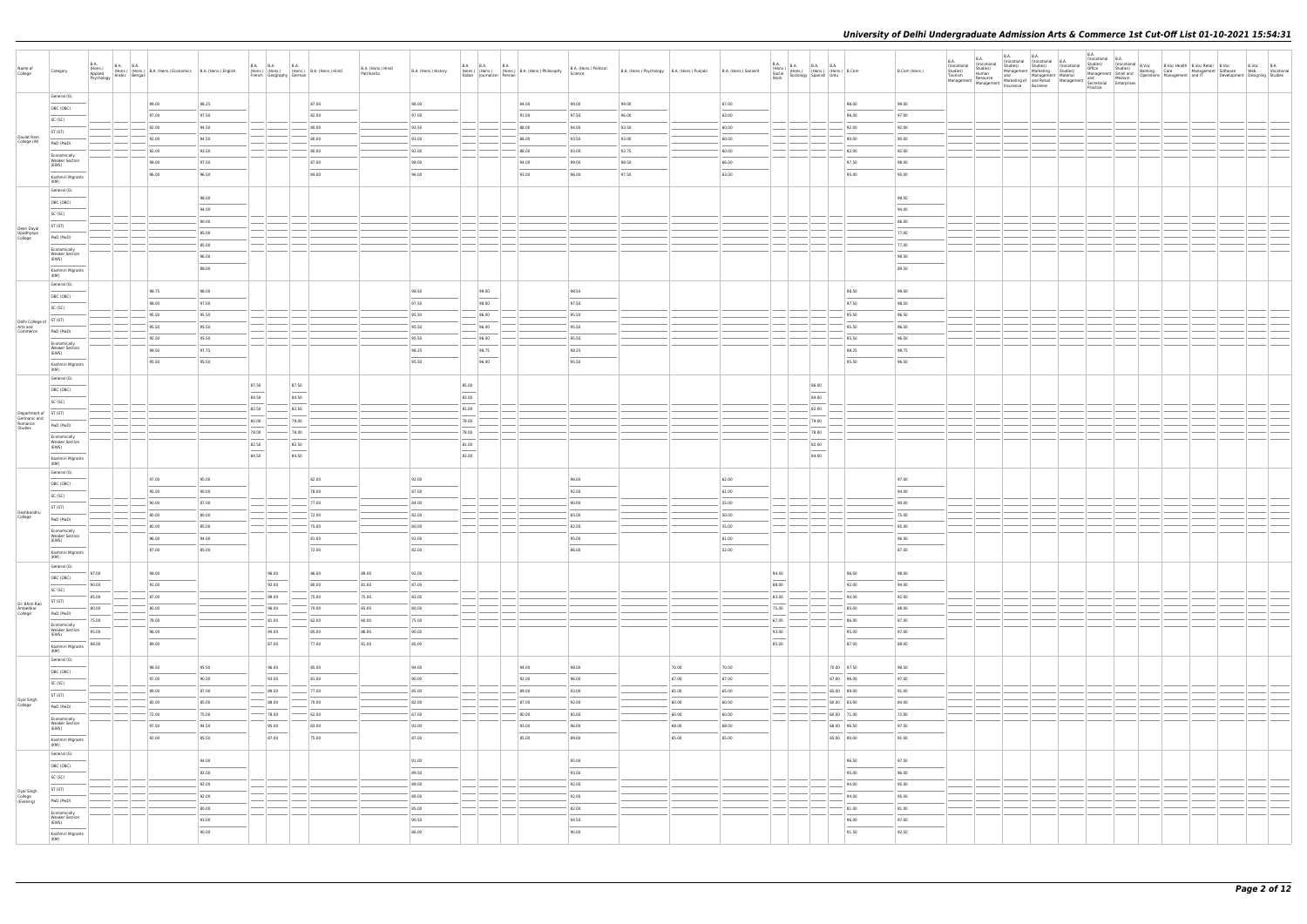| Name of<br>College          | Category                                                                                                                                                                                                                                                                                                                                                                                                                                                                                        | <b>B.A.</b> | B.A. (Hons.) B.A. B.A. (Hons.) B.A. (Hons.) Economics B.A. (Hons.) English Applied Arabic Bengali Arabic Arabic Arabic Arabic Arabic Arabic Arabic Arabic Arabic Arabic Arabic Arabic Arabic Arabic Arabic Arabic Arabic Arabi |                |       | French Geography German | B.A. B.A. B.A. B.A. (Hons.) B.A. (Hons.) Hindi | B.A. (Hons.) Hindi<br>Patrikarita | B.A. (Hons.) History | <b>B.A. B.A.</b><br><b>B.A.</b><br>(Hons.) (Hons.) (Hons.) B.A. (Hons.) Philosophy<br>Italian Journalism Persian |       | B.A. (Hons.) Political<br>Science | B.A. (Hons.) Psychology B.A. (Hons.) Punjabi | B.A. (Hons.) Sanskrit  | $\begin{tabular}{ l c c c c } \hline B.A. & B.A. & B.A. & B.A. & B.A. \\ (Hons.) & (Hons.) & (Hons.) & (Hons.) & B. Com & \\ & Sociology & Spanish & Urdu & \\ \hline \end{tabular}$ |                | B.Com (Hons.)                     | <b>B.A.</b> | B.A.<br>(Vocational<br>Accaional Vuccinum Studies,<br>Studies) Studies<br>Studies Human and Management Marketing Studies<br>Tourism Resource Marketing of and Retail<br>Management Management Insurance Business | <b>B.A.</b><br>(Vocational (Vocational B.A. | <b>B.A.</b> | B.A.<br>Nocational B. (Vocational B. (Vocational B. Vocational B. Noc Health B. Voc Retail B. Voc<br>Management Marketing Studies) Office Studies (Vocational Banking Care Management Studies)<br>Management Management Material Managemen<br>Practice | (Vocational B.A. |  | Development Designing Studies              | B.Voc B.A<br>Web Vocational |
|-----------------------------|-------------------------------------------------------------------------------------------------------------------------------------------------------------------------------------------------------------------------------------------------------------------------------------------------------------------------------------------------------------------------------------------------------------------------------------------------------------------------------------------------|-------------|--------------------------------------------------------------------------------------------------------------------------------------------------------------------------------------------------------------------------------|----------------|-------|-------------------------|------------------------------------------------|-----------------------------------|----------------------|------------------------------------------------------------------------------------------------------------------|-------|-----------------------------------|----------------------------------------------|------------------------|--------------------------------------------------------------------------------------------------------------------------------------------------------------------------------------|----------------|-----------------------------------|-------------|------------------------------------------------------------------------------------------------------------------------------------------------------------------------------------------------------------------|---------------------------------------------|-------------|--------------------------------------------------------------------------------------------------------------------------------------------------------------------------------------------------------------------------------------------------------|------------------|--|--------------------------------------------|-----------------------------|
|                             | General (G)                                                                                                                                                                                                                                                                                                                                                                                                                                                                                     | 99.50       | 99.00                                                                                                                                                                                                                          | 98.50          |       |                         | 88.00                                          |                                   | 98.00                |                                                                                                                  | 97.00 | 98.50                             |                                              | 68.00                  |                                                                                                                                                                                      | 98.50          | 99.00                             |             |                                                                                                                                                                                                                  |                                             |             |                                                                                                                                                                                                                                                        |                  |  |                                            |                             |
|                             | OBC (OBC)                                                                                                                                                                                                                                                                                                                                                                                                                                                                                       | 98.00       | 96.00                                                                                                                                                                                                                          | 96.00          |       |                         | 86.00                                          |                                   | 95.00                |                                                                                                                  | 92.00 | 96.50                             |                                              | 65.00                  |                                                                                                                                                                                      | 97.00          | 98.00                             |             |                                                                                                                                                                                                                  |                                             |             |                                                                                                                                                                                                                                                        |                  |  |                                            |                             |
|                             | SC (SC)<br>ST (ST)                                                                                                                                                                                                                                                                                                                                                                                                                                                                              | 97.00       | 91.00                                                                                                                                                                                                                          | 96.00          |       |                         | 82.00                                          |                                   | 94.00                |                                                                                                                  | 90.00 | 93.50                             |                                              | 65.00                  |                                                                                                                                                                                      | 88.00          | 90.00                             |             |                                                                                                                                                                                                                  |                                             |             |                                                                                                                                                                                                                                                        |                  |  |                                            |                             |
| Gargi College<br>(W)        | PwD (PwD)                                                                                                                                                                                                                                                                                                                                                                                                                                                                                       | 95.00       | 89.00                                                                                                                                                                                                                          | 95.00          |       |                         | 81.00                                          |                                   | 93.00                |                                                                                                                  | 90.00 | 93.50                             |                                              | 65.00                  |                                                                                                                                                                                      | 83.00          | 84.00                             |             |                                                                                                                                                                                                                  |                                             |             |                                                                                                                                                                                                                                                        |                  |  |                                            |                             |
|                             | Economically                                                                                                                                                                                                                                                                                                                                                                                                                                                                                    | 97.00       | 91.00                                                                                                                                                                                                                          | 95.00          |       |                         | 81.00                                          |                                   | 90.00                |                                                                                                                  | 95.00 | 91.50                             |                                              | 65.00                  |                                                                                                                                                                                      | 89.00          | 90.00                             |             |                                                                                                                                                                                                                  |                                             |             |                                                                                                                                                                                                                                                        |                  |  |                                            |                             |
|                             | <b>Weaker Section</b><br>(EWS)                                                                                                                                                                                                                                                                                                                                                                                                                                                                  | 98.25       | 98.00                                                                                                                                                                                                                          | 96.00          |       |                         | 86.00                                          |                                   | 96.00                |                                                                                                                  | 96.00 | 97.50                             |                                              | 67.00                  |                                                                                                                                                                                      | 98.00          | 98.50                             |             |                                                                                                                                                                                                                  |                                             |             |                                                                                                                                                                                                                                                        |                  |  |                                            |                             |
|                             | Kashmiri Migrants                                                                                                                                                                                                                                                                                                                                                                                                                                                                               | 98.25       | 95.00                                                                                                                                                                                                                          | 97.00          |       |                         | 86.00                                          |                                   | 91.00                |                                                                                                                  | 95.00 | 91.50                             |                                              | 65.00                  |                                                                                                                                                                                      | 92.00          | 94.00                             |             |                                                                                                                                                                                                                  |                                             |             |                                                                                                                                                                                                                                                        |                  |  |                                            |                             |
|                             | (KM)<br>General (G)                                                                                                                                                                                                                                                                                                                                                                                                                                                                             |             |                                                                                                                                                                                                                                |                |       |                         |                                                |                                   |                      |                                                                                                                  |       |                                   |                                              |                        |                                                                                                                                                                                      |                |                                   |             |                                                                                                                                                                                                                  |                                             |             |                                                                                                                                                                                                                                                        |                  |  |                                            |                             |
|                             | OBC (OBC)                                                                                                                                                                                                                                                                                                                                                                                                                                                                                       |             | 99.75                                                                                                                                                                                                                          | 99.00          |       |                         | 95.00                                          |                                   | 99.00                |                                                                                                                  | 98.00 |                                   |                                              | 80.00                  |                                                                                                                                                                                      |                | 99.75                             |             |                                                                                                                                                                                                                  |                                             |             |                                                                                                                                                                                                                                                        |                  |  |                                            |                             |
|                             | SC (SC)                                                                                                                                                                                                                                                                                                                                                                                                                                                                                         |             | 98.75                                                                                                                                                                                                                          | 97.00          |       |                         | 91.00                                          |                                   | 98.00                |                                                                                                                  | 97.00 |                                   |                                              | 70.00                  |                                                                                                                                                                                      |                | 98.50                             |             |                                                                                                                                                                                                                  |                                             |             |                                                                                                                                                                                                                                                        |                  |  |                                            |                             |
|                             | ST (ST)                                                                                                                                                                                                                                                                                                                                                                                                                                                                                         |             | 98.25                                                                                                                                                                                                                          | 96.00          |       |                         | 90.00                                          |                                   | 96.00                |                                                                                                                  | 95.00 |                                   |                                              | 68.00                  |                                                                                                                                                                                      |                | 98.00                             |             |                                                                                                                                                                                                                  |                                             |             |                                                                                                                                                                                                                                                        |                  |  |                                            |                             |
| Hansraj College             | PwD (PwD)                                                                                                                                                                                                                                                                                                                                                                                                                                                                                       |             | 97.00                                                                                                                                                                                                                          | 95.00          |       |                         | 88.00                                          |                                   | 96.00                |                                                                                                                  | 95.00 |                                   |                                              | 65.00                  |                                                                                                                                                                                      |                | 96.50                             |             |                                                                                                                                                                                                                  |                                             |             |                                                                                                                                                                                                                                                        |                  |  |                                            |                             |
|                             | Economically<br><b>Weaker Section</b>                                                                                                                                                                                                                                                                                                                                                                                                                                                           |             | 96.75                                                                                                                                                                                                                          | 94.00          |       |                         | 91.00                                          |                                   | 96.00                |                                                                                                                  | 94.00 |                                   |                                              | 64.00                  |                                                                                                                                                                                      |                | 94.00                             |             |                                                                                                                                                                                                                  |                                             |             |                                                                                                                                                                                                                                                        |                  |  |                                            |                             |
|                             | (EWS)                                                                                                                                                                                                                                                                                                                                                                                                                                                                                           |             | 98.75                                                                                                                                                                                                                          | 97.50          |       |                         | 91.00                                          |                                   | 96.00                |                                                                                                                  | 95.00 |                                   |                                              | 70.00                  |                                                                                                                                                                                      |                | 98.00                             |             |                                                                                                                                                                                                                  |                                             |             |                                                                                                                                                                                                                                                        |                  |  |                                            |                             |
|                             | Kashmiri Migrants<br>(KM)                                                                                                                                                                                                                                                                                                                                                                                                                                                                       |             | 96.75                                                                                                                                                                                                                          | 95.00          |       |                         | 90.00                                          |                                   | 95.00                |                                                                                                                  | 94.00 |                                   |                                              | 70.00                  |                                                                                                                                                                                      |                | 94.00                             |             |                                                                                                                                                                                                                  |                                             |             |                                                                                                                                                                                                                                                        |                  |  |                                            |                             |
|                             | General (G)                                                                                                                                                                                                                                                                                                                                                                                                                                                                                     |             | 99.75                                                                                                                                                                                                                          | 99.25          |       |                         | 95.50                                          |                                   | 99.50                |                                                                                                                  | 97.75 | 100                               |                                              | 82.00                  | 98.75                                                                                                                                                                                |                | 99.75                             |             |                                                                                                                                                                                                                  |                                             |             |                                                                                                                                                                                                                                                        |                  |  |                                            |                             |
|                             | OBC (OBC)                                                                                                                                                                                                                                                                                                                                                                                                                                                                                       |             | 99.00                                                                                                                                                                                                                          | 98.00          |       |                         | 94.00                                          |                                   | 98.50                |                                                                                                                  | 95.00 | 99.50                             |                                              | 75.00                  | 97.50                                                                                                                                                                                |                | 98.50                             |             |                                                                                                                                                                                                                  |                                             |             |                                                                                                                                                                                                                                                        |                  |  |                                            |                             |
|                             | SC (SC)                                                                                                                                                                                                                                                                                                                                                                                                                                                                                         |             | 98.50                                                                                                                                                                                                                          | 96.25          |       |                         | 93.00                                          |                                   | 97.50                |                                                                                                                  | 91.00 | 98.00                             |                                              | 75.00                  | 97.00                                                                                                                                                                                |                | 98.00                             |             |                                                                                                                                                                                                                  |                                             |             |                                                                                                                                                                                                                                                        |                  |  |                                            |                             |
| Hindu College               | ST (ST)                                                                                                                                                                                                                                                                                                                                                                                                                                                                                         |             | 97.25                                                                                                                                                                                                                          | 95.50          |       |                         | 87.00                                          |                                   | 97.50                |                                                                                                                  | 91.00 | 98.00                             |                                              | 73.00                  | 97.00                                                                                                                                                                                |                | 97.00                             |             |                                                                                                                                                                                                                  |                                             |             |                                                                                                                                                                                                                                                        |                  |  |                                            |                             |
|                             | PwD (PwD)                                                                                                                                                                                                                                                                                                                                                                                                                                                                                       |             | 97.00                                                                                                                                                                                                                          | 96.50          |       |                         | 93.50                                          |                                   | 97.50                |                                                                                                                  | 88.00 | 98.00                             |                                              | 70.00                  | 96.00                                                                                                                                                                                |                | 95.75                             |             |                                                                                                                                                                                                                  |                                             |             |                                                                                                                                                                                                                                                        |                  |  |                                            |                             |
|                             | Economically<br><b>Weaker Section</b><br>(EWS)                                                                                                                                                                                                                                                                                                                                                                                                                                                  |             | 99.00                                                                                                                                                                                                                          | 98.25          |       |                         | 94.00                                          |                                   | 98.00                |                                                                                                                  | 95.00 | 98.75                             |                                              | 75.00                  | 97.50                                                                                                                                                                                |                | 98.00                             |             |                                                                                                                                                                                                                  |                                             |             |                                                                                                                                                                                                                                                        |                  |  |                                            |                             |
|                             | Kashmiri Migrants                                                                                                                                                                                                                                                                                                                                                                                                                                                                               |             | 97.00                                                                                                                                                                                                                          | 96.75          |       |                         | 94.00                                          |                                   | 97.00                |                                                                                                                  | 91.00 | 97.00                             |                                              | $\frac{1}{2}$<br>74.00 | $\sim$<br>96.00                                                                                                                                                                      |                | $\overline{\phantom{a}}$<br>94.25 |             |                                                                                                                                                                                                                  |                                             |             |                                                                                                                                                                                                                                                        |                  |  |                                            |                             |
|                             | (KM)<br>General (G)                                                                                                                                                                                                                                                                                                                                                                                                                                                                             |             |                                                                                                                                                                                                                                |                |       |                         |                                                |                                   |                      |                                                                                                                  |       |                                   |                                              |                        |                                                                                                                                                                                      |                |                                   |             |                                                                                                                                                                                                                  |                                             |             |                                                                                                                                                                                                                                                        |                  |  |                                            |                             |
|                             | OBC (OBC)                                                                                                                                                                                                                                                                                                                                                                                                                                                                                       |             | 99.00                                                                                                                                                                                                                          | 98.00          |       | 97.50                   | 87.50                                          |                                   | 98.00                |                                                                                                                  | 93.00 | 98.00                             | 99.75                                        | 75.00                  | 97.50                                                                                                                                                                                |                | 98.75                             |             |                                                                                                                                                                                                                  |                                             |             |                                                                                                                                                                                                                                                        |                  |  |                                            |                             |
|                             | SC (SC)                                                                                                                                                                                                                                                                                                                                                                                                                                                                                         |             | 97.50                                                                                                                                                                                                                          | 96.50          |       | 95.50                   | 82.50                                          |                                   | 95.00                |                                                                                                                  | 90.00 | 96.00                             | 98.75                                        | 70.00                  | 95.50                                                                                                                                                                                |                | 96.00                             |             |                                                                                                                                                                                                                  |                                             |             |                                                                                                                                                                                                                                                        |                  |  |                                            |                             |
| Indraprastha                | ST (ST)                                                                                                                                                                                                                                                                                                                                                                                                                                                                                         |             | 93.50                                                                                                                                                                                                                          | 94.00          |       | 93.50                   | 80.50                                          |                                   | 93.00                |                                                                                                                  | 88.00 | 95.50                             | 98.75                                        | 68.00                  | 92.50                                                                                                                                                                                |                | 92.00                             |             |                                                                                                                                                                                                                  |                                             |             |                                                                                                                                                                                                                                                        |                  |  |                                            |                             |
| College for<br>Women (W)    | PwD (PwD)                                                                                                                                                                                                                                                                                                                                                                                                                                                                                       |             | 92.50                                                                                                                                                                                                                          | 95.00          |       | 95.50                   | 80.50                                          |                                   | 94.00                |                                                                                                                  | 88.00 | 95.50                             | 98.75                                        | 68.00                  | 94.00                                                                                                                                                                                |                | 90.00                             |             |                                                                                                                                                                                                                  |                                             |             |                                                                                                                                                                                                                                                        |                  |  |                                            |                             |
|                             | Economically                                                                                                                                                                                                                                                                                                                                                                                                                                                                                    |             | 92.00                                                                                                                                                                                                                          | 96.00          |       | $-97.00$                | 83.50                                          |                                   | 95.00                |                                                                                                                  | 90.00 | 94.00                             | 98.75                                        | 70.00                  | 96.50                                                                                                                                                                                |                | 94.00                             |             |                                                                                                                                                                                                                  |                                             |             |                                                                                                                                                                                                                                                        |                  |  |                                            |                             |
|                             | <b>Weaker Section</b><br>(EWS)                                                                                                                                                                                                                                                                                                                                                                                                                                                                  |             | 98.50                                                                                                                                                                                                                          | 97.50          |       | 97.00                   | 83.50                                          |                                   | 97.00                |                                                                                                                  | 90.00 | 97.00                             | 98.75                                        | 70.00                  | 96.50                                                                                                                                                                                |                | 98.25                             |             |                                                                                                                                                                                                                  |                                             |             |                                                                                                                                                                                                                                                        |                  |  |                                            |                             |
|                             | Kashmiri Migrants<br>(KM)                                                                                                                                                                                                                                                                                                                                                                                                                                                                       |             | 98.50                                                                                                                                                                                                                          | 97.00          |       | 97.00                   | 80.50                                          |                                   | 97.00                |                                                                                                                  | 90.00 | 97.00                             | 98.75                                        | 70.00                  | 96.50                                                                                                                                                                                |                | 98.00                             |             |                                                                                                                                                                                                                  |                                             |             |                                                                                                                                                                                                                                                        |                  |  |                                            |                             |
|                             | General (G)                                                                                                                                                                                                                                                                                                                                                                                                                                                                                     |             |                                                                                                                                                                                                                                |                |       |                         |                                                |                                   |                      | 94.00                                                                                                            |       |                                   |                                              |                        |                                                                                                                                                                                      |                |                                   |             |                                                                                                                                                                                                                  |                                             |             |                                                                                                                                                                                                                                                        |                  |  |                                            |                             |
|                             | OBC (OBC)                                                                                                                                                                                                                                                                                                                                                                                                                                                                                       |             |                                                                                                                                                                                                                                |                |       |                         |                                                |                                   |                      | 90.00                                                                                                            |       |                                   |                                              |                        |                                                                                                                                                                                      |                |                                   |             |                                                                                                                                                                                                                  |                                             |             |                                                                                                                                                                                                                                                        |                  |  |                                            |                             |
|                             | SC (SC)                                                                                                                                                                                                                                                                                                                                                                                                                                                                                         |             |                                                                                                                                                                                                                                |                |       |                         |                                                |                                   |                      | 85.00                                                                                                            |       |                                   |                                              |                        |                                                                                                                                                                                      |                |                                   |             |                                                                                                                                                                                                                  |                                             |             |                                                                                                                                                                                                                                                        |                  |  |                                            |                             |
| Institute of<br>Home        | ST (ST)                                                                                                                                                                                                                                                                                                                                                                                                                                                                                         |             |                                                                                                                                                                                                                                |                |       |                         |                                                |                                   |                      | 85.00                                                                                                            |       |                                   |                                              |                        |                                                                                                                                                                                      |                |                                   |             |                                                                                                                                                                                                                  |                                             |             |                                                                                                                                                                                                                                                        |                  |  |                                            |                             |
| Economics (W) PwD (PwD)     |                                                                                                                                                                                                                                                                                                                                                                                                                                                                                                 |             |                                                                                                                                                                                                                                |                |       |                         |                                                |                                   |                      | 85.00                                                                                                            |       |                                   |                                              |                        |                                                                                                                                                                                      |                |                                   |             |                                                                                                                                                                                                                  |                                             |             |                                                                                                                                                                                                                                                        |                  |  |                                            |                             |
|                             | Economically<br><b>Weaker Section</b><br>(EWS)                                                                                                                                                                                                                                                                                                                                                                                                                                                  |             |                                                                                                                                                                                                                                |                |       |                         |                                                |                                   |                      | 94.00                                                                                                            |       |                                   |                                              |                        |                                                                                                                                                                                      |                |                                   |             |                                                                                                                                                                                                                  |                                             |             |                                                                                                                                                                                                                                                        |                  |  |                                            |                             |
|                             | Kashmiri Migrants                                                                                                                                                                                                                                                                                                                                                                                                                                                                               |             |                                                                                                                                                                                                                                |                |       |                         |                                                |                                   |                      | $\overline{\phantom{a}}$<br>85.00                                                                                |       |                                   |                                              |                        |                                                                                                                                                                                      |                |                                   |             |                                                                                                                                                                                                                  |                                             |             |                                                                                                                                                                                                                                                        |                  |  |                                            |                             |
|                             | (KM)<br>General (G)                                                                                                                                                                                                                                                                                                                                                                                                                                                                             |             |                                                                                                                                                                                                                                |                |       |                         |                                                |                                   |                      |                                                                                                                  |       |                                   |                                              |                        |                                                                                                                                                                                      |                |                                   |             |                                                                                                                                                                                                                  |                                             |             |                                                                                                                                                                                                                                                        |                  |  |                                            |                             |
|                             | OBC (OBC)                                                                                                                                                                                                                                                                                                                                                                                                                                                                                       |             | 96.50                                                                                                                                                                                                                          | 95.50          |       |                         | 88.00                                          |                                   | 92.50                |                                                                                                                  | 91.00 | 96.00                             |                                              | 45.00                  | 92.50                                                                                                                                                                                | 96.00          | 96.50                             |             |                                                                                                                                                                                                                  |                                             |             |                                                                                                                                                                                                                                                        |                  |  |                                            |                             |
|                             | SC (SC)                                                                                                                                                                                                                                                                                                                                                                                                                                                                                         |             | 95.00                                                                                                                                                                                                                          | 94.00          |       |                         | 83.00                                          |                                   | 90.00                |                                                                                                                  | 90.00 | 93.00                             |                                              | 45.00                  | 89.00                                                                                                                                                                                | 92.00          | 92.50                             |             |                                                                                                                                                                                                                  |                                             |             |                                                                                                                                                                                                                                                        |                  |  |                                            |                             |
| Janki Devi                  | ST (ST)                                                                                                                                                                                                                                                                                                                                                                                                                                                                                         |             | 92.00                                                                                                                                                                                                                          | 93.00          |       |                         | $- 83.00$                                      |                                   | 90.00                |                                                                                                                  | 88.00 | 92.00                             |                                              | 45.00                  | 86.00                                                                                                                                                                                | 89.00          | 89.50                             |             |                                                                                                                                                                                                                  |                                             |             |                                                                                                                                                                                                                                                        |                  |  |                                            |                             |
| Memorial<br>College (W)     | PwD (PwD)                                                                                                                                                                                                                                                                                                                                                                                                                                                                                       |             | 92.00                                                                                                                                                                                                                          | 93.00          |       |                         | 78.00                                          |                                   | 89.00                |                                                                                                                  | 88.00 | 90.00                             |                                              | 45.00                  | 86.00                                                                                                                                                                                | 87.00          | 87.50                             |             |                                                                                                                                                                                                                  |                                             |             |                                                                                                                                                                                                                                                        |                  |  |                                            |                             |
|                             | Economically                                                                                                                                                                                                                                                                                                                                                                                                                                                                                    |             | 92.00                                                                                                                                                                                                                          | 93.00          | $-\,$ |                         | 83.00                                          |                                   | 88.00                |                                                                                                                  | 88.00 | 88.00                             |                                              | 45.00                  | 86.00                                                                                                                                                                                | 87.00          | 87.50                             |             |                                                                                                                                                                                                                  |                                             |             |                                                                                                                                                                                                                                                        |                  |  |                                            |                             |
|                             | <b>Weaker Section</b><br>(EWS)                                                                                                                                                                                                                                                                                                                                                                                                                                                                  |             | 95.00                                                                                                                                                                                                                          | 94.00          |       |                         | 87.00                                          |                                   | 90.00                |                                                                                                                  | 90.00 | 94.00                             |                                              | 45.00                  | 86.00                                                                                                                                                                                | 95.50          | 96.00                             |             |                                                                                                                                                                                                                  |                                             |             |                                                                                                                                                                                                                                                        |                  |  |                                            |                             |
|                             | Kashmiri Migrants<br>(KM)                                                                                                                                                                                                                                                                                                                                                                                                                                                                       |             | 92.00                                                                                                                                                                                                                          | 93.00          |       |                         | 80.00                                          |                                   | 90.00                |                                                                                                                  | 88.00 | 92.00                             |                                              | 45.00                  | 86.00                                                                                                                                                                                | 89.00          | 89.50                             |             |                                                                                                                                                                                                                  |                                             |             |                                                                                                                                                                                                                                                        |                  |  |                                            |                             |
|                             | General (G)                                                                                                                                                                                                                                                                                                                                                                                                                                                                                     |             |                                                                                                                                                                                                                                |                |       |                         |                                                |                                   |                      |                                                                                                                  |       |                                   |                                              |                        |                                                                                                                                                                                      |                |                                   |             |                                                                                                                                                                                                                  |                                             |             |                                                                                                                                                                                                                                                        |                  |  |                                            |                             |
|                             | OBC (OBC)                                                                                                                                                                                                                                                                                                                                                                                                                                                                                       |             | 98.00<br>96.00                                                                                                                                                                                                                 | 95.00<br>88.00 |       | 95.00<br>92.00          | 87.00<br>83.00                                 |                                   | 94.00<br>91.00       | 98.00<br>95.00                                                                                                   |       | 93.00<br>90.00                    |                                              | 45.00<br>45.00         |                                                                                                                                                                                      | 96.00<br>94.00 | 98.00<br>96.00                    |             |                                                                                                                                                                                                                  |                                             |             |                                                                                                                                                                                                                                                        |                  |  | 88.00<br>$\overline{\phantom{a}}$<br>85.00 |                             |
|                             | SC (SC)                                                                                                                                                                                                                                                                                                                                                                                                                                                                                         |             | 92.00                                                                                                                                                                                                                          | 85.00          |       | 90.00                   | 81.00                                          |                                   | 88.00                | 92.00                                                                                                            |       | 87.00                             |                                              | 45.00                  |                                                                                                                                                                                      | 90.00          | 92.00                             |             |                                                                                                                                                                                                                  |                                             |             |                                                                                                                                                                                                                                                        |                  |  | 84.00                                      |                             |
| Kalindi College             | ST (ST)                                                                                                                                                                                                                                                                                                                                                                                                                                                                                         |             | 92.00                                                                                                                                                                                                                          | 83.00          |       | 90.00                   | 79.00                                          |                                   | 87.00                | 90.00                                                                                                            |       | 86.00                             |                                              | 45.00                  |                                                                                                                                                                                      | 90.00          | 92.00                             |             |                                                                                                                                                                                                                  |                                             |             |                                                                                                                                                                                                                                                        |                  |  | 83.00                                      |                             |
| (W)                         | PwD (PwD)                                                                                                                                                                                                                                                                                                                                                                                                                                                                                       |             | 92.00                                                                                                                                                                                                                          | 84.00          |       | 90.00                   | 81.00                                          |                                   | 85.00                | 90.00                                                                                                            |       | 84.00                             |                                              | 45.00                  |                                                                                                                                                                                      | 90.00          | 92.00                             |             |                                                                                                                                                                                                                  |                                             |             |                                                                                                                                                                                                                                                        |                  |  | 85.00                                      |                             |
|                             | Economically<br><b>Weaker Section</b><br>(EWS)                                                                                                                                                                                                                                                                                                                                                                                                                                                  |             | 98.00                                                                                                                                                                                                                          | 95.00          |       | 95.00                   | 87.00                                          |                                   | 94.00                | 98.00                                                                                                            |       | 93.00                             |                                              | 45.00                  |                                                                                                                                                                                      | 96.00          | 98.00                             |             |                                                                                                                                                                                                                  |                                             |             |                                                                                                                                                                                                                                                        |                  |  | 85.00                                      |                             |
|                             | $\frac{1}{2} \left( \frac{1}{2} \right) \left( \frac{1}{2} \right) \left( \frac{1}{2} \right) \left( \frac{1}{2} \right) \left( \frac{1}{2} \right) \left( \frac{1}{2} \right) \left( \frac{1}{2} \right) \left( \frac{1}{2} \right) \left( \frac{1}{2} \right) \left( \frac{1}{2} \right) \left( \frac{1}{2} \right) \left( \frac{1}{2} \right) \left( \frac{1}{2} \right) \left( \frac{1}{2} \right) \left( \frac{1}{2} \right) \left( \frac{1}{2} \right) \left( \frac$<br>Kashmiri Migrants |             | 92.00                                                                                                                                                                                                                          | 95.00          |       | 90.00                   | 81.00                                          |                                   | 85.00                | $\overline{\phantom{a}}$<br>91.00                                                                                |       | 84.00                             |                                              | 45.00                  |                                                                                                                                                                                      | 90.00          | 92.00                             |             |                                                                                                                                                                                                                  |                                             |             |                                                                                                                                                                                                                                                        |                  |  | $\overline{\phantom{a}}$<br>85.00          |                             |
|                             | (KM)<br>General (G)                                                                                                                                                                                                                                                                                                                                                                                                                                                                             |             |                                                                                                                                                                                                                                |                |       |                         |                                                |                                   |                      |                                                                                                                  |       |                                   |                                              |                        |                                                                                                                                                                                      |                |                                   |             |                                                                                                                                                                                                                  |                                             |             |                                                                                                                                                                                                                                                        |                  |  |                                            |                             |
|                             | OBC (OBC)                                                                                                                                                                                                                                                                                                                                                                                                                                                                                       |             | 98.00                                                                                                                                                                                                                          | 99.00          |       | 98.00                   | 83.00                                          |                                   | 98.50                | 99.00                                                                                                            | 93.00 | 99.00                             | 99.00                                        | 70.00                  | 98.00                                                                                                                                                                                | 97.00          | 98.00                             |             |                                                                                                                                                                                                                  |                                             |             |                                                                                                                                                                                                                                                        |                  |  |                                            |                             |
|                             | SC (SC)                                                                                                                                                                                                                                                                                                                                                                                                                                                                                         |             | 92.00                                                                                                                                                                                                                          | 95.00          |       | 95.00                   | 80.00                                          |                                   | 95.50                | 95.00                                                                                                            | 89.00 | 94.00                             | 94.00                                        | 68.00                  | 94.00                                                                                                                                                                                | 92.00          | 95.00                             |             |                                                                                                                                                                                                                  |                                             |             |                                                                                                                                                                                                                                                        |                  |  |                                            |                             |
|                             | ST (ST)                                                                                                                                                                                                                                                                                                                                                                                                                                                                                         |             | 90.00                                                                                                                                                                                                                          | 94.00          |       | 93.00                   | 78.00                                          |                                   | 94.00                | 94.00                                                                                                            | 86.00 | 93.00                             | 92.00                                        | 65.00                  | 93.00                                                                                                                                                                                | 90.00          | 93.00                             |             |                                                                                                                                                                                                                  |                                             |             |                                                                                                                                                                                                                                                        |                  |  |                                            |                             |
| Kamala Nehru<br>College (W) | PwD (PwD)                                                                                                                                                                                                                                                                                                                                                                                                                                                                                       |             | 90.00                                                                                                                                                                                                                          | 95.00          |       | 93.00                   | 76.00                                          |                                   | 94.00                | 93.00                                                                                                            | 87.00 | 93.00                             | 92.00                                        | 63.00                  | 93.00                                                                                                                                                                                | 90.00          | 93.00                             |             |                                                                                                                                                                                                                  |                                             |             |                                                                                                                                                                                                                                                        |                  |  |                                            |                             |
|                             | Economically                                                                                                                                                                                                                                                                                                                                                                                                                                                                                    |             | 85.00                                                                                                                                                                                                                          | 89.00          |       | 88.00                   | 73.00                                          |                                   | 89.00                | 89.00                                                                                                            | 81.00 | 88.00                             | 87.00                                        | 60.00                  | 88.00                                                                                                                                                                                | 85.00          | 88.00                             |             |                                                                                                                                                                                                                  |                                             |             |                                                                                                                                                                                                                                                        |                  |  |                                            |                             |
|                             | <b>Weaker Section</b><br>(EWS)                                                                                                                                                                                                                                                                                                                                                                                                                                                                  |             | 96.00                                                                                                                                                                                                                          | 98.00          |       | 96.00                   | 82.00                                          |                                   | 96.50                | 98.00                                                                                                            | 91.00 | 98.50                             | 96.00                                        | 69.00                  | 94.00                                                                                                                                                                                | 96.00          | 97.00                             |             |                                                                                                                                                                                                                  |                                             |             |                                                                                                                                                                                                                                                        |                  |  |                                            |                             |
|                             | Kashmiri Migrants<br>(KM)                                                                                                                                                                                                                                                                                                                                                                                                                                                                       |             | 90.00                                                                                                                                                                                                                          | <b>NA</b>      |       | 90.00                   | NA                                             |                                   | 90.00                | NA                                                                                                               | 90.00 | 96.00                             | NA                                           | 64.00                  | 88.00                                                                                                                                                                                | 91.00          | NA                                |             |                                                                                                                                                                                                                  |                                             |             |                                                                                                                                                                                                                                                        |                  |  |                                            |                             |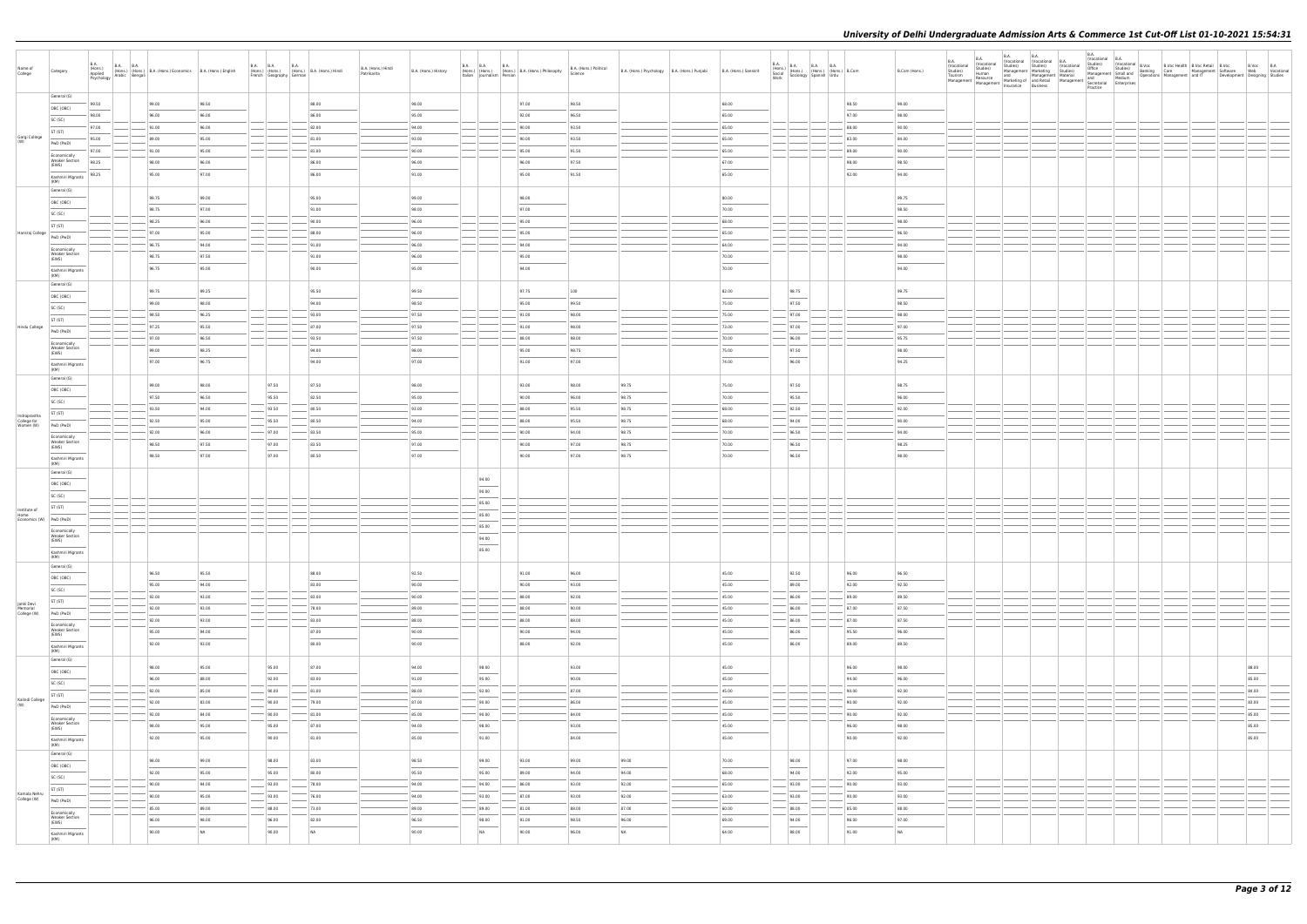|                                                     |                                                                                                                                                                                                                                                                                                                                                                                                                                                                            |                            |        |                                                                                                      |       |                          |             |                                            |                                   |                          |                            |                                                 |                                   |                                              |       |                       |                                                                                                                                                                                                                                                                                                                                                                                                                                                                                     |                                                                                                                                                                                               |                                                                                                                                                                                                                                                                                                                                                                                                                                                                                     |                                    |                                                                    |             | B.A.                    |                  |  |                                                                                                                                                                                                                             |                               |  |
|-----------------------------------------------------|----------------------------------------------------------------------------------------------------------------------------------------------------------------------------------------------------------------------------------------------------------------------------------------------------------------------------------------------------------------------------------------------------------------------------------------------------------------------------|----------------------------|--------|------------------------------------------------------------------------------------------------------|-------|--------------------------|-------------|--------------------------------------------|-----------------------------------|--------------------------|----------------------------|-------------------------------------------------|-----------------------------------|----------------------------------------------|-------|-----------------------|-------------------------------------------------------------------------------------------------------------------------------------------------------------------------------------------------------------------------------------------------------------------------------------------------------------------------------------------------------------------------------------------------------------------------------------------------------------------------------------|-----------------------------------------------------------------------------------------------------------------------------------------------------------------------------------------------|-------------------------------------------------------------------------------------------------------------------------------------------------------------------------------------------------------------------------------------------------------------------------------------------------------------------------------------------------------------------------------------------------------------------------------------------------------------------------------------|------------------------------------|--------------------------------------------------------------------|-------------|-------------------------|------------------|--|-----------------------------------------------------------------------------------------------------------------------------------------------------------------------------------------------------------------------------|-------------------------------|--|
|                                                     |                                                                                                                                                                                                                                                                                                                                                                                                                                                                            |                            |        |                                                                                                      |       |                          |             |                                            |                                   |                          |                            |                                                 |                                   |                                              |       |                       |                                                                                                                                                                                                                                                                                                                                                                                                                                                                                     |                                                                                                                                                                                               |                                                                                                                                                                                                                                                                                                                                                                                                                                                                                     | <b>B.A.</b>                        | <b>B.A.</b><br>B.A.<br>(Vocational (Vocational B.A.<br>(Vocational | <b>B.A.</b> |                         | (Vocational B.A. |  |                                                                                                                                                                                                                             |                               |  |
| Name of<br>None<br>  College                        | Category                                                                                                                                                                                                                                                                                                                                                                                                                                                                   | B.A.<br>(Hons.)<br>Applied |        | B.A. (Hons.) B.A. B.A. (Hons.) B.A. (Hons.) Economics B.A. (Hons.) English Psychology Arabic Bengali |       | <b>B.A. B.A.</b>         | <b>B.A.</b> | (Hons.) (Hons.) (Hons.) B.A. (Hons.) Hindi | B.A. (Hons.) Hindi<br>Patrikarita | B.A. (Hons.) History     | B.A. B.A. B.A.             | (Hons.) (Hons.) (Hons.) B.A. (Hons.) Philosophy | B.A. (Hons.) Political<br>Science | B.A. (Hons.) Psychology B.A. (Hons.) Punjabi |       | B.A. (Hons.) Sanskrit |                                                                                                                                                                                                                                                                                                                                                                                                                                                                                     | $\begin{tabular}{ l c c c c } \hline B.A. & B.A. & B.A. & B.A. & B.A. \\ (Hons.) & (Hons.) & (Hons.) & (B.0008.) & B. Com & \\ Social & Sociology & Spanish & Urdu & \\ \hline \end{tabular}$ | B.Com (Hons.)                                                                                                                                                                                                                                                                                                                                                                                                                                                                       | (Vocational<br>Studies)<br>Tourism | Studies)<br>Studies)<br>Human<br>Management   Marketing            | Studies)    | (Vocational<br>Studies) |                  |  | Wocational B.A.<br>Studies) (Wocational B.Voc Bealth B.Voc Retail B.Voc<br>Office Studies) Banking Care Management Software<br>Management Smalland Derations Management and IT<br>Management Developme<br>Management and IT | B.Voc B.A<br>Web Vocational   |  |
|                                                     |                                                                                                                                                                                                                                                                                                                                                                                                                                                                            |                            |        |                                                                                                      |       | French Geography German  |             |                                            |                                   |                          | Italian Journalism Persian |                                                 |                                   |                                              |       |                       |                                                                                                                                                                                                                                                                                                                                                                                                                                                                                     |                                                                                                                                                                                               |                                                                                                                                                                                                                                                                                                                                                                                                                                                                                     |                                    |                                                                    |             |                         |                  |  |                                                                                                                                                                                                                             | Development Designing Studies |  |
|                                                     |                                                                                                                                                                                                                                                                                                                                                                                                                                                                            |                            |        |                                                                                                      |       |                          |             |                                            |                                   |                          |                            |                                                 |                                   |                                              |       |                       |                                                                                                                                                                                                                                                                                                                                                                                                                                                                                     |                                                                                                                                                                                               |                                                                                                                                                                                                                                                                                                                                                                                                                                                                                     |                                    |                                                                    |             | Practice                |                  |  |                                                                                                                                                                                                                             |                               |  |
|                                                     | General (G)                                                                                                                                                                                                                                                                                                                                                                                                                                                                |                            |        |                                                                                                      |       |                          |             |                                            |                                   |                          |                            |                                                 |                                   |                                              |       |                       |                                                                                                                                                                                                                                                                                                                                                                                                                                                                                     |                                                                                                                                                                                               |                                                                                                                                                                                                                                                                                                                                                                                                                                                                                     |                                    |                                                                    |             |                         |                  |  |                                                                                                                                                                                                                             |                               |  |
|                                                     | OBC (OBC)                                                                                                                                                                                                                                                                                                                                                                                                                                                                  |                            |        |                                                                                                      |       |                          |             |                                            |                                   |                          |                            |                                                 |                                   | 99.00                                        |       |                       |                                                                                                                                                                                                                                                                                                                                                                                                                                                                                     |                                                                                                                                                                                               | 98.00<br>$\frac{1}{2} \left( \frac{1}{2} \right) \left( \frac{1}{2} \right) \left( \frac{1}{2} \right) \left( \frac{1}{2} \right) \left( \frac{1}{2} \right) \left( \frac{1}{2} \right) \left( \frac{1}{2} \right) \left( \frac{1}{2} \right) \left( \frac{1}{2} \right) \left( \frac{1}{2} \right) \left( \frac{1}{2} \right) \left( \frac{1}{2} \right) \left( \frac{1}{2} \right) \left( \frac{1}{2} \right) \left( \frac{1}{2} \right) \left( \frac{1}{2} \right) \left( \frac$ |                                    |                                                                    |             |                         |                  |  |                                                                                                                                                                                                                             |                               |  |
|                                                     |                                                                                                                                                                                                                                                                                                                                                                                                                                                                            |                            |        |                                                                                                      |       |                          |             |                                            |                                   |                          |                            |                                                 |                                   | 98.00                                        |       |                       |                                                                                                                                                                                                                                                                                                                                                                                                                                                                                     |                                                                                                                                                                                               | 92.00                                                                                                                                                                                                                                                                                                                                                                                                                                                                               |                                    |                                                                    |             |                         |                  |  |                                                                                                                                                                                                                             |                               |  |
|                                                     | SC (SC)                                                                                                                                                                                                                                                                                                                                                                                                                                                                    |                            |        |                                                                                                      |       |                          |             |                                            |                                   |                          |                            |                                                 |                                   | 95.00                                        |       |                       |                                                                                                                                                                                                                                                                                                                                                                                                                                                                                     |                                                                                                                                                                                               | 87.00                                                                                                                                                                                                                                                                                                                                                                                                                                                                               |                                    |                                                                    |             |                         |                  |  |                                                                                                                                                                                                                             |                               |  |
|                                                     | ST (ST)                                                                                                                                                                                                                                                                                                                                                                                                                                                                    |                            |        |                                                                                                      |       |                          |             |                                            |                                   |                          |                            |                                                 |                                   |                                              |       |                       |                                                                                                                                                                                                                                                                                                                                                                                                                                                                                     |                                                                                                                                                                                               |                                                                                                                                                                                                                                                                                                                                                                                                                                                                                     |                                    |                                                                    |             |                         |                  |  |                                                                                                                                                                                                                             |                               |  |
| Keshav<br>Mahavidyalaya                             | PwD (PwD)                                                                                                                                                                                                                                                                                                                                                                                                                                                                  |                            |        |                                                                                                      |       |                          |             |                                            |                                   |                          |                            |                                                 |                                   | 94.00                                        |       |                       |                                                                                                                                                                                                                                                                                                                                                                                                                                                                                     |                                                                                                                                                                                               | 80.00                                                                                                                                                                                                                                                                                                                                                                                                                                                                               |                                    |                                                                    |             |                         |                  |  |                                                                                                                                                                                                                             |                               |  |
|                                                     |                                                                                                                                                                                                                                                                                                                                                                                                                                                                            |                            |        |                                                                                                      |       |                          |             |                                            |                                   |                          |                            |                                                 |                                   | 98.00                                        |       |                       |                                                                                                                                                                                                                                                                                                                                                                                                                                                                                     |                                                                                                                                                                                               | 75.00                                                                                                                                                                                                                                                                                                                                                                                                                                                                               |                                    |                                                                    |             |                         |                  |  |                                                                                                                                                                                                                             |                               |  |
|                                                     | Economically<br>Weaker Section                                                                                                                                                                                                                                                                                                                                                                                                                                             |                            |        |                                                                                                      |       |                          |             |                                            |                                   |                          |                            |                                                 |                                   |                                              |       |                       |                                                                                                                                                                                                                                                                                                                                                                                                                                                                                     |                                                                                                                                                                                               |                                                                                                                                                                                                                                                                                                                                                                                                                                                                                     |                                    |                                                                    |             |                         |                  |  |                                                                                                                                                                                                                             |                               |  |
|                                                     | (EWS)                                                                                                                                                                                                                                                                                                                                                                                                                                                                      |                            |        |                                                                                                      |       |                          |             |                                            |                                   |                          |                            |                                                 |                                   | 98.50                                        |       |                       |                                                                                                                                                                                                                                                                                                                                                                                                                                                                                     |                                                                                                                                                                                               | 97.00<br>$\frac{1}{2} \left( \frac{1}{2} \right) \left( \frac{1}{2} \right) \left( \frac{1}{2} \right) \left( \frac{1}{2} \right) \left( \frac{1}{2} \right) \left( \frac{1}{2} \right) \left( \frac{1}{2} \right) \left( \frac{1}{2} \right) \left( \frac{1}{2} \right) \left( \frac{1}{2} \right) \left( \frac{1}{2} \right) \left( \frac{1}{2} \right) \left( \frac{1}{2} \right) \left( \frac{1}{2} \right) \left( \frac{1}{2} \right) \left( \frac{1}{2} \right) \left( \frac$ |                                    |                                                                    |             |                         |                  |  |                                                                                                                                                                                                                             |                               |  |
|                                                     | Kashmiri Migrants                                                                                                                                                                                                                                                                                                                                                                                                                                                          |                            |        |                                                                                                      |       |                          |             |                                            |                                   |                          |                            |                                                 |                                   | 95.00                                        |       |                       |                                                                                                                                                                                                                                                                                                                                                                                                                                                                                     |                                                                                                                                                                                               | 88.00                                                                                                                                                                                                                                                                                                                                                                                                                                                                               |                                    |                                                                    |             |                         |                  |  |                                                                                                                                                                                                                             |                               |  |
|                                                     | (KM)                                                                                                                                                                                                                                                                                                                                                                                                                                                                       |                            |        |                                                                                                      |       |                          |             |                                            |                                   |                          |                            |                                                 |                                   |                                              |       |                       |                                                                                                                                                                                                                                                                                                                                                                                                                                                                                     |                                                                                                                                                                                               |                                                                                                                                                                                                                                                                                                                                                                                                                                                                                     |                                    |                                                                    |             |                         |                  |  |                                                                                                                                                                                                                             |                               |  |
|                                                     | General (G)                                                                                                                                                                                                                                                                                                                                                                                                                                                                |                            |        | 99.50                                                                                                | 98.50 | 99.00                    |             | 94.50                                      |                                   | 98.75                    |                            |                                                 | 99.75                             |                                              |       | 85.00                 |                                                                                                                                                                                                                                                                                                                                                                                                                                                                                     | 85.00 99.75                                                                                                                                                                                   | 99.75                                                                                                                                                                                                                                                                                                                                                                                                                                                                               |                                    |                                                                    |             |                         |                  |  |                                                                                                                                                                                                                             |                               |  |
|                                                     | OBC (OBC)                                                                                                                                                                                                                                                                                                                                                                                                                                                                  |                            |        |                                                                                                      |       |                          |             |                                            |                                   |                          |                            |                                                 |                                   |                                              |       |                       |                                                                                                                                                                                                                                                                                                                                                                                                                                                                                     |                                                                                                                                                                                               |                                                                                                                                                                                                                                                                                                                                                                                                                                                                                     |                                    |                                                                    |             |                         |                  |  |                                                                                                                                                                                                                             |                               |  |
|                                                     | SC (SC)                                                                                                                                                                                                                                                                                                                                                                                                                                                                    |                            |        | 98.50                                                                                                | 96.00 | 98.50                    |             | 94.25                                      |                                   | 97.50                    |                            |                                                 | 99.50                             |                                              |       | 84.00                 |                                                                                                                                                                                                                                                                                                                                                                                                                                                                                     | 84.00 99.00                                                                                                                                                                                   | 99.00                                                                                                                                                                                                                                                                                                                                                                                                                                                                               |                                    |                                                                    |             |                         |                  |  |                                                                                                                                                                                                                             |                               |  |
|                                                     |                                                                                                                                                                                                                                                                                                                                                                                                                                                                            |                            |        | 98.00                                                                                                | 95.00 | 97.50                    |             | 93.50                                      |                                   | 96.00                    |                            |                                                 | 98.50                             |                                              |       | 83.00                 |                                                                                                                                                                                                                                                                                                                                                                                                                                                                                     | 80.00 98.00                                                                                                                                                                                   | 98.75                                                                                                                                                                                                                                                                                                                                                                                                                                                                               |                                    |                                                                    |             |                         |                  |  |                                                                                                                                                                                                                             |                               |  |
| Kirori Mal                                          | ST (ST)                                                                                                                                                                                                                                                                                                                                                                                                                                                                    |                            |        | 96.50                                                                                                | 94.00 | 97.50                    |             | 93.00                                      |                                   | 95.00                    |                            |                                                 | 98.50                             |                                              |       | 82.00                 |                                                                                                                                                                                                                                                                                                                                                                                                                                                                                     | 79.00 97.00                                                                                                                                                                                   | 97.50                                                                                                                                                                                                                                                                                                                                                                                                                                                                               |                                    |                                                                    |             |                         |                  |  |                                                                                                                                                                                                                             |                               |  |
| College                                             | PwD (PwD)                                                                                                                                                                                                                                                                                                                                                                                                                                                                  |                            |        |                                                                                                      |       |                          |             |                                            |                                   |                          |                            |                                                 |                                   |                                              |       |                       |                                                                                                                                                                                                                                                                                                                                                                                                                                                                                     |                                                                                                                                                                                               |                                                                                                                                                                                                                                                                                                                                                                                                                                                                                     |                                    |                                                                    |             |                         |                  |  |                                                                                                                                                                                                                             |                               |  |
|                                                     | Economically                                                                                                                                                                                                                                                                                                                                                                                                                                                               |                            |        | 96.50                                                                                                | 93.50 | 95.00                    |             | 92.50                                      |                                   | 95.00                    |                            |                                                 | 98.50                             |                                              |       | 82.00                 |                                                                                                                                                                                                                                                                                                                                                                                                                                                                                     | 82.00 96.50                                                                                                                                                                                   | 97.50                                                                                                                                                                                                                                                                                                                                                                                                                                                                               |                                    |                                                                    |             |                         |                  |  |                                                                                                                                                                                                                             |                               |  |
|                                                     | Weaker Section<br>(EWS)                                                                                                                                                                                                                                                                                                                                                                                                                                                    |                            |        | 98.50                                                                                                | 97.50 | 98.50                    |             | 94.00                                      |                                   | 97.50                    |                            |                                                 | 99.50                             |                                              |       | 84.00                 |                                                                                                                                                                                                                                                                                                                                                                                                                                                                                     | 84.00 99.50                                                                                                                                                                                   | 99.50                                                                                                                                                                                                                                                                                                                                                                                                                                                                               |                                    |                                                                    |             |                         |                  |  |                                                                                                                                                                                                                             |                               |  |
|                                                     | $\frac{1}{2} \left( \frac{1}{2} \right) \left( \frac{1}{2} \right) \left( \frac{1}{2} \right) \left( \frac{1}{2} \right) \left( \frac{1}{2} \right) \left( \frac{1}{2} \right) \left( \frac{1}{2} \right) \left( \frac{1}{2} \right) \left( \frac{1}{2} \right) \left( \frac{1}{2} \right) \left( \frac{1}{2} \right) \left( \frac{1}{2} \right) \left( \frac{1}{2} \right) \left( \frac{1}{2} \right) \left( \frac{1}{2} \right) \left( \frac{1}{2} \right) \left( \frac$ |                            |        | 98.00                                                                                                | 95.00 | 95.00                    |             | 91.00                                      |                                   | 97.00                    |                            |                                                 | 98.50                             |                                              |       | 82.00                 |                                                                                                                                                                                                                                                                                                                                                                                                                                                                                     | 81.00 97.00                                                                                                                                                                                   | 98.00                                                                                                                                                                                                                                                                                                                                                                                                                                                                               |                                    |                                                                    |             |                         |                  |  |                                                                                                                                                                                                                             |                               |  |
|                                                     | Kashmiri Migrants<br>(KM)                                                                                                                                                                                                                                                                                                                                                                                                                                                  |                            |        |                                                                                                      |       |                          |             |                                            |                                   |                          |                            |                                                 |                                   |                                              |       |                       |                                                                                                                                                                                                                                                                                                                                                                                                                                                                                     |                                                                                                                                                                                               |                                                                                                                                                                                                                                                                                                                                                                                                                                                                                     |                                    |                                                                    |             |                         |                  |  |                                                                                                                                                                                                                             |                               |  |
|                                                     | General (G)                                                                                                                                                                                                                                                                                                                                                                                                                                                                |                            |        |                                                                                                      |       |                          |             |                                            |                                   |                          |                            |                                                 |                                   |                                              |       |                       |                                                                                                                                                                                                                                                                                                                                                                                                                                                                                     |                                                                                                                                                                                               |                                                                                                                                                                                                                                                                                                                                                                                                                                                                                     |                                    |                                                                    |             |                         |                  |  |                                                                                                                                                                                                                             |                               |  |
|                                                     |                                                                                                                                                                                                                                                                                                                                                                                                                                                                            |                            |        |                                                                                                      |       |                          |             |                                            |                                   |                          |                            |                                                 |                                   |                                              |       |                       |                                                                                                                                                                                                                                                                                                                                                                                                                                                                                     |                                                                                                                                                                                               |                                                                                                                                                                                                                                                                                                                                                                                                                                                                                     |                                    |                                                                    |             |                         |                  |  |                                                                                                                                                                                                                             |                               |  |
|                                                     | OBC (OBC)                                                                                                                                                                                                                                                                                                                                                                                                                                                                  |                            |        |                                                                                                      |       |                          |             |                                            |                                   |                          |                            |                                                 |                                   |                                              |       |                       |                                                                                                                                                                                                                                                                                                                                                                                                                                                                                     |                                                                                                                                                                                               |                                                                                                                                                                                                                                                                                                                                                                                                                                                                                     |                                    |                                                                    |             |                         |                  |  |                                                                                                                                                                                                                             |                               |  |
|                                                     | SC (SC)                                                                                                                                                                                                                                                                                                                                                                                                                                                                    |                            |        |                                                                                                      |       |                          |             |                                            |                                   |                          |                            |                                                 |                                   |                                              |       |                       |                                                                                                                                                                                                                                                                                                                                                                                                                                                                                     |                                                                                                                                                                                               |                                                                                                                                                                                                                                                                                                                                                                                                                                                                                     |                                    |                                                                    |             |                         |                  |  |                                                                                                                                                                                                                             |                               |  |
|                                                     | ST (ST)                                                                                                                                                                                                                                                                                                                                                                                                                                                                    |                            |        |                                                                                                      |       |                          |             |                                            |                                   |                          |                            |                                                 |                                   |                                              |       |                       |                                                                                                                                                                                                                                                                                                                                                                                                                                                                                     |                                                                                                                                                                                               |                                                                                                                                                                                                                                                                                                                                                                                                                                                                                     |                                    |                                                                    |             |                         |                  |  |                                                                                                                                                                                                                             |                               |  |
| Lady Irwin<br>College (W)                           | PwD (PwD)                                                                                                                                                                                                                                                                                                                                                                                                                                                                  |                            |        |                                                                                                      |       |                          |             |                                            |                                   |                          |                            |                                                 |                                   |                                              |       |                       |                                                                                                                                                                                                                                                                                                                                                                                                                                                                                     |                                                                                                                                                                                               |                                                                                                                                                                                                                                                                                                                                                                                                                                                                                     |                                    |                                                                    |             |                         |                  |  |                                                                                                                                                                                                                             |                               |  |
|                                                     |                                                                                                                                                                                                                                                                                                                                                                                                                                                                            |                            |        |                                                                                                      |       |                          |             |                                            |                                   |                          |                            |                                                 |                                   |                                              |       |                       |                                                                                                                                                                                                                                                                                                                                                                                                                                                                                     |                                                                                                                                                                                               |                                                                                                                                                                                                                                                                                                                                                                                                                                                                                     |                                    |                                                                    |             |                         |                  |  |                                                                                                                                                                                                                             |                               |  |
|                                                     | Economically<br><b>Weaker Section</b>                                                                                                                                                                                                                                                                                                                                                                                                                                      |                            |        |                                                                                                      |       |                          |             |                                            |                                   |                          |                            |                                                 |                                   |                                              |       |                       |                                                                                                                                                                                                                                                                                                                                                                                                                                                                                     |                                                                                                                                                                                               |                                                                                                                                                                                                                                                                                                                                                                                                                                                                                     |                                    |                                                                    |             |                         |                  |  |                                                                                                                                                                                                                             |                               |  |
|                                                     | (EWS)                                                                                                                                                                                                                                                                                                                                                                                                                                                                      |                            |        |                                                                                                      |       |                          |             |                                            |                                   |                          |                            |                                                 |                                   |                                              |       |                       |                                                                                                                                                                                                                                                                                                                                                                                                                                                                                     |                                                                                                                                                                                               |                                                                                                                                                                                                                                                                                                                                                                                                                                                                                     |                                    |                                                                    |             |                         |                  |  |                                                                                                                                                                                                                             |                               |  |
|                                                     | Kashmiri Migrants                                                                                                                                                                                                                                                                                                                                                                                                                                                          |                            |        |                                                                                                      |       |                          |             |                                            |                                   |                          |                            |                                                 |                                   |                                              |       |                       |                                                                                                                                                                                                                                                                                                                                                                                                                                                                                     |                                                                                                                                                                                               |                                                                                                                                                                                                                                                                                                                                                                                                                                                                                     |                                    |                                                                    |             |                         |                  |  |                                                                                                                                                                                                                             |                               |  |
|                                                     | (KM)                                                                                                                                                                                                                                                                                                                                                                                                                                                                       |                            |        |                                                                                                      |       |                          |             |                                            |                                   |                          |                            |                                                 |                                   |                                              |       |                       |                                                                                                                                                                                                                                                                                                                                                                                                                                                                                     |                                                                                                                                                                                               |                                                                                                                                                                                                                                                                                                                                                                                                                                                                                     |                                    |                                                                    |             |                         |                  |  |                                                                                                                                                                                                                             |                               |  |
|                                                     | General (G)                                                                                                                                                                                                                                                                                                                                                                                                                                                                |                            |        |                                                                                                      |       |                          |             |                                            |                                   |                          |                            |                                                 |                                   |                                              |       |                       |                                                                                                                                                                                                                                                                                                                                                                                                                                                                                     |                                                                                                                                                                                               |                                                                                                                                                                                                                                                                                                                                                                                                                                                                                     |                                    |                                                                    |             |                         |                  |  |                                                                                                                                                                                                                             |                               |  |
|                                                     | OBC (OBC)                                                                                                                                                                                                                                                                                                                                                                                                                                                                  |                            |        | 99.50                                                                                                | 99.00 |                          |             | 93.00                                      |                                   | 99.25                    | 99.00                      | 97.50                                           | 99.75                             | 99.75                                        |       | 75.00                 | 98.75                                                                                                                                                                                                                                                                                                                                                                                                                                                                               |                                                                                                                                                                                               | 99.75                                                                                                                                                                                                                                                                                                                                                                                                                                                                               |                                    |                                                                    |             |                         |                  |  |                                                                                                                                                                                                                             |                               |  |
|                                                     | SC (SC)                                                                                                                                                                                                                                                                                                                                                                                                                                                                    |                            |        | 98.50                                                                                                | 97.50 |                          |             | 88.50                                      |                                   | 98.25                    | 97.00                      | 94.50                                           | 98.75                             | 98.75                                        |       | 70.00                 | 96.50                                                                                                                                                                                                                                                                                                                                                                                                                                                                               |                                                                                                                                                                                               | 98.00                                                                                                                                                                                                                                                                                                                                                                                                                                                                               |                                    |                                                                    |             |                         |                  |  |                                                                                                                                                                                                                             |                               |  |
|                                                     |                                                                                                                                                                                                                                                                                                                                                                                                                                                                            |                            |        | 96.50                                                                                                | 95.50 |                          |             | 86.50                                      |                                   | 96.50                    | 96.50                      | 93.00                                           | 97.75                             | 98.00                                        |       | 65.00                 | 95.00                                                                                                                                                                                                                                                                                                                                                                                                                                                                               |                                                                                                                                                                                               | 96.50                                                                                                                                                                                                                                                                                                                                                                                                                                                                               |                                    |                                                                    |             |                         |                  |  |                                                                                                                                                                                                                             |                               |  |
|                                                     | ST (ST)                                                                                                                                                                                                                                                                                                                                                                                                                                                                    |                            |        | 94.75                                                                                                | 94.75 |                          |             | 84.00                                      |                                   | 97.50                    | 96.00                      | 93.00                                           | 98.00                             | 98.25                                        |       | 65.00                 | 95.00                                                                                                                                                                                                                                                                                                                                                                                                                                                                               |                                                                                                                                                                                               | 96.50                                                                                                                                                                                                                                                                                                                                                                                                                                                                               |                                    |                                                                    |             |                         |                  |  |                                                                                                                                                                                                                             |                               |  |
| Lady Shri Ram<br>College for<br>Women (W) PWD (PWD) |                                                                                                                                                                                                                                                                                                                                                                                                                                                                            |                            |        |                                                                                                      |       |                          |             |                                            |                                   |                          |                            |                                                 |                                   |                                              |       |                       |                                                                                                                                                                                                                                                                                                                                                                                                                                                                                     |                                                                                                                                                                                               |                                                                                                                                                                                                                                                                                                                                                                                                                                                                                     |                                    |                                                                    |             |                         |                  |  |                                                                                                                                                                                                                             |                               |  |
|                                                     | Economically                                                                                                                                                                                                                                                                                                                                                                                                                                                               |                            |        | 95.00                                                                                                | 94.00 |                          |             | 85.00                                      |                                   | 95.00                    | 96.75                      | 93.00                                           | 96.00                             | 98.50                                        |       | 65.00                 | 95.00                                                                                                                                                                                                                                                                                                                                                                                                                                                                               |                                                                                                                                                                                               | 98.00                                                                                                                                                                                                                                                                                                                                                                                                                                                                               |                                    |                                                                    |             |                         |                  |  |                                                                                                                                                                                                                             |                               |  |
|                                                     | <b>Weaker Section</b><br>(EWS)                                                                                                                                                                                                                                                                                                                                                                                                                                             |                            |        | 98.50                                                                                                | 97.50 |                          |             | 89.50                                      |                                   | 98.00                    | 96.50                      | 94.50                                           | 98.50                             | 98.50                                        |       | 70.00                 | 96.00                                                                                                                                                                                                                                                                                                                                                                                                                                                                               |                                                                                                                                                                                               | 98.50                                                                                                                                                                                                                                                                                                                                                                                                                                                                               |                                    |                                                                    |             |                         |                  |  |                                                                                                                                                                                                                             |                               |  |
|                                                     |                                                                                                                                                                                                                                                                                                                                                                                                                                                                            |                            |        | 98.00                                                                                                | 96.00 |                          |             | 87.00                                      |                                   | 97.00                    | 97.00                      | 95.00                                           | 98.00                             | 98.75                                        |       | 65.00                 | <b>STATISTICS</b><br>96.00                                                                                                                                                                                                                                                                                                                                                                                                                                                          |                                                                                                                                                                                               | 98.00                                                                                                                                                                                                                                                                                                                                                                                                                                                                               |                                    |                                                                    |             |                         |                  |  |                                                                                                                                                                                                                             |                               |  |
|                                                     | Kashmiri Migrants<br>(KM)                                                                                                                                                                                                                                                                                                                                                                                                                                                  |                            |        |                                                                                                      |       |                          |             |                                            |                                   |                          |                            |                                                 |                                   |                                              |       |                       |                                                                                                                                                                                                                                                                                                                                                                                                                                                                                     |                                                                                                                                                                                               |                                                                                                                                                                                                                                                                                                                                                                                                                                                                                     |                                    |                                                                    |             |                         |                  |  |                                                                                                                                                                                                                             |                               |  |
|                                                     | General (G)                                                                                                                                                                                                                                                                                                                                                                                                                                                                |                            |        |                                                                                                      |       |                          |             |                                            |                                   |                          |                            |                                                 |                                   |                                              |       |                       |                                                                                                                                                                                                                                                                                                                                                                                                                                                                                     |                                                                                                                                                                                               |                                                                                                                                                                                                                                                                                                                                                                                                                                                                                     |                                    |                                                                    |             |                         |                  |  |                                                                                                                                                                                                                             |                               |  |
|                                                     |                                                                                                                                                                                                                                                                                                                                                                                                                                                                            |                            |        | 98.00                                                                                                | 97.00 |                          |             | 84.00                                      |                                   | 92.00                    |                            | 87.00                                           | 96.00                             | 97.00                                        |       | 58.00                 | 96.00                                                                                                                                                                                                                                                                                                                                                                                                                                                                               | 96.50                                                                                                                                                                                         | 98.50                                                                                                                                                                                                                                                                                                                                                                                                                                                                               |                                    |                                                                    |             |                         |                  |  |                                                                                                                                                                                                                             |                               |  |
|                                                     | OBC (OBC)                                                                                                                                                                                                                                                                                                                                                                                                                                                                  |                            |        | 94.50                                                                                                | 93.00 |                          |             | 82.00                                      |                                   | 90.00                    |                            | 85.00                                           | 91.00                             | 95.00                                        |       | 56.00                 | 94.00                                                                                                                                                                                                                                                                                                                                                                                                                                                                               | 93.50                                                                                                                                                                                         | 95.50                                                                                                                                                                                                                                                                                                                                                                                                                                                                               |                                    |                                                                    |             |                         |                  |  |                                                                                                                                                                                                                             |                               |  |
|                                                     | SC (SC)                                                                                                                                                                                                                                                                                                                                                                                                                                                                    |                            |        |                                                                                                      |       |                          |             |                                            |                                   |                          |                            |                                                 |                                   |                                              |       |                       |                                                                                                                                                                                                                                                                                                                                                                                                                                                                                     |                                                                                                                                                                                               |                                                                                                                                                                                                                                                                                                                                                                                                                                                                                     |                                    |                                                                    |             |                         |                  |  |                                                                                                                                                                                                                             |                               |  |
|                                                     | ST (ST)                                                                                                                                                                                                                                                                                                                                                                                                                                                                    |                            |        | 93.50                                                                                                | 92.00 |                          |             | 81.00                                      |                                   | 87.00                    |                            | 85.00                                           | 88.00                             | 94.00                                        |       | 56.00                 | 93.00                                                                                                                                                                                                                                                                                                                                                                                                                                                                               | 92.50                                                                                                                                                                                         | 94.50                                                                                                                                                                                                                                                                                                                                                                                                                                                                               |                                    |                                                                    |             |                         |                  |  |                                                                                                                                                                                                                             |                               |  |
| Lakshmibai<br>College (W)                           | PwD (PwD)                                                                                                                                                                                                                                                                                                                                                                                                                                                                  |                            |        | 93.50                                                                                                | 92.00 |                          |             | 80.00                                      |                                   | 87.00                    |                            | 85.00                                           | 88.00                             | 94.00                                        |       | 56.00                 | 93.00                                                                                                                                                                                                                                                                                                                                                                                                                                                                               | 92.50                                                                                                                                                                                         | 94.50                                                                                                                                                                                                                                                                                                                                                                                                                                                                               |                                    |                                                                    |             |                         |                  |  |                                                                                                                                                                                                                             |                               |  |
|                                                     |                                                                                                                                                                                                                                                                                                                                                                                                                                                                            |                            |        | 93.50                                                                                                | 92.00 |                          |             | 80.00                                      |                                   | 87.00                    |                            | 85.00                                           | 88.00                             | 94.00                                        |       | 58.00                 | 93.00                                                                                                                                                                                                                                                                                                                                                                                                                                                                               | 92.50                                                                                                                                                                                         | 94.50                                                                                                                                                                                                                                                                                                                                                                                                                                                                               |                                    |                                                                    |             |                         |                  |  |                                                                                                                                                                                                                             |                               |  |
|                                                     | Economically<br><b>Weaker Section</b>                                                                                                                                                                                                                                                                                                                                                                                                                                      |                            |        |                                                                                                      |       |                          |             |                                            |                                   |                          |                            |                                                 |                                   |                                              |       |                       |                                                                                                                                                                                                                                                                                                                                                                                                                                                                                     |                                                                                                                                                                                               |                                                                                                                                                                                                                                                                                                                                                                                                                                                                                     |                                    |                                                                    |             |                         |                  |  |                                                                                                                                                                                                                             |                               |  |
|                                                     | (EWS)                                                                                                                                                                                                                                                                                                                                                                                                                                                                      |                            |        | 98.00                                                                                                | 96.00 |                          |             | 84.00                                      |                                   | 92.00                    |                            | 87.00                                           | 96.00                             | 97.00                                        |       | 58.00                 | 96.00                                                                                                                                                                                                                                                                                                                                                                                                                                                                               | 96.50                                                                                                                                                                                         | 98.50                                                                                                                                                                                                                                                                                                                                                                                                                                                                               |                                    |                                                                    |             |                         |                  |  |                                                                                                                                                                                                                             |                               |  |
|                                                     | Kashmiri Migrants                                                                                                                                                                                                                                                                                                                                                                                                                                                          |                            |        | 97.50                                                                                                | 96.00 |                          |             | 84.00                                      |                                   | 92.00                    |                            | 85.00                                           | 96.00                             | 97.00                                        |       | 58.00                 | 96.00                                                                                                                                                                                                                                                                                                                                                                                                                                                                               | 96.50                                                                                                                                                                                         | 98.50                                                                                                                                                                                                                                                                                                                                                                                                                                                                               |                                    |                                                                    |             |                         |                  |  |                                                                                                                                                                                                                             |                               |  |
|                                                     | (KM)                                                                                                                                                                                                                                                                                                                                                                                                                                                                       |                            |        |                                                                                                      |       |                          |             |                                            |                                   |                          |                            |                                                 |                                   |                                              |       |                       |                                                                                                                                                                                                                                                                                                                                                                                                                                                                                     |                                                                                                                                                                                               |                                                                                                                                                                                                                                                                                                                                                                                                                                                                                     |                                    |                                                                    |             |                         |                  |  |                                                                                                                                                                                                                             |                               |  |
|                                                     | General (G)                                                                                                                                                                                                                                                                                                                                                                                                                                                                |                            |        |                                                                                                      | 96.00 |                          |             | 96.00                                      |                                   |                          | 98.00                      |                                                 | 98.00                             |                                              |       |                       |                                                                                                                                                                                                                                                                                                                                                                                                                                                                                     |                                                                                                                                                                                               | 97.00                                                                                                                                                                                                                                                                                                                                                                                                                                                                               |                                    |                                                                    |             |                         |                  |  |                                                                                                                                                                                                                             |                               |  |
|                                                     | OBC (OBC)                                                                                                                                                                                                                                                                                                                                                                                                                                                                  |                            |        |                                                                                                      |       |                          |             |                                            |                                   |                          |                            |                                                 |                                   |                                              |       |                       |                                                                                                                                                                                                                                                                                                                                                                                                                                                                                     |                                                                                                                                                                                               |                                                                                                                                                                                                                                                                                                                                                                                                                                                                                     |                                    |                                                                    |             |                         |                  |  |                                                                                                                                                                                                                             |                               |  |
|                                                     | SC (SC)                                                                                                                                                                                                                                                                                                                                                                                                                                                                    |                            |        |                                                                                                      | 90.00 |                          |             | 95.00                                      |                                   |                          | 95.00                      |                                                 | 95.00                             |                                              |       |                       |                                                                                                                                                                                                                                                                                                                                                                                                                                                                                     |                                                                                                                                                                                               | 92.00                                                                                                                                                                                                                                                                                                                                                                                                                                                                               |                                    |                                                                    |             |                         |                  |  |                                                                                                                                                                                                                             |                               |  |
|                                                     |                                                                                                                                                                                                                                                                                                                                                                                                                                                                            |                            | $\sim$ |                                                                                                      | 87.00 |                          |             | 95.00                                      |                                   |                          | 94.00                      |                                                 | 94.00                             |                                              |       |                       |                                                                                                                                                                                                                                                                                                                                                                                                                                                                                     |                                                                                                                                                                                               | 88.00                                                                                                                                                                                                                                                                                                                                                                                                                                                                               |                                    |                                                                    |             |                         |                  |  |                                                                                                                                                                                                                             |                               |  |
| Maharaja<br>Agrasen<br>College                      | ST (ST)                                                                                                                                                                                                                                                                                                                                                                                                                                                                    |                            |        |                                                                                                      | 86.00 |                          |             | 90.00                                      |                                   |                          | 90.00                      |                                                 | 90.00                             |                                              |       |                       |                                                                                                                                                                                                                                                                                                                                                                                                                                                                                     |                                                                                                                                                                                               | 81.00                                                                                                                                                                                                                                                                                                                                                                                                                                                                               |                                    |                                                                    |             |                         |                  |  |                                                                                                                                                                                                                             |                               |  |
|                                                     | PwD (PwD)                                                                                                                                                                                                                                                                                                                                                                                                                                                                  |                            |        |                                                                                                      |       |                          |             |                                            |                                   |                          |                            |                                                 |                                   |                                              |       |                       |                                                                                                                                                                                                                                                                                                                                                                                                                                                                                     |                                                                                                                                                                                               |                                                                                                                                                                                                                                                                                                                                                                                                                                                                                     |                                    |                                                                    |             |                         |                  |  |                                                                                                                                                                                                                             |                               |  |
|                                                     | Economically                                                                                                                                                                                                                                                                                                                                                                                                                                                               |                            |        |                                                                                                      | 86.00 |                          |             | 90.00                                      |                                   |                          | 93.00                      |                                                 | 93.00                             |                                              |       |                       |                                                                                                                                                                                                                                                                                                                                                                                                                                                                                     |                                                                                                                                                                                               | 87.00                                                                                                                                                                                                                                                                                                                                                                                                                                                                               |                                    |                                                                    |             |                         |                  |  |                                                                                                                                                                                                                             |                               |  |
|                                                     | <b>Weaker Section</b><br>(EWS)                                                                                                                                                                                                                                                                                                                                                                                                                                             |                            |        |                                                                                                      | 93.00 |                          |             | 95.00                                      |                                   |                          | 97.00                      |                                                 | 94.00                             |                                              |       |                       |                                                                                                                                                                                                                                                                                                                                                                                                                                                                                     |                                                                                                                                                                                               | 96.00                                                                                                                                                                                                                                                                                                                                                                                                                                                                               |                                    |                                                                    |             |                         |                  |  |                                                                                                                                                                                                                             |                               |  |
|                                                     |                                                                                                                                                                                                                                                                                                                                                                                                                                                                            |                            |        |                                                                                                      | 93.00 |                          |             | 90.00                                      |                                   |                          | $\sim$<br>95.00            |                                                 | $\sim$<br>92.00                   |                                              |       |                       |                                                                                                                                                                                                                                                                                                                                                                                                                                                                                     |                                                                                                                                                                                               | $\sim$<br>95.00                                                                                                                                                                                                                                                                                                                                                                                                                                                                     |                                    |                                                                    |             |                         |                  |  |                                                                                                                                                                                                                             |                               |  |
|                                                     | Kashmiri Migrants<br>(KM)                                                                                                                                                                                                                                                                                                                                                                                                                                                  |                            |        |                                                                                                      |       |                          |             |                                            |                                   |                          |                            |                                                 |                                   |                                              |       |                       |                                                                                                                                                                                                                                                                                                                                                                                                                                                                                     |                                                                                                                                                                                               |                                                                                                                                                                                                                                                                                                                                                                                                                                                                                     |                                    |                                                                    |             |                         |                  |  |                                                                                                                                                                                                                             |                               |  |
|                                                     | General (G)                                                                                                                                                                                                                                                                                                                                                                                                                                                                |                            |        |                                                                                                      |       |                          |             |                                            |                                   |                          |                            |                                                 |                                   |                                              |       |                       |                                                                                                                                                                                                                                                                                                                                                                                                                                                                                     |                                                                                                                                                                                               |                                                                                                                                                                                                                                                                                                                                                                                                                                                                                     |                                    |                                                                    |             |                         |                  |  |                                                                                                                                                                                                                             |                               |  |
|                                                     | OBC (OBC)                                                                                                                                                                                                                                                                                                                                                                                                                                                                  |                            |        | 98.00                                                                                                | 96.50 |                          |             | 82.00                                      |                                   | 96.00                    |                            |                                                 | 98.00                             |                                              |       | 65.00                 | 96.00<br>$\frac{1}{2} \left( \frac{1}{2} \right) \left( \frac{1}{2} \right) \left( \frac{1}{2} \right) \left( \frac{1}{2} \right) \left( \frac{1}{2} \right) \left( \frac{1}{2} \right) \left( \frac{1}{2} \right) \left( \frac{1}{2} \right) \left( \frac{1}{2} \right) \left( \frac{1}{2} \right) \left( \frac{1}{2} \right) \left( \frac{1}{2} \right) \left( \frac{1}{2} \right) \left( \frac{1}{2} \right) \left( \frac{1}{2} \right) \left( \frac{1}{2} \right) \left( \frac$ | 96.50                                                                                                                                                                                         | 98.00                                                                                                                                                                                                                                                                                                                                                                                                                                                                               |                                    |                                                                    |             |                         |                  |  |                                                                                                                                                                                                                             |                               |  |
|                                                     |                                                                                                                                                                                                                                                                                                                                                                                                                                                                            |                            |        | 96.00                                                                                                | 95.00 |                          |             | 81.00                                      |                                   | 94.00                    |                            |                                                 | 96.00                             |                                              |       | 63.00                 | 92.00                                                                                                                                                                                                                                                                                                                                                                                                                                                                               | 94.50                                                                                                                                                                                         | 96.00                                                                                                                                                                                                                                                                                                                                                                                                                                                                               |                                    |                                                                    |             |                         |                  |  |                                                                                                                                                                                                                             |                               |  |
|                                                     | SC (SC)                                                                                                                                                                                                                                                                                                                                                                                                                                                                    |                            |        | 93.00                                                                                                | 93.00 |                          |             | 78.00                                      |                                   | 93.00                    |                            |                                                 | 95.00                             |                                              |       | 62.00                 | 89.00                                                                                                                                                                                                                                                                                                                                                                                                                                                                               | 92.00                                                                                                                                                                                         | 93.00                                                                                                                                                                                                                                                                                                                                                                                                                                                                               |                                    |                                                                    |             |                         |                  |  |                                                                                                                                                                                                                             |                               |  |
|                                                     | ST (ST)                                                                                                                                                                                                                                                                                                                                                                                                                                                                    |                            |        |                                                                                                      |       |                          |             |                                            |                                   |                          |                            |                                                 |                                   |                                              |       |                       |                                                                                                                                                                                                                                                                                                                                                                                                                                                                                     |                                                                                                                                                                                               |                                                                                                                                                                                                                                                                                                                                                                                                                                                                                     |                                    |                                                                    |             |                         |                  |  |                                                                                                                                                                                                                             |                               |  |
| Maitreyi<br>College (W)                             | PwD (PwD)                                                                                                                                                                                                                                                                                                                                                                                                                                                                  |                            |        | 93.00                                                                                                | 94.00 |                          |             | 78.00                                      |                                   | 93.00                    |                            |                                                 | 95.00                             |                                              |       | 62.00                 | 90.00                                                                                                                                                                                                                                                                                                                                                                                                                                                                               | 92.00                                                                                                                                                                                         | 93.00                                                                                                                                                                                                                                                                                                                                                                                                                                                                               |                                    |                                                                    |             |                         |                  |  |                                                                                                                                                                                                                             |                               |  |
|                                                     |                                                                                                                                                                                                                                                                                                                                                                                                                                                                            |                            |        | 92.00                                                                                                | 86.50 | $\overline{\phantom{a}}$ |             | $-77.00$                                   |                                   | 91.00                    |                            |                                                 | 94.00                             |                                              |       | 62.00                 | 88.00                                                                                                                                                                                                                                                                                                                                                                                                                                                                               | 91.00                                                                                                                                                                                         | 92.00                                                                                                                                                                                                                                                                                                                                                                                                                                                                               |                                    |                                                                    |             |                         |                  |  |                                                                                                                                                                                                                             |                               |  |
|                                                     | Economically<br><b>Weaker Section</b>                                                                                                                                                                                                                                                                                                                                                                                                                                      |                            |        | 98.00                                                                                                | 96.00 |                          |             | 82.00                                      |                                   | 96.00                    |                            |                                                 | 98.00                             |                                              |       | 65.00                 | 96.00                                                                                                                                                                                                                                                                                                                                                                                                                                                                               | 96.50                                                                                                                                                                                         | 98.00                                                                                                                                                                                                                                                                                                                                                                                                                                                                               |                                    |                                                                    |             |                         |                  |  |                                                                                                                                                                                                                             |                               |  |
|                                                     | (EWS)                                                                                                                                                                                                                                                                                                                                                                                                                                                                      |                            |        |                                                                                                      |       |                          |             |                                            |                                   | $\overline{\phantom{a}}$ |                            |                                                 | $\sim$                            |                                              |       | $\sim$                | $\overline{\phantom{a}}$                                                                                                                                                                                                                                                                                                                                                                                                                                                            |                                                                                                                                                                                               |                                                                                                                                                                                                                                                                                                                                                                                                                                                                                     |                                    |                                                                    |             |                         |                  |  |                                                                                                                                                                                                                             |                               |  |
|                                                     | Kashmiri Migrants                                                                                                                                                                                                                                                                                                                                                                                                                                                          |                            |        | 94.00                                                                                                | 95.00 |                          |             | 81.00                                      |                                   | 94.00                    |                            |                                                 | 96.00                             |                                              |       | 63.00                 | 91.00                                                                                                                                                                                                                                                                                                                                                                                                                                                                               | 92.50                                                                                                                                                                                         | 94.00                                                                                                                                                                                                                                                                                                                                                                                                                                                                               |                                    |                                                                    |             |                         |                  |  |                                                                                                                                                                                                                             |                               |  |
|                                                     | (KM)                                                                                                                                                                                                                                                                                                                                                                                                                                                                       |                            |        |                                                                                                      |       |                          |             |                                            |                                   |                          |                            |                                                 |                                   |                                              |       |                       |                                                                                                                                                                                                                                                                                                                                                                                                                                                                                     |                                                                                                                                                                                               |                                                                                                                                                                                                                                                                                                                                                                                                                                                                                     |                                    |                                                                    |             |                         |                  |  |                                                                                                                                                                                                                             |                               |  |
|                                                     | General (G)                                                                                                                                                                                                                                                                                                                                                                                                                                                                |                            |        |                                                                                                      | 98.00 |                          |             | 90.00                                      |                                   | 93.00                    |                            | 88.00                                           | 96.00                             | 98.50                                        | 65.00 | 62.00                 |                                                                                                                                                                                                                                                                                                                                                                                                                                                                                     | 98.50                                                                                                                                                                                         | 98.50                                                                                                                                                                                                                                                                                                                                                                                                                                                                               |                                    |                                                                    |             |                         |                  |  |                                                                                                                                                                                                                             |                               |  |
|                                                     | Sikh Minority (SM)                                                                                                                                                                                                                                                                                                                                                                                                                                                         |                            |        |                                                                                                      |       |                          |             |                                            |                                   |                          |                            |                                                 |                                   |                                              |       |                       |                                                                                                                                                                                                                                                                                                                                                                                                                                                                                     |                                                                                                                                                                                               |                                                                                                                                                                                                                                                                                                                                                                                                                                                                                     |                                    |                                                                    |             |                         |                  |  |                                                                                                                                                                                                                             |                               |  |
| Mata Sundri                                         | PwD (PwD)                                                                                                                                                                                                                                                                                                                                                                                                                                                                  |                            |        |                                                                                                      | 96.00 |                          |             | 80.00                                      |                                   | 86.00                    |                            | 83.00                                           | 92.00                             | 96.00                                        | 62.00 | 57.00                 |                                                                                                                                                                                                                                                                                                                                                                                                                                                                                     | 98.00                                                                                                                                                                                         | 98.00                                                                                                                                                                                                                                                                                                                                                                                                                                                                               |                                    |                                                                    |             |                         |                  |  |                                                                                                                                                                                                                             |                               |  |
| College for<br>Women (W)<br>* Sikh<br>Minority(SM)  |                                                                                                                                                                                                                                                                                                                                                                                                                                                                            |                            |        |                                                                                                      | 88.00 |                          |             | 80.00                                      |                                   | 83.00                    |                            | 78.00                                           | 86.00                             | 95.50                                        | 55.00 | 52.00                 |                                                                                                                                                                                                                                                                                                                                                                                                                                                                                     | 88.50                                                                                                                                                                                         | 88.50                                                                                                                                                                                                                                                                                                                                                                                                                                                                               |                                    |                                                                    |             |                         |                  |  |                                                                                                                                                                                                                             |                               |  |
|                                                     | Economically<br>Weaker Section<br>(EWS)                                                                                                                                                                                                                                                                                                                                                                                                                                    |                            |        |                                                                                                      | NA    |                          |             | NA                                         |                                   | N <sub>A</sub>           |                            | NA                                              | NA                                | NA                                           | NA    | N <sub>A</sub>        |                                                                                                                                                                                                                                                                                                                                                                                                                                                                                     | NA                                                                                                                                                                                            | NA                                                                                                                                                                                                                                                                                                                                                                                                                                                                                  |                                    |                                                                    |             |                         |                  |  |                                                                                                                                                                                                                             |                               |  |
|                                                     |                                                                                                                                                                                                                                                                                                                                                                                                                                                                            |                            |        |                                                                                                      |       |                          |             |                                            |                                   |                          |                            |                                                 |                                   |                                              |       |                       |                                                                                                                                                                                                                                                                                                                                                                                                                                                                                     |                                                                                                                                                                                               |                                                                                                                                                                                                                                                                                                                                                                                                                                                                                     |                                    |                                                                    |             |                         |                  |  |                                                                                                                                                                                                                             |                               |  |
|                                                     | Kashmiri Migrants<br>(KM)                                                                                                                                                                                                                                                                                                                                                                                                                                                  |                            |        |                                                                                                      | 95.00 |                          |             | 80.00                                      |                                   | 90.00                    |                            | 85.00                                           | 93.00                             | 95.50                                        | 62.00 | 59.00                 |                                                                                                                                                                                                                                                                                                                                                                                                                                                                                     | 95.50                                                                                                                                                                                         | 95.50                                                                                                                                                                                                                                                                                                                                                                                                                                                                               |                                    |                                                                    |             |                         |                  |  |                                                                                                                                                                                                                             |                               |  |
|                                                     |                                                                                                                                                                                                                                                                                                                                                                                                                                                                            |                            |        |                                                                                                      |       |                          |             |                                            |                                   |                          |                            |                                                 |                                   |                                              |       |                       |                                                                                                                                                                                                                                                                                                                                                                                                                                                                                     |                                                                                                                                                                                               |                                                                                                                                                                                                                                                                                                                                                                                                                                                                                     |                                    |                                                                    |             |                         |                  |  |                                                                                                                                                                                                                             |                               |  |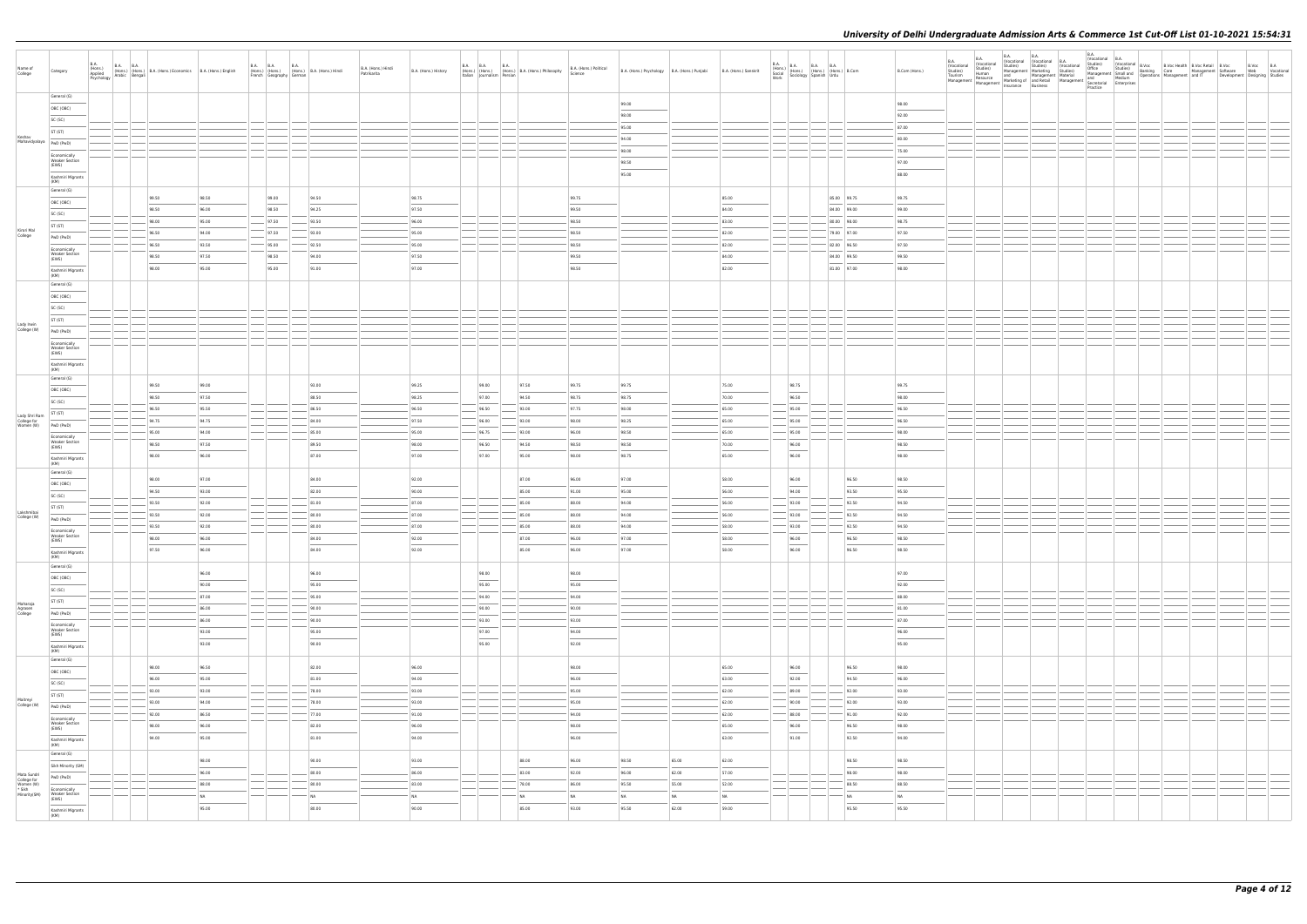| Name of<br>College                    | Category                              | B.A.<br>(Hons.)<br>Applied<br>Psychology | <b>B.A. B.A.</b> | (Hons.) (Hons.) B.A. (Hons.) Economics B.A. (Hons.) English<br>Natabic Bengali |       | <b>B.A. B.A.</b><br>French Geography German | <b>B.A.</b><br>(Hons.) (Hons.) (Hons.) B.A. (Hons.) Hindi | B.A. (Hons.) Hindi<br>Patrikarita | B.A. (Hons.) History              | B.A. B.A. B.A.<br>(Hons.) (Hons.) (Hons.) B.A. (Hons.) Philosophy<br>Italian Journalism Persian |       | B.A. (Hons.) Political<br>Science | B.A. (Hons.) Psychology B.A. (Hons.) Punjabi | B.A. (Hons.) Sanskrit | <b>B.A.</b><br>Work                                                                                                                                                                                                                                                                                                                                                                                                                                                                 | B.A. (Hons.) B.A. B.A. B.A. (Hons.) (Hons.) Com<br>Social (Hons.) (Hons.) (Hons.) B.Com<br>Sociology Spanish Urdu | B.Com (Hons.)                     | B.A.<br>(Vocational<br>Studies)<br>Tourism | <b>B.A.</b><br>B.A.<br>Vocational studies)<br>Studies)<br>Human<br>Tourism Human and Management Material and Management Material and Management Material and Medium<br>Management Management Material Management Material Medium<br>Management Management Insurance Rusiness | <b>B.A.</b><br>(Vocational (Vocational B.A.<br>Studies)<br>Management   Marketing<br>Insurance Business | <b>B.A.</b><br>(Vocational<br>Studies)<br>Practice | (Vocational B.A. |                 | Vocatoriana   D.<br>Studies)   (Vocational B.Vocc   B.Voc Health   B.Voc Retail B.Vocc   B.Voc<br>Management Small and Banking   Care   Management   Software   Web   Vocational<br>Management   Medium   Operations   Management |  |
|---------------------------------------|---------------------------------------|------------------------------------------|------------------|--------------------------------------------------------------------------------|-------|---------------------------------------------|-----------------------------------------------------------|-----------------------------------|-----------------------------------|-------------------------------------------------------------------------------------------------|-------|-----------------------------------|----------------------------------------------|-----------------------|-------------------------------------------------------------------------------------------------------------------------------------------------------------------------------------------------------------------------------------------------------------------------------------------------------------------------------------------------------------------------------------------------------------------------------------------------------------------------------------|-------------------------------------------------------------------------------------------------------------------|-----------------------------------|--------------------------------------------|------------------------------------------------------------------------------------------------------------------------------------------------------------------------------------------------------------------------------------------------------------------------------|---------------------------------------------------------------------------------------------------------|----------------------------------------------------|------------------|-----------------|-----------------------------------------------------------------------------------------------------------------------------------------------------------------------------------------------------------------------------------|--|
|                                       | General (G)                           |                                          |                  |                                                                                |       |                                             |                                                           |                                   |                                   |                                                                                                 |       |                                   |                                              |                       |                                                                                                                                                                                                                                                                                                                                                                                                                                                                                     |                                                                                                                   |                                   |                                            |                                                                                                                                                                                                                                                                              |                                                                                                         |                                                    |                  |                 |                                                                                                                                                                                                                                   |  |
|                                       | OBC (OBC)                             |                                          | 70.00 99.50      |                                                                                | 99.00 | 98.75                                       | 93.50                                                     |                                   | 99.25                             |                                                                                                 | 97.50 | 99.75                             |                                              | 78.00                 | 98.75                                                                                                                                                                                                                                                                                                                                                                                                                                                                               |                                                                                                                   |                                   |                                            |                                                                                                                                                                                                                                                                              |                                                                                                         |                                                    |                  |                 |                                                                                                                                                                                                                                   |  |
|                                       | SC (SC)                               |                                          | 68.00 98.00      |                                                                                | 98.00 | 97.75                                       | 89.50                                                     |                                   | 98.00                             |                                                                                                 | 93.50 | 98.75                             |                                              | 74.00                 | 96.00                                                                                                                                                                                                                                                                                                                                                                                                                                                                               |                                                                                                                   |                                   |                                            |                                                                                                                                                                                                                                                                              |                                                                                                         |                                                    |                  |                 |                                                                                                                                                                                                                                   |  |
|                                       |                                       |                                          | 65.00 95.50      |                                                                                | 95.50 | 96.50                                       | 86.50                                                     |                                   | 97.00                             |                                                                                                 | 91.50 | 97.25                             |                                              | 70.00                 | 94.50                                                                                                                                                                                                                                                                                                                                                                                                                                                                               |                                                                                                                   |                                   |                                            |                                                                                                                                                                                                                                                                              |                                                                                                         |                                                    |                  |                 |                                                                                                                                                                                                                                   |  |
| Miranda House                         | ST (ST)                               |                                          | 64.00 93.50      |                                                                                | 94.50 | 96.50                                       | 84.50                                                     |                                   | 97.50                             |                                                                                                 | 90.00 | 97.75                             |                                              | 65.00                 | 94.50                                                                                                                                                                                                                                                                                                                                                                                                                                                                               |                                                                                                                   |                                   |                                            |                                                                                                                                                                                                                                                                              |                                                                                                         |                                                    |                  |                 |                                                                                                                                                                                                                                   |  |
| (W)                                   | PwD (PwD)                             |                                          |                  |                                                                                |       |                                             |                                                           |                                   |                                   |                                                                                                 |       |                                   |                                              |                       |                                                                                                                                                                                                                                                                                                                                                                                                                                                                                     |                                                                                                                   |                                   |                                            |                                                                                                                                                                                                                                                                              |                                                                                                         |                                                    |                  |                 |                                                                                                                                                                                                                                   |  |
|                                       | Economically                          |                                          | 60.00 92.50      |                                                                                | 94.00 | 90.00                                       | 83.00                                                     |                                   | 95.50                             |                                                                                                 | 89.75 | 95.00                             |                                              | 65.00                 | 94.00                                                                                                                                                                                                                                                                                                                                                                                                                                                                               |                                                                                                                   |                                   |                                            |                                                                                                                                                                                                                                                                              |                                                                                                         |                                                    |                  |                 |                                                                                                                                                                                                                                   |  |
|                                       | <b>Weaker Section</b><br>(EWS)        |                                          | 68.00 98.25      |                                                                                | 98.25 | 97.00                                       | 88.00                                                     |                                   | 98.00                             |                                                                                                 | 96.00 | 97.00                             |                                              | 75.00                 | 97.00                                                                                                                                                                                                                                                                                                                                                                                                                                                                               |                                                                                                                   |                                   |                                            |                                                                                                                                                                                                                                                                              |                                                                                                         |                                                    |                  |                 |                                                                                                                                                                                                                                   |  |
|                                       | Kashmiri Migrants<br>(KM)             |                                          | 65.00 98.00      |                                                                                | 95.00 | 93.00                                       | 85.00                                                     |                                   | 98.00                             |                                                                                                 | 90.00 | 95.00                             |                                              | 68.00                 | $\frac{1}{2} \left( \frac{1}{2} \right) \left( \frac{1}{2} \right) \left( \frac{1}{2} \right) \left( \frac{1}{2} \right) \left( \frac{1}{2} \right) \left( \frac{1}{2} \right) \left( \frac{1}{2} \right) \left( \frac{1}{2} \right) \left( \frac{1}{2} \right) \left( \frac{1}{2} \right) \left( \frac{1}{2} \right) \left( \frac{1}{2} \right) \left( \frac{1}{2} \right) \left( \frac{1}{2} \right) \left( \frac{1}{2} \right) \left( \frac{1}{2} \right) \left( \frac$<br>94.75 |                                                                                                                   |                                   |                                            |                                                                                                                                                                                                                                                                              |                                                                                                         |                                                    |                  |                 |                                                                                                                                                                                                                                   |  |
|                                       | General (G)<br>OBC (OBC)              |                                          |                  | 98.50                                                                          | 95.00 |                                             | 84.00                                                     |                                   | 95.00                             |                                                                                                 |       | 96.00                             |                                              | 60.00                 |                                                                                                                                                                                                                                                                                                                                                                                                                                                                                     | 98.00                                                                                                             | 99.00                             |                                            |                                                                                                                                                                                                                                                                              |                                                                                                         |                                                    |                  |                 |                                                                                                                                                                                                                                   |  |
|                                       | SC (SC)                               |                                          |                  | 97.00                                                                          | 91.00 |                                             | 82.00                                                     |                                   | 93.00                             |                                                                                                 |       | 94.00                             |                                              | 57.00                 |                                                                                                                                                                                                                                                                                                                                                                                                                                                                                     | 97.00                                                                                                             | 98.00                             |                                            |                                                                                                                                                                                                                                                                              |                                                                                                         |                                                    |                  |                 |                                                                                                                                                                                                                                   |  |
|                                       |                                       |                                          |                  | 95.00                                                                          | 90.00 |                                             | 78.00                                                     |                                   | 93.00                             |                                                                                                 |       | 94.00                             |                                              | 55.00                 |                                                                                                                                                                                                                                                                                                                                                                                                                                                                                     | 95.00                                                                                                             | 95.00                             |                                            |                                                                                                                                                                                                                                                                              |                                                                                                         |                                                    |                  |                 |                                                                                                                                                                                                                                   |  |
| Motilal Nehru                         | ST (ST)                               |                                          |                  | 95.00                                                                          | 88.00 |                                             | 72.00                                                     |                                   | 92.00                             |                                                                                                 |       | 93.00                             |                                              | 55.00                 |                                                                                                                                                                                                                                                                                                                                                                                                                                                                                     | 91.00                                                                                                             | 92.00                             |                                            |                                                                                                                                                                                                                                                                              |                                                                                                         |                                                    |                  |                 |                                                                                                                                                                                                                                   |  |
| College                               | PwD (PwD)                             |                                          |                  |                                                                                |       |                                             |                                                           |                                   |                                   |                                                                                                 |       |                                   |                                              |                       |                                                                                                                                                                                                                                                                                                                                                                                                                                                                                     |                                                                                                                   |                                   |                                            |                                                                                                                                                                                                                                                                              |                                                                                                         |                                                    |                  |                 |                                                                                                                                                                                                                                   |  |
|                                       | Economically                          |                                          |                  | 95.00                                                                          | 88.00 |                                             | 78.00                                                     |                                   | 90.00                             |                                                                                                 |       | 91.00                             |                                              | 55.00                 |                                                                                                                                                                                                                                                                                                                                                                                                                                                                                     | 95.00                                                                                                             | 96.00                             |                                            |                                                                                                                                                                                                                                                                              |                                                                                                         |                                                    |                  |                 |                                                                                                                                                                                                                                   |  |
|                                       | <b>Weaker Section</b><br>(EWS)        |                                          |                  | 97.75                                                                          | 94.00 |                                             | 83.00                                                     |                                   | 94.00                             |                                                                                                 |       | 95.00                             |                                              | 58.00                 |                                                                                                                                                                                                                                                                                                                                                                                                                                                                                     | 97.00                                                                                                             | 98.00                             |                                            |                                                                                                                                                                                                                                                                              |                                                                                                         |                                                    |                  |                 |                                                                                                                                                                                                                                   |  |
|                                       | Kashmiri Migrants<br>(KM)             |                                          |                  | 95.00                                                                          | 88.00 |                                             | 83.00                                                     |                                   | 90.00                             |                                                                                                 |       | 91.00                             |                                              | 55.00                 |                                                                                                                                                                                                                                                                                                                                                                                                                                                                                     | 95.00                                                                                                             | 96.00                             |                                            |                                                                                                                                                                                                                                                                              |                                                                                                         |                                                    |                  |                 |                                                                                                                                                                                                                                   |  |
|                                       | General (G)                           |                                          |                  |                                                                                |       |                                             |                                                           |                                   |                                   |                                                                                                 |       |                                   |                                              |                       |                                                                                                                                                                                                                                                                                                                                                                                                                                                                                     |                                                                                                                   | 97.00                             |                                            |                                                                                                                                                                                                                                                                              |                                                                                                         |                                                    |                  |                 |                                                                                                                                                                                                                                   |  |
|                                       | OBC (OBC)                             |                                          |                  |                                                                                | 95.00 |                                             | 80.00                                                     |                                   | 90.00                             |                                                                                                 |       | 94.00                             |                                              |                       |                                                                                                                                                                                                                                                                                                                                                                                                                                                                                     | 96.00                                                                                                             |                                   |                                            |                                                                                                                                                                                                                                                                              |                                                                                                         |                                                    |                  |                 |                                                                                                                                                                                                                                   |  |
|                                       | SC (SC)                               |                                          |                  |                                                                                | 90.00 |                                             | 75.00                                                     |                                   | 84.00                             |                                                                                                 |       | 89.00                             |                                              |                       |                                                                                                                                                                                                                                                                                                                                                                                                                                                                                     | 91.00                                                                                                             | 92.00                             |                                            |                                                                                                                                                                                                                                                                              |                                                                                                         |                                                    |                  |                 |                                                                                                                                                                                                                                   |  |
|                                       | ST (ST)                               |                                          |                  |                                                                                | 84.00 |                                             | 74.00                                                     |                                   | 81.00                             |                                                                                                 |       | 84.00                             |                                              |                       |                                                                                                                                                                                                                                                                                                                                                                                                                                                                                     | 85.00                                                                                                             | 89.00                             |                                            |                                                                                                                                                                                                                                                                              |                                                                                                         |                                                    |                  |                 |                                                                                                                                                                                                                                   |  |
| Motilal Nehru<br>College<br>(Evening) |                                       |                                          |                  |                                                                                | 86.00 |                                             | 70.00                                                     |                                   | 82.00                             |                                                                                                 |       | 84.00                             |                                              |                       |                                                                                                                                                                                                                                                                                                                                                                                                                                                                                     | 85.00                                                                                                             | 89.00                             |                                            |                                                                                                                                                                                                                                                                              |                                                                                                         |                                                    |                  |                 |                                                                                                                                                                                                                                   |  |
|                                       | PwD (PwD)                             |                                          |                  |                                                                                | 75.00 |                                             | 64.00                                                     |                                   | 64.00                             |                                                                                                 |       | 64.00                             |                                              |                       |                                                                                                                                                                                                                                                                                                                                                                                                                                                                                     | 72.00                                                                                                             | 72.00                             |                                            |                                                                                                                                                                                                                                                                              |                                                                                                         |                                                    |                  |                 |                                                                                                                                                                                                                                   |  |
|                                       | Economically<br><b>Weaker Section</b> |                                          |                  |                                                                                |       |                                             |                                                           |                                   |                                   |                                                                                                 |       |                                   |                                              |                       |                                                                                                                                                                                                                                                                                                                                                                                                                                                                                     |                                                                                                                   |                                   |                                            |                                                                                                                                                                                                                                                                              |                                                                                                         |                                                    |                  |                 |                                                                                                                                                                                                                                   |  |
|                                       | (EWS)                                 |                                          |                  |                                                                                | 94.00 |                                             | 79.00                                                     |                                   | 89.00                             |                                                                                                 |       | 93.00                             |                                              |                       |                                                                                                                                                                                                                                                                                                                                                                                                                                                                                     | 95.00                                                                                                             | 96.00                             |                                            |                                                                                                                                                                                                                                                                              |                                                                                                         |                                                    |                  |                 |                                                                                                                                                                                                                                   |  |
|                                       | Kashmiri Migrants<br>(KM)             |                                          |                  |                                                                                | 85.00 |                                             | 70.00                                                     |                                   | 80.00                             |                                                                                                 |       | 84.00                             |                                              |                       |                                                                                                                                                                                                                                                                                                                                                                                                                                                                                     | 86.00                                                                                                             | 87.00                             |                                            |                                                                                                                                                                                                                                                                              |                                                                                                         |                                                    |                  |                 |                                                                                                                                                                                                                                   |  |
|                                       | General (G)                           |                                          |                  | 98.00                                                                          | 96.00 |                                             | 92.00                                                     |                                   | 94.00                             |                                                                                                 |       | 96.00                             |                                              | 72.00                 |                                                                                                                                                                                                                                                                                                                                                                                                                                                                                     | 97.00                                                                                                             | 98.00                             |                                            |                                                                                                                                                                                                                                                                              |                                                                                                         |                                                    |                  |                 |                                                                                                                                                                                                                                   |  |
|                                       | OBC (OBC)                             |                                          |                  |                                                                                |       |                                             |                                                           |                                   |                                   |                                                                                                 |       |                                   |                                              |                       |                                                                                                                                                                                                                                                                                                                                                                                                                                                                                     |                                                                                                                   |                                   |                                            |                                                                                                                                                                                                                                                                              |                                                                                                         |                                                    |                  |                 |                                                                                                                                                                                                                                   |  |
|                                       | SC (SC)                               |                                          |                  | 95.00                                                                          | 92.00 |                                             | 90.00                                                     |                                   | 90.00                             |                                                                                                 |       | 93.00                             |                                              | 70.00                 |                                                                                                                                                                                                                                                                                                                                                                                                                                                                                     | 94.00                                                                                                             | 95.00                             |                                            |                                                                                                                                                                                                                                                                              |                                                                                                         |                                                    |                  |                 |                                                                                                                                                                                                                                   |  |
|                                       | ST (ST)                               |                                          |                  | 95.00                                                                          | 92.00 |                                             | 87.00                                                     |                                   | 88.00                             |                                                                                                 |       | 92.00                             |                                              | 70.00                 |                                                                                                                                                                                                                                                                                                                                                                                                                                                                                     | 93.50                                                                                                             | 94.50                             |                                            |                                                                                                                                                                                                                                                                              |                                                                                                         |                                                    |                  |                 |                                                                                                                                                                                                                                   |  |
| P.G.D.A.V.<br>College                 |                                       |                                          |                  | 95.00                                                                          | 92.00 |                                             | 86.00                                                     |                                   | 87.00                             |                                                                                                 |       | 91.00                             |                                              | 70.00                 |                                                                                                                                                                                                                                                                                                                                                                                                                                                                                     | 93.50                                                                                                             | 94.50                             |                                            |                                                                                                                                                                                                                                                                              |                                                                                                         |                                                    |                  |                 |                                                                                                                                                                                                                                   |  |
|                                       | PwD (PwD)                             |                                          |                  | 90.00                                                                          | 84.00 |                                             | 85.00                                                     |                                   | 85.00                             |                                                                                                 |       | 86.00                             |                                              | 70.00                 |                                                                                                                                                                                                                                                                                                                                                                                                                                                                                     | 90.00                                                                                                             | 91.00                             |                                            |                                                                                                                                                                                                                                                                              |                                                                                                         |                                                    |                  |                 |                                                                                                                                                                                                                                   |  |
|                                       | Economically<br><b>Weaker Section</b> |                                          |                  |                                                                                |       |                                             |                                                           |                                   |                                   |                                                                                                 |       |                                   |                                              |                       |                                                                                                                                                                                                                                                                                                                                                                                                                                                                                     |                                                                                                                   |                                   |                                            |                                                                                                                                                                                                                                                                              |                                                                                                         |                                                    |                  |                 |                                                                                                                                                                                                                                   |  |
|                                       | (EWS)                                 |                                          |                  | 97.50                                                                          | 95.00 |                                             | 90.00                                                     |                                   | 93.00                             |                                                                                                 |       | 95.00                             |                                              | 70.00                 |                                                                                                                                                                                                                                                                                                                                                                                                                                                                                     | 96.50                                                                                                             | 97.50                             |                                            |                                                                                                                                                                                                                                                                              |                                                                                                         |                                                    |                  |                 |                                                                                                                                                                                                                                   |  |
|                                       | Kashmiri Migrants<br>(KM)             |                                          |                  | 89.00                                                                          | 86.50 |                                             | 84.00                                                     |                                   | 85.00                             |                                                                                                 |       | 89.00                             |                                              | 70.00                 |                                                                                                                                                                                                                                                                                                                                                                                                                                                                                     | 89.00                                                                                                             | 90.00                             |                                            |                                                                                                                                                                                                                                                                              |                                                                                                         |                                                    |                  |                 |                                                                                                                                                                                                                                   |  |
|                                       | General (G)                           |                                          |                  |                                                                                |       |                                             |                                                           |                                   |                                   |                                                                                                 |       |                                   |                                              |                       |                                                                                                                                                                                                                                                                                                                                                                                                                                                                                     |                                                                                                                   |                                   |                                            |                                                                                                                                                                                                                                                                              |                                                                                                         |                                                    |                  |                 |                                                                                                                                                                                                                                   |  |
|                                       |                                       |                                          |                  |                                                                                |       |                                             | 78.00                                                     |                                   |                                   |                                                                                                 |       | 88.50                             |                                              | 65.00                 |                                                                                                                                                                                                                                                                                                                                                                                                                                                                                     | 94.00                                                                                                             | 95.00                             |                                            |                                                                                                                                                                                                                                                                              |                                                                                                         |                                                    |                  |                 |                                                                                                                                                                                                                                   |  |
|                                       | OBC (OBC)                             |                                          |                  |                                                                                |       |                                             | 73.00                                                     |                                   |                                   |                                                                                                 |       | 82.50                             |                                              | 62.00                 |                                                                                                                                                                                                                                                                                                                                                                                                                                                                                     | 85.00                                                                                                             | 86.00                             |                                            |                                                                                                                                                                                                                                                                              |                                                                                                         |                                                    |                  |                 |                                                                                                                                                                                                                                   |  |
|                                       | SC (SC)                               |                                          |                  |                                                                                |       |                                             |                                                           |                                   |                                   |                                                                                                 |       |                                   |                                              |                       |                                                                                                                                                                                                                                                                                                                                                                                                                                                                                     |                                                                                                                   |                                   |                                            |                                                                                                                                                                                                                                                                              |                                                                                                         |                                                    |                  |                 |                                                                                                                                                                                                                                   |  |
| P.G.D.A.V.                            | ST (ST)                               |                                          |                  |                                                                                |       |                                             | 73.00                                                     |                                   |                                   |                                                                                                 |       | 78.50                             |                                              | 60.00                 |                                                                                                                                                                                                                                                                                                                                                                                                                                                                                     | 79.00                                                                                                             | 78.00                             |                                            |                                                                                                                                                                                                                                                                              |                                                                                                         |                                                    |                  |                 |                                                                                                                                                                                                                                   |  |
| College<br>(Evening)                  | PwD (PwD)                             |                                          |                  |                                                                                |       |                                             | 64.00                                                     |                                   |                                   |                                                                                                 |       | 74.50                             |                                              | 60.00                 |                                                                                                                                                                                                                                                                                                                                                                                                                                                                                     | 72.00                                                                                                             | 70.00                             |                                            |                                                                                                                                                                                                                                                                              |                                                                                                         |                                                    |                  |                 |                                                                                                                                                                                                                                   |  |
|                                       |                                       |                                          |                  |                                                                                |       |                                             | 57.00                                                     |                                   |                                   |                                                                                                 |       | 61.50                             |                                              | 58.00                 |                                                                                                                                                                                                                                                                                                                                                                                                                                                                                     | 73.00                                                                                                             | 72.00                             |                                            |                                                                                                                                                                                                                                                                              |                                                                                                         |                                                    |                  |                 |                                                                                                                                                                                                                                   |  |
|                                       | Economically<br><b>Weaker Section</b> |                                          |                  |                                                                                |       |                                             | 76.00                                                     |                                   |                                   |                                                                                                 |       | 86.50                             |                                              | 62.00                 |                                                                                                                                                                                                                                                                                                                                                                                                                                                                                     | 90.00                                                                                                             | 90.00                             |                                            |                                                                                                                                                                                                                                                                              |                                                                                                         |                                                    |                  |                 |                                                                                                                                                                                                                                   |  |
|                                       | (EWS)<br>Kashmiri Migrants<br>(KM)    |                                          |                  |                                                                                |       |                                             | 65.00                                                     |                                   |                                   |                                                                                                 |       | 75.00                             |                                              | 62.00                 |                                                                                                                                                                                                                                                                                                                                                                                                                                                                                     | 79.00                                                                                                             | 80.00                             |                                            |                                                                                                                                                                                                                                                                              |                                                                                                         |                                                    |                  |                 |                                                                                                                                                                                                                                   |  |
|                                       | General (G)                           |                                          |                  | 98.00                                                                          | 95.00 |                                             | 90.00                                                     |                                   | 96.00                             |                                                                                                 |       | 97.00                             |                                              | 80.00                 |                                                                                                                                                                                                                                                                                                                                                                                                                                                                                     |                                                                                                                   | 98.00                             |                                            |                                                                                                                                                                                                                                                                              |                                                                                                         |                                                    |                  |                 |                                                                                                                                                                                                                                   |  |
|                                       | OBC (OBC)                             |                                          |                  | 92.50                                                                          | 92.00 |                                             | 83.00                                                     |                                   | 90.00                             |                                                                                                 |       | 95.00                             |                                              | 78.00                 |                                                                                                                                                                                                                                                                                                                                                                                                                                                                                     |                                                                                                                   | 95.00                             |                                            |                                                                                                                                                                                                                                                                              |                                                                                                         |                                                    |                  |                 |                                                                                                                                                                                                                                   |  |
|                                       | SC (SC)                               |                                          |                  | 90.00                                                                          | 87.00 |                                             | 82.00                                                     |                                   | 88.00                             |                                                                                                 |       | 93.00                             |                                              | 76.00                 |                                                                                                                                                                                                                                                                                                                                                                                                                                                                                     |                                                                                                                   | 90.00                             |                                            |                                                                                                                                                                                                                                                                              |                                                                                                         |                                                    |                  |                 |                                                                                                                                                                                                                                   |  |
| Rajdhani                              | ST (ST)                               |                                          |                  |                                                                                |       |                                             |                                                           |                                   |                                   |                                                                                                 |       |                                   |                                              |                       |                                                                                                                                                                                                                                                                                                                                                                                                                                                                                     | --                                                                                                                |                                   |                                            |                                                                                                                                                                                                                                                                              |                                                                                                         |                                                    |                  |                 |                                                                                                                                                                                                                                   |  |
| College                               | PwD (PwD)                             |                                          |                  | 90.00                                                                          | 87.00 |                                             | 78.00                                                     |                                   | 85.00                             |                                                                                                 |       | 90.00                             |                                              | 75.00                 |                                                                                                                                                                                                                                                                                                                                                                                                                                                                                     |                                                                                                                   | 90.00                             |                                            |                                                                                                                                                                                                                                                                              |                                                                                                         |                                                    |                  |                 |                                                                                                                                                                                                                                   |  |
|                                       | Economically                          |                                          |                  | 90.00                                                                          | 85.00 |                                             | 73.00                                                     |                                   | 80.00                             |                                                                                                 |       | 90.00                             |                                              | 75.00                 |                                                                                                                                                                                                                                                                                                                                                                                                                                                                                     |                                                                                                                   | 90.00                             |                                            |                                                                                                                                                                                                                                                                              |                                                                                                         |                                                    |                  |                 |                                                                                                                                                                                                                                   |  |
|                                       | <b>Weaker Section</b><br>(EWS)        |                                          |                  | 97.50                                                                          | 93.00 |                                             | 88.00                                                     |                                   | 94.00                             |                                                                                                 |       | 96.00                             |                                              | 78.00                 |                                                                                                                                                                                                                                                                                                                                                                                                                                                                                     |                                                                                                                   | 97.50                             |                                            |                                                                                                                                                                                                                                                                              |                                                                                                         |                                                    |                  |                 |                                                                                                                                                                                                                                   |  |
|                                       | Kashmiri Migrants<br>(KM)             |                                          |                  | 90.00                                                                          | 88.00 |                                             | 70.00                                                     |                                   | $\overline{\phantom{a}}$<br>80.00 |                                                                                                 |       | $\sim$<br>93.00                   |                                              | 75.00                 |                                                                                                                                                                                                                                                                                                                                                                                                                                                                                     |                                                                                                                   | $\overline{\phantom{a}}$<br>90.00 |                                            |                                                                                                                                                                                                                                                                              |                                                                                                         |                                                    |                  |                 |                                                                                                                                                                                                                                   |  |
|                                       | General (G)                           |                                          |                  |                                                                                |       |                                             |                                                           |                                   |                                   |                                                                                                 |       |                                   |                                              |                       |                                                                                                                                                                                                                                                                                                                                                                                                                                                                                     |                                                                                                                   |                                   |                                            |                                                                                                                                                                                                                                                                              |                                                                                                         |                                                    |                  |                 |                                                                                                                                                                                                                                   |  |
|                                       | OBC (OBC)                             |                                          |                  |                                                                                | 96.00 |                                             | 84.00                                                     | 86.00                             | 93.00                             |                                                                                                 |       | 95.00                             |                                              |                       |                                                                                                                                                                                                                                                                                                                                                                                                                                                                                     | 96.00                                                                                                             | 98.00                             |                                            |                                                                                                                                                                                                                                                                              |                                                                                                         |                                                    |                  |                 |                                                                                                                                                                                                                                   |  |
|                                       |                                       |                                          |                  |                                                                                | 92.00 |                                             | 82.00                                                     | 84.00                             | 88.50                             |                                                                                                 |       | 93.00                             |                                              |                       |                                                                                                                                                                                                                                                                                                                                                                                                                                                                                     | 93.50                                                                                                             | 95.00                             |                                            |                                                                                                                                                                                                                                                                              |                                                                                                         |                                                    |                  |                 |                                                                                                                                                                                                                                   |  |
|                                       | SC (SC)                               |                                          |                  |                                                                                | 90.00 |                                             | 80.00                                                     | 82.00                             | 87.00                             |                                                                                                 |       | 91.00                             |                                              |                       |                                                                                                                                                                                                                                                                                                                                                                                                                                                                                     | 87.50                                                                                                             | 88.00                             |                                            |                                                                                                                                                                                                                                                                              |                                                                                                         |                                                    |                  |                 |                                                                                                                                                                                                                                   |  |
| Ram Lal Anand                         | ST (ST)                               |                                          |                  |                                                                                |       |                                             |                                                           |                                   |                                   |                                                                                                 |       |                                   |                                              |                       |                                                                                                                                                                                                                                                                                                                                                                                                                                                                                     |                                                                                                                   |                                   |                                            |                                                                                                                                                                                                                                                                              |                                                                                                         |                                                    |                  |                 |                                                                                                                                                                                                                                   |  |
| College                               | PwD (PwD)                             |                                          |                  |                                                                                | 89.00 |                                             | 79.00                                                     | 81.00                             | 87.00                             |                                                                                                 |       | 91.00                             |                                              |                       |                                                                                                                                                                                                                                                                                                                                                                                                                                                                                     | 85.00                                                                                                             | 86.00                             |                                            |                                                                                                                                                                                                                                                                              |                                                                                                         |                                                    |                  |                 |                                                                                                                                                                                                                                   |  |
|                                       | Economically                          |                                          |                  |                                                                                | 86.00 |                                             | 76.00                                                     | 80.00                             | 81.00                             |                                                                                                 |       | 85.00                             |                                              |                       |                                                                                                                                                                                                                                                                                                                                                                                                                                                                                     | 85.00                                                                                                             | 86.00                             |                                            |                                                                                                                                                                                                                                                                              |                                                                                                         |                                                    |                  |                 |                                                                                                                                                                                                                                   |  |
|                                       | Weaker Section<br>(EWS)               |                                          |                  |                                                                                | 94.00 |                                             | 81.00                                                     | 83.00                             | 91.00                             |                                                                                                 |       | 93.00                             |                                              |                       |                                                                                                                                                                                                                                                                                                                                                                                                                                                                                     | 94.50                                                                                                             | 95.50                             |                                            |                                                                                                                                                                                                                                                                              |                                                                                                         |                                                    |                  |                 |                                                                                                                                                                                                                                   |  |
|                                       | Kashmiri Migrants<br>(KM)             |                                          |                  |                                                                                | 94.00 |                                             | 82.00                                                     | 84.00                             | 89.00                             |                                                                                                 |       | $\sim$<br>92.00                   |                                              |                       |                                                                                                                                                                                                                                                                                                                                                                                                                                                                                     | 93.00                                                                                                             | 94.00                             |                                            |                                                                                                                                                                                                                                                                              |                                                                                                         |                                                    |                  |                 |                                                                                                                                                                                                                                   |  |
|                                       | General (G)                           |                                          |                  |                                                                                |       |                                             |                                                           |                                   |                                   |                                                                                                 |       |                                   |                                              |                       |                                                                                                                                                                                                                                                                                                                                                                                                                                                                                     |                                                                                                                   |                                   |                                            |                                                                                                                                                                                                                                                                              |                                                                                                         |                                                    |                  |                 |                                                                                                                                                                                                                                   |  |
|                                       | OBC (OBC)                             | 99.00                                    |                  | 98.00                                                                          | 96.00 |                                             | 88.00                                                     |                                   |                                   |                                                                                                 | 94.00 | 97.00                             |                                              |                       |                                                                                                                                                                                                                                                                                                                                                                                                                                                                                     | 97.50                                                                                                             | 98.50                             |                                            |                                                                                                                                                                                                                                                                              |                                                                                                         |                                                    |                  | 95.00           | 95.00                                                                                                                                                                                                                             |  |
|                                       | SC (SC)                               | 98.00                                    |                  | 97.00                                                                          | 95.00 |                                             | 86.00                                                     |                                   |                                   |                                                                                                 | 93.00 | 96.00                             |                                              |                       |                                                                                                                                                                                                                                                                                                                                                                                                                                                                                     | 96.00                                                                                                             | 97.00                             |                                            |                                                                                                                                                                                                                                                                              |                                                                                                         |                                                    |                  | 94.00           | 94.00                                                                                                                                                                                                                             |  |
|                                       |                                       | 97.00                                    |                  | 96.00                                                                          | 94.00 |                                             | 85.00                                                     |                                   |                                   |                                                                                                 | 92.00 | 95.00                             |                                              |                       |                                                                                                                                                                                                                                                                                                                                                                                                                                                                                     | 92.00                                                                                                             | 93.00                             |                                            |                                                                                                                                                                                                                                                                              |                                                                                                         |                                                    |                  | 92.00           | 92.00                                                                                                                                                                                                                             |  |
| Ramanujan                             | ST (ST)                               | $\overline{\phantom{a}}$                 |                  |                                                                                |       |                                             |                                                           |                                   |                                   |                                                                                                 |       |                                   |                                              |                       |                                                                                                                                                                                                                                                                                                                                                                                                                                                                                     |                                                                                                                   |                                   |                                            |                                                                                                                                                                                                                                                                              |                                                                                                         |                                                    |                  |                 |                                                                                                                                                                                                                                   |  |
| College                               | PwD (PwD)                             | 96.00                                    |                  | 95.00                                                                          | 93.00 |                                             | 85.00                                                     |                                   |                                   |                                                                                                 | 91.00 | 94.00                             |                                              |                       |                                                                                                                                                                                                                                                                                                                                                                                                                                                                                     | 91.00                                                                                                             | 92.00                             |                                            |                                                                                                                                                                                                                                                                              |                                                                                                         |                                                    |                  | 91.00           | 91.00                                                                                                                                                                                                                             |  |
|                                       | Economically                          | 96.00                                    |                  | 95.00                                                                          | 93.00 |                                             | 85.00                                                     |                                   |                                   |                                                                                                 | 91.00 | 94.00                             |                                              |                       |                                                                                                                                                                                                                                                                                                                                                                                                                                                                                     | 85.00                                                                                                             | 86.00                             |                                            |                                                                                                                                                                                                                                                                              |                                                                                                         |                                                    |                  | 91.00           | 91.00                                                                                                                                                                                                                             |  |
|                                       | <b>Weaker Section</b><br>(EWS)        | 98.00                                    |                  | 97.00                                                                          | 95.00 |                                             | 86.00                                                     |                                   |                                   |                                                                                                 | 93.00 | 96.00                             |                                              |                       |                                                                                                                                                                                                                                                                                                                                                                                                                                                                                     | 97.00                                                                                                             | 98.00                             |                                            |                                                                                                                                                                                                                                                                              |                                                                                                         |                                                    |                  | 94.00           | 94.00                                                                                                                                                                                                                             |  |
|                                       |                                       | 96.00                                    |                  | 95.00                                                                          | 93.00 |                                             | 85.00                                                     |                                   |                                   |                                                                                                 | 91.00 | 94.00                             |                                              |                       |                                                                                                                                                                                                                                                                                                                                                                                                                                                                                     | 90.00                                                                                                             | 91.00                             |                                            |                                                                                                                                                                                                                                                                              |                                                                                                         |                                                    |                  | $\sim$<br>91.00 | $\overline{\phantom{a}}$<br>91.00                                                                                                                                                                                                 |  |
|                                       | Kashmiri Migrants<br>(KM)             |                                          |                  |                                                                                |       |                                             |                                                           |                                   |                                   |                                                                                                 |       |                                   |                                              |                       |                                                                                                                                                                                                                                                                                                                                                                                                                                                                                     |                                                                                                                   |                                   |                                            |                                                                                                                                                                                                                                                                              |                                                                                                         |                                                    |                  |                 |                                                                                                                                                                                                                                   |  |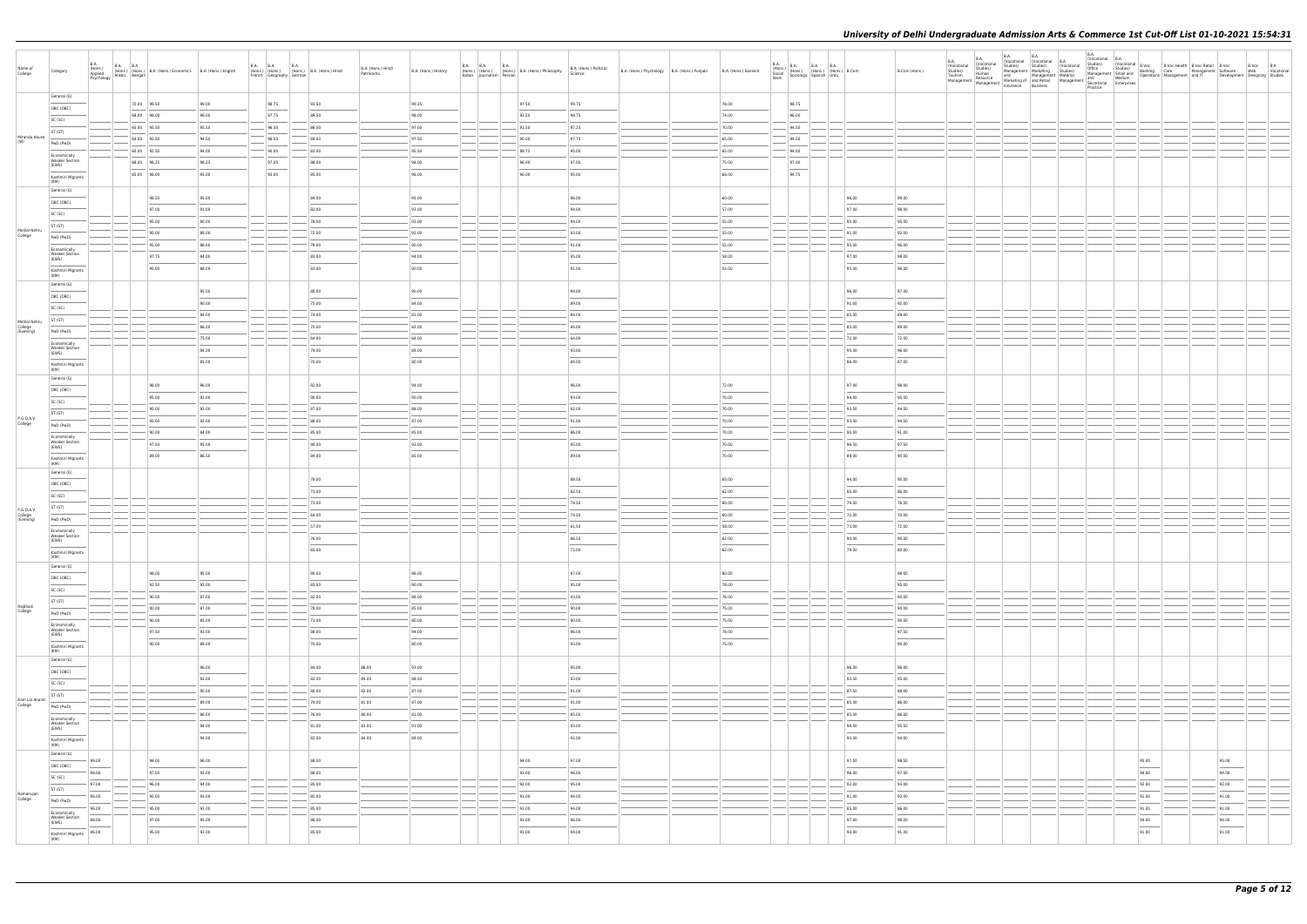| Name of<br>College                                   | Category                                | B.A.<br>(Hons.)<br>Applied<br>Psychology | <b>B.A. B.A.</b>                                                                                                                                                                                                                                                                                                                                     | (Hons.) (Hons.) B.A. (Hons.) Economics B.A. (Hons.) English<br>Iv Arabic Bengali |           |        | <b>B.A. B.A.</b><br><b>B.A.</b><br>French Geography German | (Hons.) (Hons.) (Hons.) B.A. (Hons.) Hindi | B.A. (Hons.) Hindi<br>Patrikarita | B.A. (Hons.) History | B.A. B.A. B.A.<br>Italian Journalism Persian | (Hons.) (Hons.) (Hons.) B.A. (Hons.) Philosophy | B.A. (Hons.) Political<br>Science | B.A. (Hons.) Psychology B.A. (Hons.) Punjabi | B.A. (Hons.) Sanskrit             | $\begin{tabular}{ l c c c c } \hline B.A. & B.A. & B.A. & B.A. & B.A. \\ (Hons.) & (Hons.) & (Hons.) & (B.0008.) & B. Com & \\ & Soclid & (Hons.) & (Hons.) & B. Com & \\ & Sociology & Spanish & Urdu & \\ \hline \end{tabular}$ | B.Com (Hons.) | <b>B.A.</b><br>(Vocational<br>Studies)<br>Tourism | <b>B.A.</b><br>B.A.<br>(Vocational<br>Studies)<br>Studies)<br>Human<br>Tourism Human<br>Resource and Management Material and Medium<br>Management Management Material Medium<br>Management Management Insurance Business<br>Rusiness<br>Rusiness<br>Rusiness<br>Rusiness<br>Rusiness<br>Management Secretarial Enterpri | <b>B.A.</b><br>(Vocational (Vocational B.A.<br>Studies)<br>Management   Marketing<br>Insurance Business | <b>B.A.</b><br>(Vocational<br>Studies)<br>Practice | (Vocational B.A. |  | Vocatoriana   D.<br>Studies)   (Vocational B.Vocc   B.Voc Health   B.Voc Retail B.Vocc   B.Voc<br>Management Small and Banking   Care   Management   Software   Web   Vocational<br>Management   Medium   Operations   Management |  |
|------------------------------------------------------|-----------------------------------------|------------------------------------------|------------------------------------------------------------------------------------------------------------------------------------------------------------------------------------------------------------------------------------------------------------------------------------------------------------------------------------------------------|----------------------------------------------------------------------------------|-----------|--------|------------------------------------------------------------|--------------------------------------------|-----------------------------------|----------------------|----------------------------------------------|-------------------------------------------------|-----------------------------------|----------------------------------------------|-----------------------------------|-----------------------------------------------------------------------------------------------------------------------------------------------------------------------------------------------------------------------------------|---------------|---------------------------------------------------|-------------------------------------------------------------------------------------------------------------------------------------------------------------------------------------------------------------------------------------------------------------------------------------------------------------------------|---------------------------------------------------------------------------------------------------------|----------------------------------------------------|------------------|--|-----------------------------------------------------------------------------------------------------------------------------------------------------------------------------------------------------------------------------------|--|
|                                                      | General (G)                             |                                          |                                                                                                                                                                                                                                                                                                                                                      |                                                                                  |           |        |                                                            |                                            |                                   |                      |                                              |                                                 |                                   |                                              |                                   |                                                                                                                                                                                                                                   |               |                                                   |                                                                                                                                                                                                                                                                                                                         |                                                                                                         |                                                    |                  |  |                                                                                                                                                                                                                                   |  |
|                                                      | OBC (OBC)                               |                                          | 99.75                                                                                                                                                                                                                                                                                                                                                |                                                                                  | 99.75     |        |                                                            | 94.00                                      |                                   | 99.00                |                                              |                                                 | 100                               |                                              | 80.00                             | 99.25                                                                                                                                                                                                                             | 99.25         |                                                   |                                                                                                                                                                                                                                                                                                                         |                                                                                                         |                                                    |                  |  |                                                                                                                                                                                                                                   |  |
|                                                      | SC (SC)                                 |                                          | 99.00                                                                                                                                                                                                                                                                                                                                                |                                                                                  | 98.75     |        |                                                            | 92.00                                      |                                   | 98.00                |                                              |                                                 | 99.50                             |                                              | 78.00                             | 98.25                                                                                                                                                                                                                             | 98.25         |                                                   |                                                                                                                                                                                                                                                                                                                         |                                                                                                         |                                                    |                  |  |                                                                                                                                                                                                                                   |  |
|                                                      | ST (ST)                                 |                                          | 98.00                                                                                                                                                                                                                                                                                                                                                |                                                                                  | 98.50     |        |                                                            | 89.00                                      |                                   | 95.50                |                                              |                                                 | 99.00                             |                                              | 76.00                             | 97.25                                                                                                                                                                                                                             | 97.25         |                                                   |                                                                                                                                                                                                                                                                                                                         |                                                                                                         |                                                    |                  |  |                                                                                                                                                                                                                                   |  |
| Ramjas College                                       |                                         |                                          | 97.00                                                                                                                                                                                                                                                                                                                                                |                                                                                  | 97.50     |        |                                                            | 86.00                                      |                                   | 95.50                |                                              |                                                 | 98.00                             |                                              | 70.00                             | 97.00                                                                                                                                                                                                                             | 97.00         |                                                   |                                                                                                                                                                                                                                                                                                                         |                                                                                                         |                                                    |                  |  |                                                                                                                                                                                                                                   |  |
|                                                      | PwD (PwD)                               |                                          | 98.00                                                                                                                                                                                                                                                                                                                                                |                                                                                  | 96.50     |        |                                                            | 89.00                                      |                                   | 96.00                |                                              |                                                 | 98.00                             |                                              | 74.00                             | 97.25                                                                                                                                                                                                                             | 97.25         |                                                   |                                                                                                                                                                                                                                                                                                                         |                                                                                                         |                                                    |                  |  |                                                                                                                                                                                                                                   |  |
|                                                      | Economically<br><b>Weaker Section</b>   |                                          | 99.00                                                                                                                                                                                                                                                                                                                                                |                                                                                  | 99.50     |        |                                                            | 93.50                                      |                                   | 98.50                |                                              |                                                 | 99.50                             |                                              | 78.00                             | 99.00                                                                                                                                                                                                                             | 99.00         |                                                   |                                                                                                                                                                                                                                                                                                                         |                                                                                                         |                                                    |                  |  |                                                                                                                                                                                                                                   |  |
|                                                      | (EWS)                                   |                                          | 98.00                                                                                                                                                                                                                                                                                                                                                |                                                                                  | 98.50     |        |                                                            | 85.00                                      |                                   | 97.00                |                                              |                                                 | 98.00                             |                                              | 76.00                             | 97.25                                                                                                                                                                                                                             | 97.25         |                                                   |                                                                                                                                                                                                                                                                                                                         |                                                                                                         |                                                    |                  |  |                                                                                                                                                                                                                                   |  |
|                                                      | Kashmiri Migrants<br>(KM)               |                                          |                                                                                                                                                                                                                                                                                                                                                      |                                                                                  |           |        |                                                            |                                            |                                   |                      |                                              |                                                 |                                   |                                              |                                   |                                                                                                                                                                                                                                   |               |                                                   |                                                                                                                                                                                                                                                                                                                         |                                                                                                         |                                                    |                  |  |                                                                                                                                                                                                                                   |  |
|                                                      | General (G)                             |                                          |                                                                                                                                                                                                                                                                                                                                                      |                                                                                  |           |        |                                                            |                                            |                                   |                      |                                              |                                                 |                                   |                                              |                                   |                                                                                                                                                                                                                                   |               |                                                   |                                                                                                                                                                                                                                                                                                                         |                                                                                                         |                                                    |                  |  |                                                                                                                                                                                                                                   |  |
|                                                      | OBC (OBC)                               |                                          | 98.00                                                                                                                                                                                                                                                                                                                                                |                                                                                  | 98.50     |        |                                                            | 90.00                                      |                                   | 95.00                |                                              |                                                 | 98.00                             |                                              | 62.00                             | 70.00 97.00                                                                                                                                                                                                                       | 99.00         |                                                   |                                                                                                                                                                                                                                                                                                                         |                                                                                                         |                                                    |                  |  |                                                                                                                                                                                                                                   |  |
|                                                      | SC (SC)                                 |                                          | 94.00                                                                                                                                                                                                                                                                                                                                                |                                                                                  | 95.00     |        |                                                            | 86.00                                      |                                   | 89.00                |                                              |                                                 | 94.00                             |                                              | 58.00                             | 65.00 92.00                                                                                                                                                                                                                       | 95.00         |                                                   |                                                                                                                                                                                                                                                                                                                         |                                                                                                         |                                                    |                  |  |                                                                                                                                                                                                                                   |  |
|                                                      | ST (ST)                                 |                                          | 85.00                                                                                                                                                                                                                                                                                                                                                |                                                                                  | 90.00     |        |                                                            | 84.00                                      |                                   | 87.00                |                                              |                                                 | 90.00                             |                                              | 57.00                             | 60.00 81.00                                                                                                                                                                                                                       | 85.00         |                                                   |                                                                                                                                                                                                                                                                                                                         |                                                                                                         |                                                    |                  |  |                                                                                                                                                                                                                                   |  |
| Satyawati<br>College                                 |                                         |                                          | 80.00                                                                                                                                                                                                                                                                                                                                                |                                                                                  | 90.00     |        |                                                            | 82.00                                      |                                   | 87.00                |                                              |                                                 | 90.00                             |                                              | 55.00                             | 58.00 78.00                                                                                                                                                                                                                       | 80.00         |                                                   |                                                                                                                                                                                                                                                                                                                         |                                                                                                         |                                                    |                  |  |                                                                                                                                                                                                                                   |  |
|                                                      | PwD (PwD)                               |                                          | 75.00                                                                                                                                                                                                                                                                                                                                                |                                                                                  | 80.00     |        |                                                            | 82.00                                      |                                   | 84.00                |                                              |                                                 | 88.00                             |                                              | 52.00                             | 55.00 70.00                                                                                                                                                                                                                       | 75.00         |                                                   |                                                                                                                                                                                                                                                                                                                         |                                                                                                         |                                                    |                  |  |                                                                                                                                                                                                                                   |  |
|                                                      | Economically<br><b>Weaker Section</b>   |                                          | 97.00                                                                                                                                                                                                                                                                                                                                                |                                                                                  | 97.00     |        |                                                            | 88.00                                      |                                   | 92.00                |                                              |                                                 | 97.00                             |                                              | 60.00                             | 68.00 96.00                                                                                                                                                                                                                       | 98.00         |                                                   |                                                                                                                                                                                                                                                                                                                         |                                                                                                         |                                                    |                  |  |                                                                                                                                                                                                                                   |  |
|                                                      | (EWS)                                   |                                          |                                                                                                                                                                                                                                                                                                                                                      |                                                                                  |           |        |                                                            |                                            |                                   |                      |                                              |                                                 |                                   |                                              |                                   |                                                                                                                                                                                                                                   |               |                                                   |                                                                                                                                                                                                                                                                                                                         |                                                                                                         |                                                    |                  |  |                                                                                                                                                                                                                                   |  |
|                                                      | Kashmiri Migrants<br>(KM)               |                                          | NA                                                                                                                                                                                                                                                                                                                                                   |                                                                                  | <b>NA</b> |        |                                                            | NA                                         |                                   | NA                   |                                              |                                                 | NA                                |                                              | NA                                | NA NA                                                                                                                                                                                                                             | <b>NA</b>     |                                                   |                                                                                                                                                                                                                                                                                                                         |                                                                                                         |                                                    |                  |  |                                                                                                                                                                                                                                   |  |
|                                                      | General (G)                             |                                          |                                                                                                                                                                                                                                                                                                                                                      |                                                                                  |           |        |                                                            |                                            |                                   |                      |                                              |                                                 |                                   |                                              |                                   |                                                                                                                                                                                                                                   |               |                                                   |                                                                                                                                                                                                                                                                                                                         |                                                                                                         |                                                    |                  |  |                                                                                                                                                                                                                                   |  |
|                                                      | OBC (OBC)                               |                                          | 96.00                                                                                                                                                                                                                                                                                                                                                |                                                                                  | 98.00     |        |                                                            | 89.00                                      |                                   | 94.00                |                                              |                                                 | 97.00                             |                                              |                                   | 95.00                                                                                                                                                                                                                             | 97.00         |                                                   |                                                                                                                                                                                                                                                                                                                         |                                                                                                         |                                                    |                  |  |                                                                                                                                                                                                                                   |  |
|                                                      | SC (SC)                                 |                                          | 93.00                                                                                                                                                                                                                                                                                                                                                |                                                                                  | 94.00     |        |                                                            | 85.00                                      |                                   | 87.00                |                                              |                                                 | 93.00                             |                                              |                                   | 91.00                                                                                                                                                                                                                             | 93.00         |                                                   |                                                                                                                                                                                                                                                                                                                         |                                                                                                         |                                                    |                  |  |                                                                                                                                                                                                                                   |  |
|                                                      |                                         |                                          | 83.00                                                                                                                                                                                                                                                                                                                                                |                                                                                  | 88.00     |        |                                                            | 82.00                                      |                                   | 86.00                |                                              |                                                 | 89.00                             |                                              |                                   | 80.00                                                                                                                                                                                                                             | 83.00         |                                                   |                                                                                                                                                                                                                                                                                                                         |                                                                                                         |                                                    |                  |  |                                                                                                                                                                                                                                   |  |
| Satyawati<br>College<br>(Evening)                    | ST (ST)                                 |                                          | 77.00                                                                                                                                                                                                                                                                                                                                                |                                                                                  | 87.00     |        |                                                            | 80.00                                      |                                   | 86.00                |                                              |                                                 | 89.00                             |                                              |                                   | 76.00                                                                                                                                                                                                                             | 78.00         |                                                   |                                                                                                                                                                                                                                                                                                                         |                                                                                                         |                                                    |                  |  |                                                                                                                                                                                                                                   |  |
|                                                      | PwD (PwD)                               |                                          | 70.00                                                                                                                                                                                                                                                                                                                                                |                                                                                  | 77.00     |        |                                                            | 79.00                                      |                                   | 82.00                |                                              |                                                 | 87.00                             |                                              |                                   | 68.00                                                                                                                                                                                                                             | 73.00         |                                                   |                                                                                                                                                                                                                                                                                                                         |                                                                                                         |                                                    |                  |  |                                                                                                                                                                                                                                   |  |
|                                                      | Economically<br><b>Weaker Section</b>   |                                          |                                                                                                                                                                                                                                                                                                                                                      |                                                                                  |           |        |                                                            |                                            |                                   |                      |                                              |                                                 |                                   |                                              |                                   |                                                                                                                                                                                                                                   |               |                                                   |                                                                                                                                                                                                                                                                                                                         |                                                                                                         |                                                    |                  |  |                                                                                                                                                                                                                                   |  |
|                                                      | (EWS)                                   |                                          | 95.00                                                                                                                                                                                                                                                                                                                                                |                                                                                  | 95.00     |        |                                                            | 86.00                                      |                                   | 90.00                |                                              |                                                 | 95.00                             |                                              |                                   | 94.00                                                                                                                                                                                                                             | 96.00         |                                                   |                                                                                                                                                                                                                                                                                                                         |                                                                                                         |                                                    |                  |  |                                                                                                                                                                                                                                   |  |
|                                                      | Kashmiri Migrants<br>(KM)               |                                          | NA                                                                                                                                                                                                                                                                                                                                                   |                                                                                  | NA        |        |                                                            | NA                                         |                                   | NA                   |                                              |                                                 | NA                                |                                              |                                   | NA                                                                                                                                                                                                                                | <b>NA</b>     |                                                   |                                                                                                                                                                                                                                                                                                                         |                                                                                                         |                                                    |                  |  |                                                                                                                                                                                                                                   |  |
|                                                      | General (G)                             |                                          |                                                                                                                                                                                                                                                                                                                                                      |                                                                                  |           |        |                                                            |                                            |                                   |                      |                                              |                                                 |                                   |                                              |                                   |                                                                                                                                                                                                                                   |               |                                                   |                                                                                                                                                                                                                                                                                                                         |                                                                                                         |                                                    |                  |  |                                                                                                                                                                                                                                   |  |
|                                                      | OBC (OBC)                               |                                          | 98.75                                                                                                                                                                                                                                                                                                                                                |                                                                                  | 97.00     |        | 98.50                                                      | 88.00                                      |                                   | 96.50                |                                              |                                                 | 98.00                             |                                              |                                   | 97.50                                                                                                                                                                                                                             | 98.50         |                                                   |                                                                                                                                                                                                                                                                                                                         |                                                                                                         |                                                    |                  |  |                                                                                                                                                                                                                                   |  |
|                                                      | SC (SC)                                 |                                          | 96.25                                                                                                                                                                                                                                                                                                                                                |                                                                                  | 92.00     |        | 96.50                                                      | 83.00                                      |                                   | 92.00                |                                              |                                                 | 95.00                             |                                              |                                   | 94.50                                                                                                                                                                                                                             | 96.00         |                                                   |                                                                                                                                                                                                                                                                                                                         |                                                                                                         |                                                    |                  |  |                                                                                                                                                                                                                                   |  |
|                                                      |                                         |                                          | 93.25                                                                                                                                                                                                                                                                                                                                                |                                                                                  | 90.00     |        | 94.00                                                      | 81.00                                      |                                   | 90.00                |                                              |                                                 | 93.00                             |                                              |                                   | 91.00                                                                                                                                                                                                                             | 93.00         |                                                   |                                                                                                                                                                                                                                                                                                                         |                                                                                                         |                                                    |                  |  |                                                                                                                                                                                                                                   |  |
| Shaheed<br>Bhagat Singh<br>College                   | ST (ST)                                 |                                          | 91.25                                                                                                                                                                                                                                                                                                                                                |                                                                                  | 89.00     |        | 94.00                                                      | 78.00                                      |                                   | 92.00                |                                              |                                                 | 92.00                             |                                              |                                   | 91.00                                                                                                                                                                                                                             | 91.00         |                                                   |                                                                                                                                                                                                                                                                                                                         |                                                                                                         |                                                    |                  |  |                                                                                                                                                                                                                                   |  |
|                                                      | PwD (PwD)                               |                                          | 85.00                                                                                                                                                                                                                                                                                                                                                |                                                                                  | 83.00     |        | 85.00                                                      | 75.00                                      |                                   | 80.00                |                                              |                                                 | 86.00                             |                                              |                                   | 85.00                                                                                                                                                                                                                             | 85.00         |                                                   |                                                                                                                                                                                                                                                                                                                         |                                                                                                         |                                                    |                  |  |                                                                                                                                                                                                                                   |  |
|                                                      | Economically<br><b>Weaker Section</b>   |                                          |                                                                                                                                                                                                                                                                                                                                                      |                                                                                  |           |        |                                                            |                                            |                                   |                      |                                              |                                                 |                                   |                                              |                                   |                                                                                                                                                                                                                                   |               |                                                   |                                                                                                                                                                                                                                                                                                                         |                                                                                                         |                                                    |                  |  |                                                                                                                                                                                                                                   |  |
|                                                      | (EWS)                                   |                                          | 97.00                                                                                                                                                                                                                                                                                                                                                |                                                                                  | 94.50     |        | 95.00                                                      | 83.00                                      |                                   | 94.00                |                                              |                                                 | 95.00                             |                                              |                                   | 96.00                                                                                                                                                                                                                             | 97.00         |                                                   |                                                                                                                                                                                                                                                                                                                         |                                                                                                         |                                                    |                  |  |                                                                                                                                                                                                                                   |  |
|                                                      | Kashmiri Migrants<br>(KM)               |                                          | 92.00                                                                                                                                                                                                                                                                                                                                                |                                                                                  | 88.00     |        | 90.00                                                      | 78.00                                      |                                   | 89.00                |                                              |                                                 | 90.00                             |                                              |                                   | 92.00                                                                                                                                                                                                                             | 92.00         |                                                   |                                                                                                                                                                                                                                                                                                                         |                                                                                                         |                                                    |                  |  |                                                                                                                                                                                                                                   |  |
|                                                      | General (G)                             |                                          |                                                                                                                                                                                                                                                                                                                                                      |                                                                                  |           |        |                                                            |                                            |                                   |                      |                                              |                                                 |                                   |                                              |                                   |                                                                                                                                                                                                                                   |               |                                                   |                                                                                                                                                                                                                                                                                                                         |                                                                                                         |                                                    |                  |  |                                                                                                                                                                                                                                   |  |
|                                                      | OBC (OBC)                               |                                          |                                                                                                                                                                                                                                                                                                                                                      |                                                                                  |           |        | 94.00                                                      |                                            |                                   |                      |                                              |                                                 | 94.00                             |                                              |                                   | 96.00                                                                                                                                                                                                                             | 98.00         |                                                   |                                                                                                                                                                                                                                                                                                                         |                                                                                                         |                                                    |                  |  |                                                                                                                                                                                                                                   |  |
|                                                      | SC (SC)                                 |                                          |                                                                                                                                                                                                                                                                                                                                                      |                                                                                  |           |        | 91.00                                                      |                                            |                                   |                      |                                              |                                                 | 90.00                             |                                              |                                   | 92.00                                                                                                                                                                                                                             | 95.00         |                                                   |                                                                                                                                                                                                                                                                                                                         |                                                                                                         |                                                    |                  |  |                                                                                                                                                                                                                                   |  |
|                                                      |                                         |                                          |                                                                                                                                                                                                                                                                                                                                                      |                                                                                  |           |        | 86.00                                                      |                                            |                                   |                      |                                              |                                                 | 86.00                             |                                              |                                   | 87.00                                                                                                                                                                                                                             | 90.00         |                                                   |                                                                                                                                                                                                                                                                                                                         |                                                                                                         |                                                    |                  |  |                                                                                                                                                                                                                                   |  |
| Shaheed<br>Bhagat Singh<br>College<br>(Evening)      | ST (ST)                                 |                                          |                                                                                                                                                                                                                                                                                                                                                      |                                                                                  |           |        | 89.00                                                      |                                            |                                   |                      |                                              |                                                 | 85.00                             |                                              |                                   | 85.00                                                                                                                                                                                                                             | 88.00         |                                                   |                                                                                                                                                                                                                                                                                                                         |                                                                                                         |                                                    |                  |  |                                                                                                                                                                                                                                   |  |
|                                                      | PwD (PwD)                               |                                          |                                                                                                                                                                                                                                                                                                                                                      |                                                                                  |           |        | 75.00                                                      |                                            |                                   |                      |                                              |                                                 | 75.00                             |                                              |                                   | 86.00                                                                                                                                                                                                                             | 88.00         |                                                   |                                                                                                                                                                                                                                                                                                                         |                                                                                                         |                                                    |                  |  |                                                                                                                                                                                                                                   |  |
|                                                      | Economically<br><b>Weaker Section</b>   |                                          |                                                                                                                                                                                                                                                                                                                                                      |                                                                                  |           |        |                                                            |                                            |                                   |                      |                                              |                                                 |                                   |                                              |                                   |                                                                                                                                                                                                                                   |               |                                                   |                                                                                                                                                                                                                                                                                                                         |                                                                                                         |                                                    |                  |  |                                                                                                                                                                                                                                   |  |
|                                                      | (EWS)                                   |                                          |                                                                                                                                                                                                                                                                                                                                                      |                                                                                  |           |        | 93.00<br>$\overline{\phantom{a}}$                          |                                            |                                   |                      |                                              |                                                 | 92.00                             |                                              |                                   | 95.00                                                                                                                                                                                                                             | 97.00         |                                                   |                                                                                                                                                                                                                                                                                                                         |                                                                                                         |                                                    |                  |  |                                                                                                                                                                                                                                   |  |
|                                                      | Kashmiri Migrants<br>(KM)               |                                          |                                                                                                                                                                                                                                                                                                                                                      |                                                                                  |           |        | 90.00                                                      |                                            |                                   |                      |                                              |                                                 | 85.00                             |                                              |                                   | 90.00                                                                                                                                                                                                                             | 92.00         |                                                   |                                                                                                                                                                                                                                                                                                                         |                                                                                                         |                                                    |                  |  |                                                                                                                                                                                                                                   |  |
|                                                      | General (G)                             |                                          |                                                                                                                                                                                                                                                                                                                                                      |                                                                                  |           |        |                                                            |                                            |                                   |                      |                                              |                                                 |                                   |                                              |                                   |                                                                                                                                                                                                                                   |               |                                                   |                                                                                                                                                                                                                                                                                                                         |                                                                                                         |                                                    |                  |  |                                                                                                                                                                                                                                   |  |
|                                                      | OBC (OBC)                               |                                          |                                                                                                                                                                                                                                                                                                                                                      |                                                                                  |           |        |                                                            |                                            |                                   |                      |                                              |                                                 |                                   | 96.50                                        |                                   |                                                                                                                                                                                                                                   |               |                                                   |                                                                                                                                                                                                                                                                                                                         |                                                                                                         |                                                    |                  |  |                                                                                                                                                                                                                                   |  |
|                                                      |                                         |                                          |                                                                                                                                                                                                                                                                                                                                                      |                                                                                  |           |        |                                                            |                                            |                                   |                      |                                              |                                                 |                                   | 94.00                                        |                                   |                                                                                                                                                                                                                                   |               |                                                   |                                                                                                                                                                                                                                                                                                                         |                                                                                                         |                                                    |                  |  |                                                                                                                                                                                                                                   |  |
| Shaheed                                              | SC (SC)                                 |                                          | $\left  \begin{array}{c} \rule{0.2cm}{0.15mm} \rule{0.2cm}{0.15mm} \rule{0.2cm}{0.15mm} \rule{0.2cm}{0.15mm} \rule{0.2cm}{0.15mm} \rule{0.2cm}{0.15mm} \rule{0.2cm}{0.15mm} \rule{0.2cm}{0.15mm} \rule{0.2cm}{0.15mm} \rule{0.2cm}{0.15mm} \rule{0.2cm}{0.15mm} \rule{0.2cm}{0.15mm} \rule{0.2cm}{0.15mm} \rule{0.2cm}{0.15mm} \rule{0.2cm}{0.15mm}$ |                                                                                  |           | —— I - | —— <u>——</u>                                               |                                            |                                   |                      |                                              |                                                 |                                   | 90.00                                        |                                   | $\sim$                                                                                                                                                                                                                            |               |                                                   |                                                                                                                                                                                                                                                                                                                         |                                                                                                         |                                                    |                  |  |                                                                                                                                                                                                                                   |  |
| Rajguru College<br>of Applied                        | ST (ST)                                 |                                          |                                                                                                                                                                                                                                                                                                                                                      |                                                                                  |           |        |                                                            |                                            |                                   |                      |                                              |                                                 |                                   | 88.00                                        |                                   | $\frac{1}{2}$                                                                                                                                                                                                                     |               |                                                   |                                                                                                                                                                                                                                                                                                                         |                                                                                                         |                                                    |                  |  |                                                                                                                                                                                                                                   |  |
| Sciences for<br>Women (W)                            | PwD (PwD)                               |                                          |                                                                                                                                                                                                                                                                                                                                                      |                                                                                  |           |        |                                                            |                                            |                                   |                      |                                              |                                                 |                                   | 88.00                                        |                                   |                                                                                                                                                                                                                                   |               |                                                   |                                                                                                                                                                                                                                                                                                                         |                                                                                                         |                                                    |                  |  |                                                                                                                                                                                                                                   |  |
|                                                      | Economically<br>Weaker Section<br>(EWS) |                                          |                                                                                                                                                                                                                                                                                                                                                      |                                                                                  |           |        |                                                            |                                            |                                   |                      |                                              |                                                 |                                   | 95.50                                        |                                   |                                                                                                                                                                                                                                   |               |                                                   |                                                                                                                                                                                                                                                                                                                         |                                                                                                         |                                                    |                  |  |                                                                                                                                                                                                                                   |  |
|                                                      |                                         |                                          |                                                                                                                                                                                                                                                                                                                                                      |                                                                                  |           |        |                                                            |                                            |                                   |                      |                                              |                                                 |                                   | $\sim$                                       |                                   |                                                                                                                                                                                                                                   |               |                                                   |                                                                                                                                                                                                                                                                                                                         |                                                                                                         |                                                    |                  |  |                                                                                                                                                                                                                                   |  |
|                                                      | Kashmiri Migrants<br>(KM)               |                                          |                                                                                                                                                                                                                                                                                                                                                      |                                                                                  |           |        |                                                            |                                            |                                   |                      |                                              |                                                 |                                   | 90.00                                        |                                   |                                                                                                                                                                                                                                   |               |                                                   |                                                                                                                                                                                                                                                                                                                         |                                                                                                         |                                                    |                  |  |                                                                                                                                                                                                                                   |  |
|                                                      | General (G)                             |                                          |                                                                                                                                                                                                                                                                                                                                                      |                                                                                  |           |        |                                                            |                                            |                                   |                      |                                              |                                                 |                                   |                                              |                                   |                                                                                                                                                                                                                                   |               |                                                   |                                                                                                                                                                                                                                                                                                                         |                                                                                                         |                                                    |                  |  |                                                                                                                                                                                                                                   |  |
|                                                      | OBC (OBC)                               |                                          |                                                                                                                                                                                                                                                                                                                                                      |                                                                                  |           |        |                                                            |                                            |                                   |                      |                                              |                                                 |                                   |                                              |                                   |                                                                                                                                                                                                                                   |               |                                                   |                                                                                                                                                                                                                                                                                                                         |                                                                                                         |                                                    |                  |  |                                                                                                                                                                                                                                   |  |
|                                                      | SC (SC)                                 |                                          |                                                                                                                                                                                                                                                                                                                                                      |                                                                                  |           |        |                                                            |                                            |                                   |                      |                                              |                                                 |                                   |                                              |                                   |                                                                                                                                                                                                                                   |               |                                                   |                                                                                                                                                                                                                                                                                                                         |                                                                                                         |                                                    |                  |  |                                                                                                                                                                                                                                   |  |
|                                                      |                                         |                                          |                                                                                                                                                                                                                                                                                                                                                      |                                                                                  |           |        |                                                            |                                            |                                   |                      | —————                                        |                                                 |                                   |                                              |                                   | $\overline{\phantom{a}}$                                                                                                                                                                                                          |               |                                                   |                                                                                                                                                                                                                                                                                                                         |                                                                                                         |                                                    |                  |  |                                                                                                                                                                                                                                   |  |
|                                                      | ST (ST)                                 |                                          |                                                                                                                                                                                                                                                                                                                                                      |                                                                                  |           |        |                                                            |                                            |                                   |                      |                                              |                                                 |                                   |                                              |                                   |                                                                                                                                                                                                                                   |               |                                                   |                                                                                                                                                                                                                                                                                                                         |                                                                                                         |                                                    |                  |  |                                                                                                                                                                                                                                   |  |
| Shaheed<br>Sukhdev<br>College<br>Business<br>Studies | PwD (PwD)                               |                                          |                                                                                                                                                                                                                                                                                                                                                      |                                                                                  |           |        |                                                            |                                            |                                   |                      |                                              |                                                 |                                   |                                              |                                   |                                                                                                                                                                                                                                   |               |                                                   |                                                                                                                                                                                                                                                                                                                         |                                                                                                         |                                                    |                  |  |                                                                                                                                                                                                                                   |  |
|                                                      | Economically                            |                                          |                                                                                                                                                                                                                                                                                                                                                      |                                                                                  |           |        |                                                            |                                            |                                   |                      |                                              |                                                 |                                   |                                              |                                   |                                                                                                                                                                                                                                   |               |                                                   |                                                                                                                                                                                                                                                                                                                         |                                                                                                         |                                                    |                  |  |                                                                                                                                                                                                                                   |  |
|                                                      | Weaker Section<br>(EWS)                 |                                          |                                                                                                                                                                                                                                                                                                                                                      |                                                                                  |           |        |                                                            |                                            |                                   |                      |                                              |                                                 |                                   |                                              |                                   |                                                                                                                                                                                                                                   |               |                                                   |                                                                                                                                                                                                                                                                                                                         |                                                                                                         |                                                    |                  |  |                                                                                                                                                                                                                                   |  |
|                                                      | Kashmiri Migrants<br>(KM)               |                                          |                                                                                                                                                                                                                                                                                                                                                      |                                                                                  |           |        |                                                            |                                            |                                   |                      |                                              |                                                 |                                   |                                              |                                   |                                                                                                                                                                                                                                   |               |                                                   |                                                                                                                                                                                                                                                                                                                         |                                                                                                         |                                                    |                  |  |                                                                                                                                                                                                                                   |  |
|                                                      | General (G)                             |                                          |                                                                                                                                                                                                                                                                                                                                                      |                                                                                  |           |        |                                                            |                                            |                                   |                      |                                              |                                                 |                                   |                                              |                                   |                                                                                                                                                                                                                                   |               |                                                   |                                                                                                                                                                                                                                                                                                                         |                                                                                                         |                                                    |                  |  |                                                                                                                                                                                                                                   |  |
|                                                      | OBC (OBC)                               |                                          | 98.00                                                                                                                                                                                                                                                                                                                                                |                                                                                  | 97.00     |        | 96.00                                                      | 87.00                                      |                                   | 95.00                |                                              |                                                 | 97.00                             |                                              | 74.00                             | 97.00                                                                                                                                                                                                                             | 98.50         |                                                   |                                                                                                                                                                                                                                                                                                                         |                                                                                                         |                                                    |                  |  |                                                                                                                                                                                                                                   |  |
|                                                      |                                         |                                          | 96.00                                                                                                                                                                                                                                                                                                                                                |                                                                                  | 94.00     |        | 93.00                                                      | 84.00                                      |                                   | 92.00                |                                              |                                                 | 94.00                             |                                              | 72.00                             | 94.00                                                                                                                                                                                                                             | 96.00         |                                                   |                                                                                                                                                                                                                                                                                                                         |                                                                                                         |                                                    |                  |  |                                                                                                                                                                                                                                   |  |
|                                                      | SC (SC)                                 |                                          | 93.00                                                                                                                                                                                                                                                                                                                                                |                                                                                  | 93.00     |        | 91.00                                                      | 82.00                                      |                                   | 90.00                |                                              | $\sim$ $\sim$                                   | 92.00                             |                                              | 65.00                             | 88.00                                                                                                                                                                                                                             | 90.00         |                                                   |                                                                                                                                                                                                                                                                                                                         |                                                                                                         |                                                    |                  |  |                                                                                                                                                                                                                                   |  |
| Shivaji College                                      | ST (ST)                                 |                                          | 87.00                                                                                                                                                                                                                                                                                                                                                |                                                                                  | 92.00     |        | 90.00                                                      | 78.00                                      |                                   | 86.00                |                                              |                                                 | 90.00                             |                                              | 65.00                             | 84.00                                                                                                                                                                                                                             | 85.00         |                                                   |                                                                                                                                                                                                                                                                                                                         |                                                                                                         |                                                    |                  |  |                                                                                                                                                                                                                                   |  |
|                                                      | PwD (PwD)                               |                                          |                                                                                                                                                                                                                                                                                                                                                      |                                                                                  |           |        |                                                            |                                            |                                   |                      |                                              |                                                 |                                   |                                              |                                   |                                                                                                                                                                                                                                   |               |                                                   |                                                                                                                                                                                                                                                                                                                         |                                                                                                         |                                                    |                  |  |                                                                                                                                                                                                                                   |  |
|                                                      | Economically                            |                                          | 80.00                                                                                                                                                                                                                                                                                                                                                |                                                                                  | 83.00     |        | $-82.00$                                                   | $- 77.00$                                  |                                   | 77.00                |                                              |                                                 | 87.00                             |                                              | 60.00                             | 78.00                                                                                                                                                                                                                             | 80.00         |                                                   |                                                                                                                                                                                                                                                                                                                         |                                                                                                         |                                                    |                  |  |                                                                                                                                                                                                                                   |  |
|                                                      | <b>Weaker Section</b><br>(EWS)          |                                          | 97.00                                                                                                                                                                                                                                                                                                                                                |                                                                                  | 96.00     |        | 95.00<br>$\sim$                                            | 86.00<br>$\overline{\phantom{a}}$          |                                   | 94.00<br>$\sim$      |                                              |                                                 | 96.00<br>$\overline{\phantom{a}}$ |                                              | 73.00<br><b>Contract Contract</b> | 96.00                                                                                                                                                                                                                             | 97.50         |                                                   |                                                                                                                                                                                                                                                                                                                         |                                                                                                         |                                                    |                  |  |                                                                                                                                                                                                                                   |  |
|                                                      | Kashmiri Migrants                       |                                          | 93.00                                                                                                                                                                                                                                                                                                                                                |                                                                                  | 92.00     |        | 91.00                                                      | 82.00                                      |                                   | 90.00                |                                              |                                                 | 92.00                             |                                              | 69.00                             | 92.00                                                                                                                                                                                                                             | 93.50         |                                                   |                                                                                                                                                                                                                                                                                                                         |                                                                                                         |                                                    |                  |  |                                                                                                                                                                                                                                   |  |
|                                                      | (KM)                                    |                                          |                                                                                                                                                                                                                                                                                                                                                      |                                                                                  |           |        |                                                            |                                            |                                   |                      |                                              |                                                 |                                   |                                              |                                   |                                                                                                                                                                                                                                   |               |                                                   |                                                                                                                                                                                                                                                                                                                         |                                                                                                         |                                                    |                  |  |                                                                                                                                                                                                                                   |  |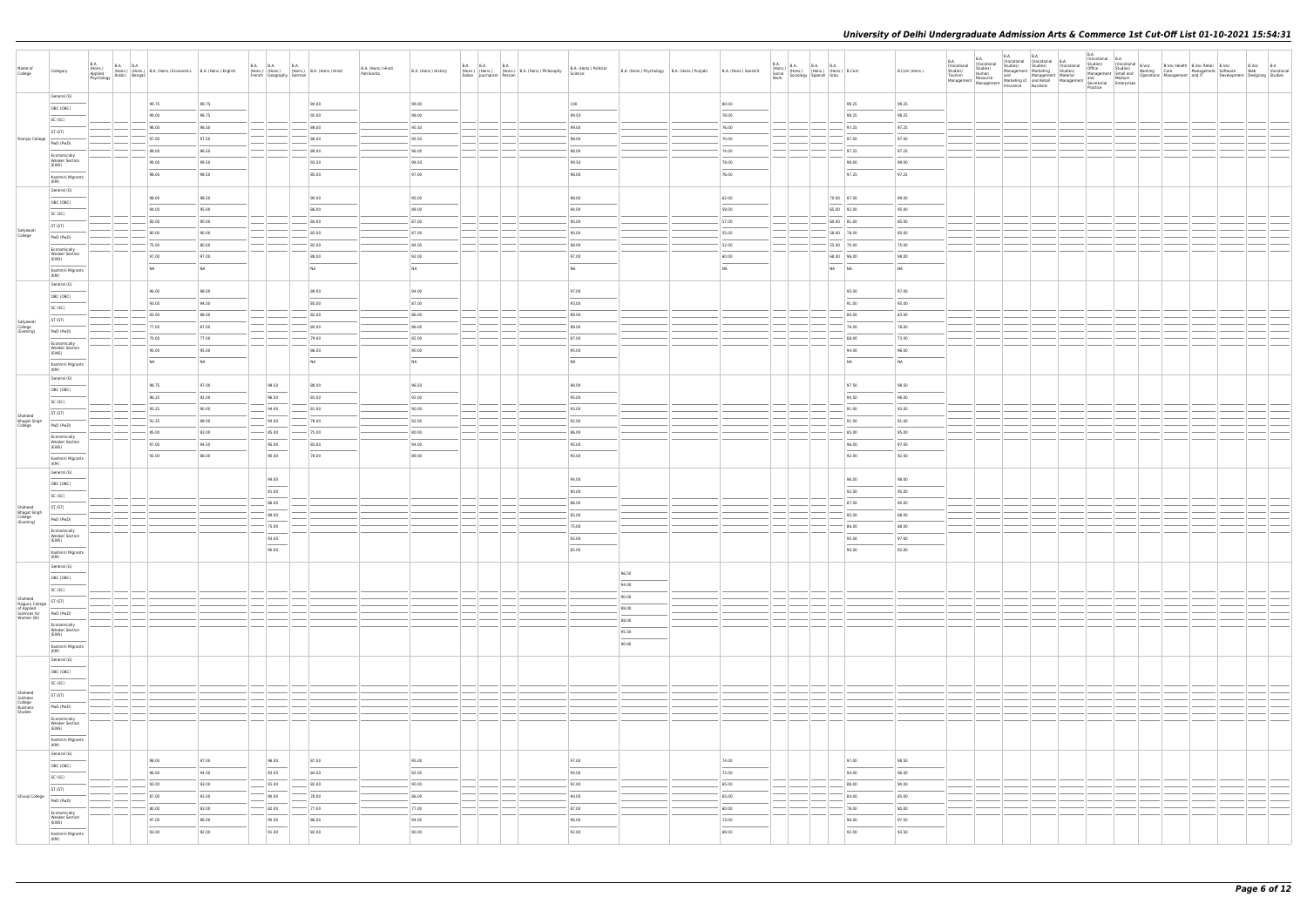| Name of<br>College                                                   | Category                                                                                                                                                                                                                                                                                                                                                                                                                                                                                              | <b>B.A.</b><br>B.A.<br>(Hons.) B.A. (Hons.) (Hons.) B.A. (Hons.) Economics B.A. (Hons.) English Arabic Bengali (Bangali) B.A. (Hons.) English Bychology |       |       |                                                                                                                                                                                                                                                                                                                                                                                                                                                                            |       | French Geography German | B.A. (Hons.) B.A. (Hons.) B.A. (Hons.) Hindi | B.A. (Hons.) Hindi<br>Patrikarita | B.A. (Hons.) History            |  |       | B.A. B.A. B.A. B.A. (Hons.) B.A. (Hons.) Philosophy B.A. (Hons.) (Hons.) (Hons.) B.A. (Hons.) B.A. (Hons.) | B.A. (Hons.) Political | B.A. (Hons.) Psychology   B.A. (Hons.) Punjabi   B.A. (Hons.) Sanskrit |                                       |       | <b>B.A.</b><br>Work | B.A. (Hons.) B.A. B.A. B.A. (Hons.) B.Com<br>Social (Hons.) (Hons.) (Hons.) B.Com<br>Work Sociology Spanish Urdu |                                       | B.Com (Hons.) | B.A.<br><b>B.A.</b><br>(Vocational<br>(Vocational<br>Studies)<br>Studies)<br>Human<br>Tourism<br>Resource<br>Management   Management   Marketing or   also nomes | <b>B.A.</b> | B.A. | (Vocational (Vocational B.A.<br>Studies) Studies) (Vocational | B.A.<br>(Vocational B.A.<br>Practice |  | Vocational B. Vocational B. Vocational B.<br>Vocational Studies) (Nocational B.<br>Management Marketing Studies) Office Studies) Banking Care Management Stoftware<br>and Management Material Management Studies (Novational Departions | B.Voc B.A<br>Web Vocational<br>Development Designing Studies |  |
|----------------------------------------------------------------------|-------------------------------------------------------------------------------------------------------------------------------------------------------------------------------------------------------------------------------------------------------------------------------------------------------------------------------------------------------------------------------------------------------------------------------------------------------------------------------------------------------|---------------------------------------------------------------------------------------------------------------------------------------------------------|-------|-------|----------------------------------------------------------------------------------------------------------------------------------------------------------------------------------------------------------------------------------------------------------------------------------------------------------------------------------------------------------------------------------------------------------------------------------------------------------------------------|-------|-------------------------|----------------------------------------------|-----------------------------------|---------------------------------|--|-------|------------------------------------------------------------------------------------------------------------|------------------------|------------------------------------------------------------------------|---------------------------------------|-------|---------------------|------------------------------------------------------------------------------------------------------------------|---------------------------------------|---------------|------------------------------------------------------------------------------------------------------------------------------------------------------------------|-------------|------|---------------------------------------------------------------|--------------------------------------|--|-----------------------------------------------------------------------------------------------------------------------------------------------------------------------------------------------------------------------------------------|--------------------------------------------------------------|--|
|                                                                      | General (G)                                                                                                                                                                                                                                                                                                                                                                                                                                                                                           |                                                                                                                                                         | 100   |       |                                                                                                                                                                                                                                                                                                                                                                                                                                                                            |       |                         |                                              |                                   |                                 |  |       |                                                                                                            |                        |                                                                        |                                       |       |                     |                                                                                                                  |                                       | 100           |                                                                                                                                                                  |             |      |                                                               |                                      |  |                                                                                                                                                                                                                                         |                                                              |  |
|                                                                      | OBC (OBC)                                                                                                                                                                                                                                                                                                                                                                                                                                                                                             |                                                                                                                                                         | 99.25 |       |                                                                                                                                                                                                                                                                                                                                                                                                                                                                            |       |                         |                                              |                                   |                                 |  |       |                                                                                                            |                        |                                                                        |                                       |       |                     |                                                                                                                  |                                       | 98.75         |                                                                                                                                                                  |             |      |                                                               |                                      |  |                                                                                                                                                                                                                                         |                                                              |  |
|                                                                      | SC (SC)                                                                                                                                                                                                                                                                                                                                                                                                                                                                                               |                                                                                                                                                         | 98.75 |       |                                                                                                                                                                                                                                                                                                                                                                                                                                                                            |       |                         |                                              |                                   |                                 |  |       |                                                                                                            |                        |                                                                        |                                       |       |                     |                                                                                                                  |                                       |               |                                                                                                                                                                  |             |      |                                                               |                                      |  |                                                                                                                                                                                                                                         |                                                              |  |
| Shri Ram                                                             | ST (ST)                                                                                                                                                                                                                                                                                                                                                                                                                                                                                               |                                                                                                                                                         |       |       |                                                                                                                                                                                                                                                                                                                                                                                                                                                                            |       |                         |                                              |                                   |                                 |  |       |                                                                                                            |                        |                                                                        |                                       |       |                     |                                                                                                                  |                                       | 98.25         |                                                                                                                                                                  |             |      |                                                               |                                      |  |                                                                                                                                                                                                                                         |                                                              |  |
| College of<br>Commerce                                               | PwD (PwD)                                                                                                                                                                                                                                                                                                                                                                                                                                                                                             |                                                                                                                                                         | 97.50 |       |                                                                                                                                                                                                                                                                                                                                                                                                                                                                            |       |                         |                                              |                                   |                                 |  |       |                                                                                                            |                        |                                                                        |                                       |       |                     |                                                                                                                  |                                       | 97.25         |                                                                                                                                                                  |             |      |                                                               |                                      |  |                                                                                                                                                                                                                                         |                                                              |  |
|                                                                      | Economically                                                                                                                                                                                                                                                                                                                                                                                                                                                                                          |                                                                                                                                                         | 97.75 |       |                                                                                                                                                                                                                                                                                                                                                                                                                                                                            |       |                         |                                              |                                   |                                 |  |       |                                                                                                            |                        |                                                                        |                                       |       |                     |                                                                                                                  |                                       | 96.00         |                                                                                                                                                                  |             |      |                                                               |                                      |  |                                                                                                                                                                                                                                         |                                                              |  |
|                                                                      | <b>Weaker Section</b><br>(EWS)                                                                                                                                                                                                                                                                                                                                                                                                                                                                        |                                                                                                                                                         | 99.25 |       |                                                                                                                                                                                                                                                                                                                                                                                                                                                                            |       |                         |                                              |                                   |                                 |  |       |                                                                                                            |                        |                                                                        |                                       |       |                     |                                                                                                                  |                                       | 98.25         |                                                                                                                                                                  |             |      |                                                               |                                      |  |                                                                                                                                                                                                                                         |                                                              |  |
|                                                                      | Kashmiri Migrants                                                                                                                                                                                                                                                                                                                                                                                                                                                                                     |                                                                                                                                                         | 97.75 |       |                                                                                                                                                                                                                                                                                                                                                                                                                                                                            |       |                         |                                              |                                   |                                 |  |       |                                                                                                            |                        |                                                                        |                                       |       |                     |                                                                                                                  |                                       | 94.50         |                                                                                                                                                                  |             |      |                                                               |                                      |  |                                                                                                                                                                                                                                         |                                                              |  |
|                                                                      | (KM)                                                                                                                                                                                                                                                                                                                                                                                                                                                                                                  |                                                                                                                                                         |       |       |                                                                                                                                                                                                                                                                                                                                                                                                                                                                            |       |                         |                                              |                                   |                                 |  |       |                                                                                                            |                        |                                                                        |                                       |       |                     |                                                                                                                  |                                       |               |                                                                                                                                                                  |             |      |                                                               |                                      |  |                                                                                                                                                                                                                                         |                                                              |  |
|                                                                      | General (G)                                                                                                                                                                                                                                                                                                                                                                                                                                                                                           |                                                                                                                                                         | 97.00 | 95.00 |                                                                                                                                                                                                                                                                                                                                                                                                                                                                            |       |                         | 88.00                                        |                                   | 91.00                           |  |       | 95.00                                                                                                      |                        |                                                                        |                                       |       |                     |                                                                                                                  | 96.00                                 | 97.50         |                                                                                                                                                                  |             |      |                                                               |                                      |  |                                                                                                                                                                                                                                         |                                                              |  |
|                                                                      | OBC (OBC)                                                                                                                                                                                                                                                                                                                                                                                                                                                                                             |                                                                                                                                                         | 91.00 | 91.00 |                                                                                                                                                                                                                                                                                                                                                                                                                                                                            |       |                         | 82.00                                        |                                   | 85.00                           |  |       | 89.00                                                                                                      |                        |                                                                        |                                       |       |                     |                                                                                                                  | 90.00                                 | 92.00         |                                                                                                                                                                  |             |      |                                                               |                                      |  |                                                                                                                                                                                                                                         |                                                              |  |
|                                                                      | SC (SC)                                                                                                                                                                                                                                                                                                                                                                                                                                                                                               |                                                                                                                                                         | 86.00 | 89.00 |                                                                                                                                                                                                                                                                                                                                                                                                                                                                            |       |                         | 76.00                                        |                                   | 83.00                           |  |       | 87.00                                                                                                      |                        |                                                                        |                                       |       |                     |                                                                                                                  | 87.00                                 | 89.00         |                                                                                                                                                                  |             |      |                                                               |                                      |  |                                                                                                                                                                                                                                         |                                                              |  |
| Shyam Lal<br>College                                                 | ST (ST)                                                                                                                                                                                                                                                                                                                                                                                                                                                                                               |                                                                                                                                                         |       |       |                                                                                                                                                                                                                                                                                                                                                                                                                                                                            |       |                         |                                              |                                   | 83.00                           |  |       | 87.00                                                                                                      |                        |                                                                        |                                       |       |                     |                                                                                                                  |                                       |               |                                                                                                                                                                  |             |      |                                                               |                                      |  |                                                                                                                                                                                                                                         |                                                              |  |
|                                                                      | PwD (PwD)                                                                                                                                                                                                                                                                                                                                                                                                                                                                                             |                                                                                                                                                         | 85.00 | 88.00 | $\frac{1}{2} \left( \frac{1}{2} \right) \left( \frac{1}{2} \right) \left( \frac{1}{2} \right) \left( \frac{1}{2} \right) \left( \frac{1}{2} \right) \left( \frac{1}{2} \right) \left( \frac{1}{2} \right) \left( \frac{1}{2} \right) \left( \frac{1}{2} \right) \left( \frac{1}{2} \right) \left( \frac{1}{2} \right) \left( \frac{1}{2} \right) \left( \frac{1}{2} \right) \left( \frac{1}{2} \right) \left( \frac{1}{2} \right) \left( \frac{1}{2} \right) \left( \frac$ |       |                         | 76.00                                        |                                   |                                 |  |       |                                                                                                            |                        |                                                                        |                                       |       |                     |                                                                                                                  | 86.00                                 | 86.00         |                                                                                                                                                                  |             |      |                                                               |                                      |  |                                                                                                                                                                                                                                         |                                                              |  |
|                                                                      | Economically                                                                                                                                                                                                                                                                                                                                                                                                                                                                                          |                                                                                                                                                         | 85.00 | 88.00 |                                                                                                                                                                                                                                                                                                                                                                                                                                                                            |       |                         | 76.00                                        |                                   | 83.00                           |  |       | 87.00                                                                                                      |                        |                                                                        |                                       |       |                     |                                                                                                                  | 86.00                                 | 86.00         |                                                                                                                                                                  |             |      |                                                               |                                      |  |                                                                                                                                                                                                                                         |                                                              |  |
|                                                                      | <b>Weaker Section</b><br>(EWS)                                                                                                                                                                                                                                                                                                                                                                                                                                                                        |                                                                                                                                                         | 96.00 | 94.00 |                                                                                                                                                                                                                                                                                                                                                                                                                                                                            |       |                         | 87.00                                        |                                   | 90.00                           |  |       | 94.00                                                                                                      |                        |                                                                        |                                       |       |                     |                                                                                                                  | 95.00                                 | 96.50         |                                                                                                                                                                  |             |      |                                                               |                                      |  |                                                                                                                                                                                                                                         |                                                              |  |
|                                                                      | Kashmiri Migrants<br>(KM)                                                                                                                                                                                                                                                                                                                                                                                                                                                                             |                                                                                                                                                         | 87.00 | 85.00 |                                                                                                                                                                                                                                                                                                                                                                                                                                                                            |       |                         | 79.00                                        |                                   | 81.00                           |  |       | 85.00                                                                                                      |                        |                                                                        |                                       |       |                     |                                                                                                                  | 86.00                                 | 88.00         |                                                                                                                                                                  |             |      |                                                               |                                      |  |                                                                                                                                                                                                                                         |                                                              |  |
|                                                                      | General (G)                                                                                                                                                                                                                                                                                                                                                                                                                                                                                           |                                                                                                                                                         |       |       |                                                                                                                                                                                                                                                                                                                                                                                                                                                                            |       |                         |                                              |                                   |                                 |  |       |                                                                                                            |                        |                                                                        |                                       |       |                     |                                                                                                                  |                                       |               |                                                                                                                                                                  |             |      |                                                               |                                      |  |                                                                                                                                                                                                                                         |                                                              |  |
|                                                                      | OBC (OBC)                                                                                                                                                                                                                                                                                                                                                                                                                                                                                             |                                                                                                                                                         | 98.00 |       |                                                                                                                                                                                                                                                                                                                                                                                                                                                                            |       |                         | 90.00                                        |                                   |                                 |  |       | 94.00                                                                                                      |                        |                                                                        |                                       |       |                     |                                                                                                                  | 96.00                                 | 98.00         |                                                                                                                                                                  |             |      |                                                               |                                      |  |                                                                                                                                                                                                                                         |                                                              |  |
|                                                                      | SC (SC)                                                                                                                                                                                                                                                                                                                                                                                                                                                                                               |                                                                                                                                                         | 95.00 |       |                                                                                                                                                                                                                                                                                                                                                                                                                                                                            |       |                         | 85.00                                        |                                   |                                 |  |       | 90.00                                                                                                      |                        |                                                                        |                                       |       |                     |                                                                                                                  | 91.00                                 | 95.00         |                                                                                                                                                                  |             |      |                                                               |                                      |  |                                                                                                                                                                                                                                         |                                                              |  |
|                                                                      |                                                                                                                                                                                                                                                                                                                                                                                                                                                                                                       |                                                                                                                                                         | 91.00 |       |                                                                                                                                                                                                                                                                                                                                                                                                                                                                            |       |                         | 81.00                                        |                                   |                                 |  |       | 89.00                                                                                                      |                        |                                                                        |                                       |       |                     |                                                                                                                  | 89.00                                 | 91.00         |                                                                                                                                                                  |             |      |                                                               |                                      |  |                                                                                                                                                                                                                                         |                                                              |  |
| Shyam Lal<br>College<br>(Evening)                                    | ST (ST)                                                                                                                                                                                                                                                                                                                                                                                                                                                                                               |                                                                                                                                                         | 91.00 |       |                                                                                                                                                                                                                                                                                                                                                                                                                                                                            |       |                         | 81.00                                        |                                   |                                 |  |       | 89.00                                                                                                      |                        |                                                                        |                                       |       |                     |                                                                                                                  | 89.00                                 | 91.00         |                                                                                                                                                                  |             |      |                                                               |                                      |  |                                                                                                                                                                                                                                         |                                                              |  |
|                                                                      | PwD (PwD)                                                                                                                                                                                                                                                                                                                                                                                                                                                                                             |                                                                                                                                                         | 91.00 |       |                                                                                                                                                                                                                                                                                                                                                                                                                                                                            |       |                         | 81.00                                        |                                   |                                 |  |       | 89.00                                                                                                      |                        |                                                                        |                                       |       |                     |                                                                                                                  | 88.00                                 | 91.00         |                                                                                                                                                                  |             |      |                                                               |                                      |  |                                                                                                                                                                                                                                         |                                                              |  |
|                                                                      | Economically<br><b>Weaker Section</b>                                                                                                                                                                                                                                                                                                                                                                                                                                                                 |                                                                                                                                                         | 95.00 |       |                                                                                                                                                                                                                                                                                                                                                                                                                                                                            |       |                         | 87.00                                        |                                   |                                 |  |       | 92.00                                                                                                      |                        |                                                                        |                                       |       |                     |                                                                                                                  | 93.00                                 | 95.00         |                                                                                                                                                                  |             |      |                                                               |                                      |  |                                                                                                                                                                                                                                         |                                                              |  |
|                                                                      | (EWS)                                                                                                                                                                                                                                                                                                                                                                                                                                                                                                 |                                                                                                                                                         | 90.00 |       |                                                                                                                                                                                                                                                                                                                                                                                                                                                                            |       |                         | 82.00                                        |                                   |                                 |  |       | 86.00                                                                                                      |                        |                                                                        |                                       |       |                     |                                                                                                                  | 87.00                                 | 90.00         |                                                                                                                                                                  |             |      |                                                               |                                      |  |                                                                                                                                                                                                                                         |                                                              |  |
|                                                                      | Kashmiri Migrants<br>(KM)                                                                                                                                                                                                                                                                                                                                                                                                                                                                             |                                                                                                                                                         |       |       |                                                                                                                                                                                                                                                                                                                                                                                                                                                                            |       |                         |                                              |                                   |                                 |  |       |                                                                                                            |                        |                                                                        |                                       |       |                     |                                                                                                                  |                                       |               |                                                                                                                                                                  |             |      |                                                               |                                      |  |                                                                                                                                                                                                                                         |                                                              |  |
|                                                                      | General (G)                                                                                                                                                                                                                                                                                                                                                                                                                                                                                           |                                                                                                                                                         |       |       |                                                                                                                                                                                                                                                                                                                                                                                                                                                                            |       |                         |                                              |                                   |                                 |  |       |                                                                                                            |                        |                                                                        |                                       |       |                     |                                                                                                                  |                                       |               |                                                                                                                                                                  |             |      |                                                               |                                      |  |                                                                                                                                                                                                                                         |                                                              |  |
|                                                                      | OBC (OBC)                                                                                                                                                                                                                                                                                                                                                                                                                                                                                             | 97.00<br><b>Contract Contract</b>                                                                                                                       | 97.00 | 95.00 |                                                                                                                                                                                                                                                                                                                                                                                                                                                                            | 92.00 |                         | 80.00                                        |                                   | 95.00                           |  | 86.00 | 97.00                                                                                                      |                        |                                                                        |                                       | 55.00 |                     |                                                                                                                  | 95.00                                 | 97.00         |                                                                                                                                                                  |             |      |                                                               |                                      |  |                                                                                                                                                                                                                                         |                                                              |  |
|                                                                      | SC (SC)                                                                                                                                                                                                                                                                                                                                                                                                                                                                                               | 94.00                                                                                                                                                   | 92.00 | 92.00 |                                                                                                                                                                                                                                                                                                                                                                                                                                                                            | 86.00 |                         | 78.00                                        |                                   | 94.00                           |  | 81.00 | 96.00                                                                                                      |                        |                                                                        |                                       | 53.00 |                     |                                                                                                                  | 92.00                                 | 94.00         |                                                                                                                                                                  |             |      |                                                               |                                      |  |                                                                                                                                                                                                                                         |                                                              |  |
| Shyama Prasad   ST (ST)                                              |                                                                                                                                                                                                                                                                                                                                                                                                                                                                                                       | 92.00                                                                                                                                                   | 90.00 | 92.00 |                                                                                                                                                                                                                                                                                                                                                                                                                                                                            | 85.00 |                         | 78.00                                        |                                   | 92.00                           |  | 81.00 | 96.00                                                                                                      |                        |                                                                        |                                       | 53.00 |                     |                                                                                                                  | 92.00                                 | 94.00         |                                                                                                                                                                  |             |      |                                                               |                                      |  |                                                                                                                                                                                                                                         |                                                              |  |
| Mukherji<br>College For<br>Women (W)                                 | PwD (PwD)                                                                                                                                                                                                                                                                                                                                                                                                                                                                                             | 91.00                                                                                                                                                   | 90.00 | 92.00 |                                                                                                                                                                                                                                                                                                                                                                                                                                                                            | 85.00 |                         | 76.00                                        |                                   | 92.00                           |  | 81.00 | 96.00                                                                                                      |                        |                                                                        |                                       | 53.00 |                     |                                                                                                                  | 92.00                                 | 94.00         |                                                                                                                                                                  |             |      |                                                               |                                      |  |                                                                                                                                                                                                                                         |                                                              |  |
|                                                                      | Economically                                                                                                                                                                                                                                                                                                                                                                                                                                                                                          | 89.00                                                                                                                                                   | 90.00 | 92.00 |                                                                                                                                                                                                                                                                                                                                                                                                                                                                            | 85.00 |                         | 76.00                                        |                                   | 90.00                           |  | 79.00 | 95.00                                                                                                      |                        |                                                                        |                                       | 53.00 |                     |                                                                                                                  | 92.00                                 | 94.00         |                                                                                                                                                                  |             |      |                                                               |                                      |  |                                                                                                                                                                                                                                         |                                                              |  |
|                                                                      | <b>Weaker Section</b><br>(EWS)                                                                                                                                                                                                                                                                                                                                                                                                                                                                        | 97.00                                                                                                                                                   | 97.00 | 95.00 |                                                                                                                                                                                                                                                                                                                                                                                                                                                                            | 91.00 |                         | 78.00                                        |                                   | 95.00                           |  | 86.00 | 97.00                                                                                                      |                        |                                                                        |                                       | 55.00 |                     |                                                                                                                  | 94.00                                 | 96.00         |                                                                                                                                                                  |             |      |                                                               |                                      |  |                                                                                                                                                                                                                                         |                                                              |  |
|                                                                      | Kashmiri Migrants                                                                                                                                                                                                                                                                                                                                                                                                                                                                                     | 97.00                                                                                                                                                   | 92.00 | 90.00 |                                                                                                                                                                                                                                                                                                                                                                                                                                                                            | 85.00 |                         | 76.00                                        |                                   | 90.00                           |  | 83.00 | 95.50                                                                                                      |                        |                                                                        |                                       | 53.00 |                     |                                                                                                                  | 92.00                                 | 94.00         |                                                                                                                                                                  |             |      |                                                               |                                      |  |                                                                                                                                                                                                                                         |                                                              |  |
|                                                                      | (KM)                                                                                                                                                                                                                                                                                                                                                                                                                                                                                                  |                                                                                                                                                         |       |       |                                                                                                                                                                                                                                                                                                                                                                                                                                                                            |       |                         |                                              |                                   |                                 |  |       |                                                                                                            |                        |                                                                        |                                       |       |                     |                                                                                                                  |                                       |               |                                                                                                                                                                  |             |      |                                                               |                                      |  |                                                                                                                                                                                                                                         |                                                              |  |
|                                                                      | General (G)                                                                                                                                                                                                                                                                                                                                                                                                                                                                                           |                                                                                                                                                         |       | 94.00 |                                                                                                                                                                                                                                                                                                                                                                                                                                                                            |       |                         | 88.00                                        |                                   |                                 |  |       | 95.00                                                                                                      |                        |                                                                        |                                       |       |                     |                                                                                                                  | 96.00                                 | 98.00         |                                                                                                                                                                  |             |      |                                                               |                                      |  |                                                                                                                                                                                                                                         |                                                              |  |
|                                                                      | OBC (OBC)                                                                                                                                                                                                                                                                                                                                                                                                                                                                                             |                                                                                                                                                         |       | 91.00 |                                                                                                                                                                                                                                                                                                                                                                                                                                                                            |       |                         | 85.00                                        |                                   |                                 |  |       | 93.00                                                                                                      |                        |                                                                        |                                       |       |                     |                                                                                                                  | 93.00                                 | 94.00         |                                                                                                                                                                  |             |      |                                                               |                                      |  |                                                                                                                                                                                                                                         |                                                              |  |
|                                                                      | SC (SC)                                                                                                                                                                                                                                                                                                                                                                                                                                                                                               |                                                                                                                                                         |       | 86.00 |                                                                                                                                                                                                                                                                                                                                                                                                                                                                            |       |                         | 83.00                                        |                                   |                                 |  |       | 92.00                                                                                                      |                        |                                                                        |                                       |       |                     |                                                                                                                  | 91.00                                 | 91.00         |                                                                                                                                                                  |             |      |                                                               |                                      |  |                                                                                                                                                                                                                                         |                                                              |  |
| Sri Aurobindo                                                        | ST (ST)                                                                                                                                                                                                                                                                                                                                                                                                                                                                                               |                                                                                                                                                         |       | 88.00 |                                                                                                                                                                                                                                                                                                                                                                                                                                                                            |       |                         | 80.00                                        |                                   |                                 |  |       | 92.00                                                                                                      |                        |                                                                        |                                       |       |                     |                                                                                                                  | 90.00                                 | 88.00         |                                                                                                                                                                  |             |      |                                                               |                                      |  |                                                                                                                                                                                                                                         |                                                              |  |
| College (Day)                                                        | PwD (PwD)                                                                                                                                                                                                                                                                                                                                                                                                                                                                                             |                                                                                                                                                         |       |       |                                                                                                                                                                                                                                                                                                                                                                                                                                                                            |       |                         |                                              |                                   |                                 |  |       |                                                                                                            |                        |                                                                        |                                       |       |                     |                                                                                                                  |                                       |               |                                                                                                                                                                  |             |      |                                                               |                                      |  |                                                                                                                                                                                                                                         |                                                              |  |
|                                                                      | Economically<br><b>Weaker Section</b>                                                                                                                                                                                                                                                                                                                                                                                                                                                                 |                                                                                                                                                         |       | 85.00 |                                                                                                                                                                                                                                                                                                                                                                                                                                                                            |       |                         | 80.00                                        |                                   |                                 |  |       | 90.00                                                                                                      |                        |                                                                        |                                       |       |                     |                                                                                                                  | 85.00                                 | 87.00         |                                                                                                                                                                  |             |      |                                                               |                                      |  |                                                                                                                                                                                                                                         |                                                              |  |
|                                                                      | (EWS)<br>$\frac{1}{2} \left( \frac{1}{2} \right) \left( \frac{1}{2} \right) \left( \frac{1}{2} \right) \left( \frac{1}{2} \right) \left( \frac{1}{2} \right) \left( \frac{1}{2} \right) \left( \frac{1}{2} \right) \left( \frac{1}{2} \right) \left( \frac{1}{2} \right) \left( \frac{1}{2} \right) \left( \frac{1}{2} \right) \left( \frac{1}{2} \right) \left( \frac{1}{2} \right) \left( \frac{1}{2} \right) \left( \frac{1}{2} \right) \left( \frac{1}{2} \right) \left( \frac$                   |                                                                                                                                                         |       | 93.00 |                                                                                                                                                                                                                                                                                                                                                                                                                                                                            |       |                         | 86.00                                        |                                   |                                 |  |       | 93.00                                                                                                      |                        |                                                                        |                                       |       |                     |                                                                                                                  | 94.00                                 | 96.00         |                                                                                                                                                                  |             |      |                                                               |                                      |  |                                                                                                                                                                                                                                         |                                                              |  |
|                                                                      | Kashmiri Migrants<br>(KM)                                                                                                                                                                                                                                                                                                                                                                                                                                                                             |                                                                                                                                                         |       | 90.00 |                                                                                                                                                                                                                                                                                                                                                                                                                                                                            |       |                         | 78.00                                        |                                   |                                 |  |       | 90.00                                                                                                      |                        |                                                                        |                                       |       |                     |                                                                                                                  | 88.00                                 | 89.00         |                                                                                                                                                                  |             |      |                                                               |                                      |  |                                                                                                                                                                                                                                         |                                                              |  |
|                                                                      | General (G)                                                                                                                                                                                                                                                                                                                                                                                                                                                                                           |                                                                                                                                                         |       |       |                                                                                                                                                                                                                                                                                                                                                                                                                                                                            |       |                         |                                              |                                   |                                 |  |       |                                                                                                            |                        |                                                                        |                                       |       |                     |                                                                                                                  |                                       |               |                                                                                                                                                                  |             |      |                                                               |                                      |  |                                                                                                                                                                                                                                         |                                                              |  |
|                                                                      | OBC (OBC)                                                                                                                                                                                                                                                                                                                                                                                                                                                                                             | 92.00<br>$\overline{\phantom{a}}$                                                                                                                       | 95.00 | 93.00 |                                                                                                                                                                                                                                                                                                                                                                                                                                                                            |       |                         | 78.00<br>$\overline{\phantom{a}}$            |                                   |                                 |  |       |                                                                                                            |                        |                                                                        |                                       |       |                     |                                                                                                                  | 95.00                                 | 96.00         |                                                                                                                                                                  |             |      |                                                               |                                      |  |                                                                                                                                                                                                                                         |                                                              |  |
|                                                                      | SC (SC)                                                                                                                                                                                                                                                                                                                                                                                                                                                                                               | 90.00                                                                                                                                                   | 92.00 | 91.00 |                                                                                                                                                                                                                                                                                                                                                                                                                                                                            |       |                         | 76.00                                        |                                   |                                 |  |       |                                                                                                            |                        |                                                                        |                                       |       |                     |                                                                                                                  | 92.00                                 | 93.00         |                                                                                                                                                                  |             |      |                                                               |                                      |  |                                                                                                                                                                                                                                         |                                                              |  |
|                                                                      | ST (ST)                                                                                                                                                                                                                                                                                                                                                                                                                                                                                               | 88.00<br>$\sim$                                                                                                                                         | 90.00 | 90.00 | $\sim$                                                                                                                                                                                                                                                                                                                                                                                                                                                                     |       |                         | 75.00                                        |                                   |                                 |  |       |                                                                                                            |                        |                                                                        |                                       |       |                     |                                                                                                                  | 90.00                                 | 91.00         |                                                                                                                                                                  |             |      |                                                               |                                      |  |                                                                                                                                                                                                                                         |                                                              |  |
| Sri Aurobindo<br>College<br>(Evening)                                | PwD (PwD)                                                                                                                                                                                                                                                                                                                                                                                                                                                                                             | 87.00                                                                                                                                                   | 90.00 | 90.00 | $\sim$                                                                                                                                                                                                                                                                                                                                                                                                                                                                     |       |                         | 75.00                                        |                                   |                                 |  |       |                                                                                                            |                        |                                                                        |                                       |       |                     |                                                                                                                  | 90.00                                 | 90.00         |                                                                                                                                                                  |             |      |                                                               |                                      |  |                                                                                                                                                                                                                                         |                                                              |  |
|                                                                      | Economically                                                                                                                                                                                                                                                                                                                                                                                                                                                                                          | 84.00                                                                                                                                                   | 85.00 | 85.00 | $\sim$                                                                                                                                                                                                                                                                                                                                                                                                                                                                     |       |                         | 70.00                                        |                                   |                                 |  |       |                                                                                                            |                        |                                                                        |                                       |       |                     |                                                                                                                  | 85.00                                 | 85.00         |                                                                                                                                                                  |             |      |                                                               |                                      |  |                                                                                                                                                                                                                                         |                                                              |  |
|                                                                      | Weaker Section<br>(EWS)                                                                                                                                                                                                                                                                                                                                                                                                                                                                               | 90.00                                                                                                                                                   | 93.00 | 92.00 |                                                                                                                                                                                                                                                                                                                                                                                                                                                                            |       |                         | 77.00                                        |                                   |                                 |  |       |                                                                                                            |                        |                                                                        |                                       |       |                     |                                                                                                                  | 92.00                                 | 93.00         |                                                                                                                                                                  |             |      |                                                               |                                      |  |                                                                                                                                                                                                                                         |                                                              |  |
|                                                                      | $\sim$<br>Kashmiri Migrants                                                                                                                                                                                                                                                                                                                                                                                                                                                                           | 89.00                                                                                                                                                   | 90.00 | 90.00 |                                                                                                                                                                                                                                                                                                                                                                                                                                                                            |       |                         | 75.00                                        |                                   |                                 |  |       |                                                                                                            |                        |                                                                        |                                       |       |                     |                                                                                                                  | 90.00                                 | 90.00         |                                                                                                                                                                  |             |      |                                                               |                                      |  |                                                                                                                                                                                                                                         |                                                              |  |
|                                                                      | (KM)                                                                                                                                                                                                                                                                                                                                                                                                                                                                                                  |                                                                                                                                                         |       |       |                                                                                                                                                                                                                                                                                                                                                                                                                                                                            |       |                         |                                              |                                   |                                 |  |       |                                                                                                            |                        |                                                                        |                                       |       |                     |                                                                                                                  |                                       |               |                                                                                                                                                                  |             |      |                                                               |                                      |  |                                                                                                                                                                                                                                         |                                                              |  |
|                                                                      | General (G)                                                                                                                                                                                                                                                                                                                                                                                                                                                                                           |                                                                                                                                                         | 98.00 |       |                                                                                                                                                                                                                                                                                                                                                                                                                                                                            |       |                         |                                              |                                   |                                 |  |       |                                                                                                            |                        |                                                                        | 65.00                                 |       |                     |                                                                                                                  | 97.25                                 | 98.50         |                                                                                                                                                                  |             |      |                                                               |                                      |  |                                                                                                                                                                                                                                         |                                                              |  |
|                                                                      | Sikh Minority (SM)                                                                                                                                                                                                                                                                                                                                                                                                                                                                                    |                                                                                                                                                         | 95.00 |       |                                                                                                                                                                                                                                                                                                                                                                                                                                                                            |       |                         |                                              |                                   |                                 |  |       |                                                                                                            |                        |                                                                        | $\frac{1}{2}$<br>61.00                |       |                     |                                                                                                                  | 93.50                                 | 95.00         |                                                                                                                                                                  |             |      |                                                               |                                      |  |                                                                                                                                                                                                                                         |                                                              |  |
| Sri Guru Gobind PwD (PwD)                                            |                                                                                                                                                                                                                                                                                                                                                                                                                                                                                                       |                                                                                                                                                         |       |       |                                                                                                                                                                                                                                                                                                                                                                                                                                                                            |       |                         |                                              |                                   |                                 |  |       |                                                                                                            |                        |                                                                        |                                       |       |                     |                                                                                                                  |                                       |               |                                                                                                                                                                  |             |      |                                                               |                                      |  |                                                                                                                                                                                                                                         |                                                              |  |
| Singh College<br>of Commerce<br>* Sikh<br>Minority(SM)               | Economically                                                                                                                                                                                                                                                                                                                                                                                                                                                                                          |                                                                                                                                                         | 74.00 |       |                                                                                                                                                                                                                                                                                                                                                                                                                                                                            |       |                         |                                              |                                   |                                 |  |       |                                                                                                            |                        |                                                                        | 60.00                                 |       |                     |                                                                                                                  | 78.00                                 | 78.00         |                                                                                                                                                                  |             |      |                                                               |                                      |  |                                                                                                                                                                                                                                         |                                                              |  |
|                                                                      | Weaker Section<br>(EWS)<br>$\frac{1}{2} \left( \frac{1}{2} \right) \left( \frac{1}{2} \right) \left( \frac{1}{2} \right) \left( \frac{1}{2} \right) \left( \frac{1}{2} \right) \left( \frac{1}{2} \right) \left( \frac{1}{2} \right) \left( \frac{1}{2} \right) \left( \frac{1}{2} \right) \left( \frac{1}{2} \right) \left( \frac{1}{2} \right) \left( \frac{1}{2} \right) \left( \frac{1}{2} \right) \left( \frac{1}{2} \right) \left( \frac{1}{2} \right) \left( \frac{1}{2} \right) \left( \frac$ |                                                                                                                                                         | NA    |       |                                                                                                                                                                                                                                                                                                                                                                                                                                                                            |       |                         |                                              |                                   |                                 |  |       |                                                                                                            |                        |                                                                        | <b>NA</b>                             |       |                     |                                                                                                                  | <b>NA</b><br>$\overline{\phantom{a}}$ | NA            |                                                                                                                                                                  |             |      |                                                               |                                      |  |                                                                                                                                                                                                                                         |                                                              |  |
|                                                                      | Kashmiri Migrants<br>(KM)                                                                                                                                                                                                                                                                                                                                                                                                                                                                             |                                                                                                                                                         | 88.25 |       |                                                                                                                                                                                                                                                                                                                                                                                                                                                                            |       |                         |                                              |                                   |                                 |  |       |                                                                                                            |                        |                                                                        | 58.50                                 |       |                     |                                                                                                                  | 87.50                                 | 88.75         |                                                                                                                                                                  |             |      |                                                               |                                      |  |                                                                                                                                                                                                                                         |                                                              |  |
|                                                                      | General (G)                                                                                                                                                                                                                                                                                                                                                                                                                                                                                           |                                                                                                                                                         |       |       |                                                                                                                                                                                                                                                                                                                                                                                                                                                                            |       |                         |                                              |                                   |                                 |  |       |                                                                                                            |                        |                                                                        |                                       |       |                     |                                                                                                                  |                                       |               |                                                                                                                                                                  |             |      |                                                               |                                      |  |                                                                                                                                                                                                                                         |                                                              |  |
|                                                                      | Sikh Minority (SM)                                                                                                                                                                                                                                                                                                                                                                                                                                                                                    |                                                                                                                                                         |       | 98.00 |                                                                                                                                                                                                                                                                                                                                                                                                                                                                            |       |                         | 92.00                                        | 90.00                             | 92.00                           |  |       | 99.00                                                                                                      |                        |                                                                        | 70.00                                 |       |                     |                                                                                                                  | 97.00                                 | 98.00         |                                                                                                                                                                  |             |      |                                                               |                                      |  |                                                                                                                                                                                                                                         |                                                              |  |
|                                                                      |                                                                                                                                                                                                                                                                                                                                                                                                                                                                                                       |                                                                                                                                                         |       | 95.00 |                                                                                                                                                                                                                                                                                                                                                                                                                                                                            |       |                         | 83.00                                        | 78.00                             | 87.00                           |  |       | 92.00                                                                                                      |                        |                                                                        | 65.00                                 |       |                     |                                                                                                                  | 94.00                                 | 95.00         |                                                                                                                                                                  |             |      |                                                               |                                      |  |                                                                                                                                                                                                                                         |                                                              |  |
|                                                                      |                                                                                                                                                                                                                                                                                                                                                                                                                                                                                                       |                                                                                                                                                         |       | 80.00 |                                                                                                                                                                                                                                                                                                                                                                                                                                                                            |       |                         | 80.00                                        | 78.00                             | 77.00                           |  |       | 80.00                                                                                                      |                        |                                                                        | 60.00                                 |       |                     |                                                                                                                  | 80.00                                 | 78.00         |                                                                                                                                                                  |             |      |                                                               |                                      |  |                                                                                                                                                                                                                                         |                                                              |  |
|                                                                      |                                                                                                                                                                                                                                                                                                                                                                                                                                                                                                       |                                                                                                                                                         |       | NA    |                                                                                                                                                                                                                                                                                                                                                                                                                                                                            |       |                         | NA                                           | NA                                | N <sub>A</sub>                  |  |       | NA                                                                                                         |                        |                                                                        | <b>NA</b>                             |       |                     |                                                                                                                  | NA                                    | NA            |                                                                                                                                                                  |             |      |                                                               |                                      |  |                                                                                                                                                                                                                                         |                                                              |  |
|                                                                      | Kashmiri Migrants                                                                                                                                                                                                                                                                                                                                                                                                                                                                                     |                                                                                                                                                         |       | 88.00 |                                                                                                                                                                                                                                                                                                                                                                                                                                                                            |       |                         | 82.00                                        | 80.00                             | 82.00                           |  |       | 89.00                                                                                                      |                        |                                                                        | 60.00                                 |       |                     |                                                                                                                  | 87.00                                 | 88.00         |                                                                                                                                                                  |             |      |                                                               |                                      |  |                                                                                                                                                                                                                                         |                                                              |  |
|                                                                      | (KM)                                                                                                                                                                                                                                                                                                                                                                                                                                                                                                  |                                                                                                                                                         |       |       |                                                                                                                                                                                                                                                                                                                                                                                                                                                                            |       |                         |                                              |                                   |                                 |  |       |                                                                                                            |                        |                                                                        |                                       |       |                     |                                                                                                                  |                                       |               |                                                                                                                                                                  |             |      |                                                               |                                      |  |                                                                                                                                                                                                                                         |                                                              |  |
|                                                                      | General (G)<br>$\sim$ $\sim$                                                                                                                                                                                                                                                                                                                                                                                                                                                                          |                                                                                                                                                         | 99.50 | 98.75 |                                                                                                                                                                                                                                                                                                                                                                                                                                                                            |       |                         | 94.00                                        |                                   | 99.25                           |  |       | 99.50                                                                                                      |                        |                                                                        | 70.00                                 |       |                     |                                                                                                                  | 100                                   | 99.50         |                                                                                                                                                                  |             |      |                                                               |                                      |  |                                                                                                                                                                                                                                         |                                                              |  |
|                                                                      | Sikh Minority (SM)                                                                                                                                                                                                                                                                                                                                                                                                                                                                                    |                                                                                                                                                         | 97.00 | 96.00 |                                                                                                                                                                                                                                                                                                                                                                                                                                                                            |       |                         | 55.00                                        |                                   | 95.00                           |  |       | 97.00                                                                                                      |                        |                                                                        | $\frac{1}{2}$<br>68.00                |       |                     |                                                                                                                  | 98.25                                 | 98.00         |                                                                                                                                                                  |             |      |                                                               |                                      |  |                                                                                                                                                                                                                                         |                                                              |  |
|                                                                      | PwD (PwD)                                                                                                                                                                                                                                                                                                                                                                                                                                                                                             |                                                                                                                                                         | 92.00 | 89.00 |                                                                                                                                                                                                                                                                                                                                                                                                                                                                            |       |                         | 91.00                                        |                                   | 95.00                           |  |       | 92.00                                                                                                      |                        |                                                                        | 60.00                                 |       |                     |                                                                                                                  | 92.00                                 | 91.00         |                                                                                                                                                                  |             |      |                                                               |                                      |  |                                                                                                                                                                                                                                         |                                                              |  |
| Sri Guru Tegh<br>Bahadur Khalsa<br>College<br>* Sikh<br>Minority(SM) | Economically<br>Weaker Section                                                                                                                                                                                                                                                                                                                                                                                                                                                                        |                                                                                                                                                         |       |       |                                                                                                                                                                                                                                                                                                                                                                                                                                                                            |       |                         |                                              |                                   |                                 |  |       |                                                                                                            |                        |                                                                        |                                       |       |                     |                                                                                                                  |                                       |               |                                                                                                                                                                  |             |      |                                                               |                                      |  |                                                                                                                                                                                                                                         |                                                              |  |
|                                                                      | (EWS)                                                                                                                                                                                                                                                                                                                                                                                                                                                                                                 |                                                                                                                                                         | NA    | NA    |                                                                                                                                                                                                                                                                                                                                                                                                                                                                            |       |                         | NA<br>$\overline{\phantom{a}}$               |                                   | N <sub>A</sub><br>$\frac{1}{2}$ |  |       | NA<br>$\overline{\phantom{a}}$                                                                             |                        |                                                                        | <b>NA</b><br>$\overline{\phantom{m}}$ |       |                     |                                                                                                                  | NA                                    | NA            |                                                                                                                                                                  |             |      |                                                               |                                      |  |                                                                                                                                                                                                                                         |                                                              |  |
|                                                                      | Kashmiri Migrants<br>(KM)                                                                                                                                                                                                                                                                                                                                                                                                                                                                             |                                                                                                                                                         | 92.00 | 91.00 |                                                                                                                                                                                                                                                                                                                                                                                                                                                                            |       |                         | 91.00                                        |                                   | 95.00                           |  |       | 94.00                                                                                                      |                        |                                                                        | 60.00                                 |       |                     |                                                                                                                  | 93.00                                 | 92.00         |                                                                                                                                                                  |             |      |                                                               |                                      |  |                                                                                                                                                                                                                                         |                                                              |  |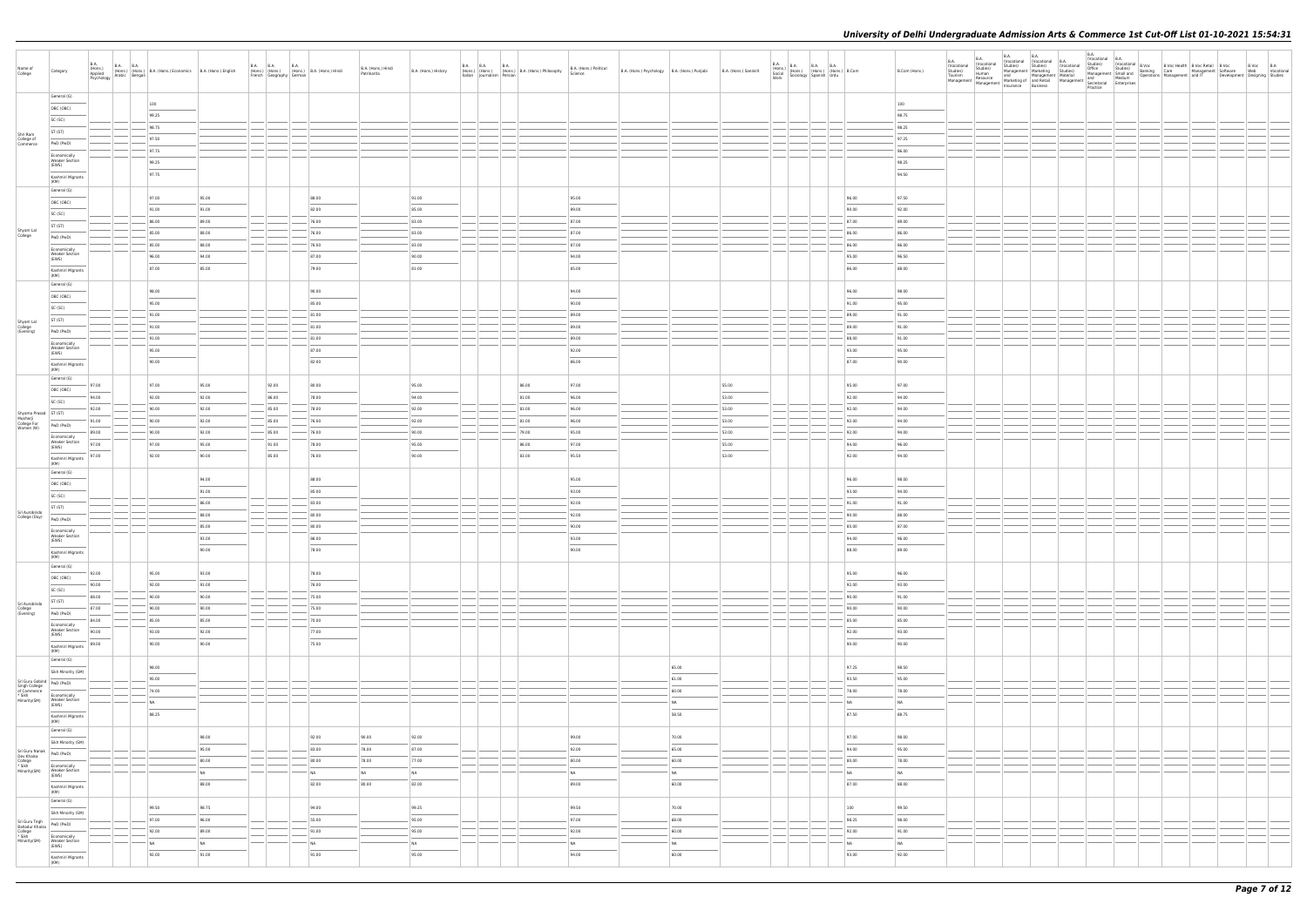| Name of<br>College            | Category                                       | <b>B.A.</b><br>(Hons.)<br>Applied<br>Psychology |                   | B.A. (Hons.) (Hons.) B.A. (Hons.) Economics B.A. (Hons.) English<br>Iv Arabic Bengali |                | B.A. B.A.<br>(Hons.) (Hons.)<br>French Geography German | B.A. (Hons.) B.A. (Hons.) Hindi | B.A. (Hons.) Hindi<br>Patrikarita | B.A. (Hons.) History | Italian Journalism Persian | B.A. B.A. B.A. B.A. Hons.) B.A. (Hons.) Philosophy | B.A. (Hons.) Political<br>Science | B.A. (Hons.) Psychology B.A. (Hons.) Punjabi | B.A. (Hons.) Sanskrit | <b>B.A.</b> | B.A. (Hons.) B.A. B.A. B.A. (Hons.) B.Com<br>Social (Hons.) (Hons.) (Hons.) B.Com<br>Work Sociology Spanish Urdu |                            | B.Com (Hons.)  | B.A.<br><b>B.A.</b><br>(Vocational<br>A<br>Cocational Studies)<br>Studies Studies<br>Studies Human and Management Marketing<br>Tourism Resource Marketing of and Retail<br>Management Management Insurance Business | <b>B.A.</b> | <b>B.A.</b> | B.A.<br>(Vocational B.A.<br>Practice |  | B.Voc B.A<br>Web Vocational<br>Development Designing Studies |
|-------------------------------|------------------------------------------------|-------------------------------------------------|-------------------|---------------------------------------------------------------------------------------|----------------|---------------------------------------------------------|---------------------------------|-----------------------------------|----------------------|----------------------------|----------------------------------------------------|-----------------------------------|----------------------------------------------|-----------------------|-------------|------------------------------------------------------------------------------------------------------------------|----------------------------|----------------|---------------------------------------------------------------------------------------------------------------------------------------------------------------------------------------------------------------------|-------------|-------------|--------------------------------------|--|--------------------------------------------------------------|
|                               | General (G)<br>OBC (OBC)                       |                                                 |                   | 99.75<br>99.00                                                                        | 98.25<br>96.50 |                                                         | 92.00<br>90.00                  |                                   | 98.75<br>98.00       |                            |                                                    | 99.75<br>99.00                    |                                              | 75.00<br>74.00        |             | 98.00<br>97.00                                                                                                   | 99.50<br>98.50             | 99.75<br>99.00 |                                                                                                                                                                                                                     |             |             |                                      |  |                                                              |
|                               | SC (SC)                                        |                                                 |                   | 98.50                                                                                 | 93.50          |                                                         | 87.00                           |                                   | 96.50                |                            |                                                    | 97.50                             |                                              | 73.00                 |             | 95.00                                                                                                            | 97.50                      | 98.00          |                                                                                                                                                                                                                     |             |             |                                      |  |                                                              |
| Venketeswara<br>College       | ST (ST)                                        |                                                 |                   | 97.25                                                                                 | 92.00          |                                                         | 86.00                           |                                   | 96.00                |                            |                                                    | 96.50                             |                                              | 71.00                 |             | 94.25                                                                                                            | 96.50                      | 97.00          |                                                                                                                                                                                                                     |             |             |                                      |  |                                                              |
|                               | PwD (PwD)                                      |                                                 |                   | 97.00                                                                                 | 91.00          |                                                         | 86.00                           |                                   | 96.00                |                            |                                                    | 96.00                             |                                              | 71.00                 |             | 91.00                                                                                                            | 96.50                      | 97.00          |                                                                                                                                                                                                                     |             |             |                                      |  |                                                              |
|                               | Economically<br><b>Weaker Section</b><br>(EWS) |                                                 |                   | 99.00                                                                                 | 97.75          |                                                         | 91.50                           |                                   | 98.25                |                            |                                                    | 99.25                             |                                              | 74.50                 |             | 97.25                                                                                                            | 99.00                      | 99.00          |                                                                                                                                                                                                                     |             |             |                                      |  |                                                              |
|                               | Kashmiri Migrants                              |                                                 |                   | 97.00                                                                                 | 92.50          |                                                         | 87.00                           |                                   | 96.00                |                            |                                                    | 98.00                             |                                              | 72.00                 |             | 92.50                                                                                                            | 96.50                      | 97.00          |                                                                                                                                                                                                                     |             |             |                                      |  |                                                              |
|                               | (KM)<br>General (G)                            |                                                 |                   |                                                                                       |                |                                                         |                                 |                                   |                      |                            |                                                    |                                   |                                              |                       |             |                                                                                                                  |                            |                |                                                                                                                                                                                                                     |             |             |                                      |  |                                                              |
|                               | OBC (OBC)                                      |                                                 |                   |                                                                                       | 95.00          | 91.00                                                   | 90.00                           |                                   | 93.00                |                            |                                                    |                                   |                                              |                       |             |                                                                                                                  | 92.00                      | 93.00          |                                                                                                                                                                                                                     |             |             |                                      |  |                                                              |
|                               | SC (SC)                                        |                                                 |                   |                                                                                       | 93.00          | 88.00                                                   | 85.00                           |                                   | 90.00                |                            |                                                    |                                   |                                              |                       |             |                                                                                                                  | 91.00                      | 92.00          |                                                                                                                                                                                                                     |             |             |                                      |  |                                                              |
| Swami                         | ST (ST)                                        |                                                 |                   |                                                                                       | 88.00          | 85.00                                                   | 84.00                           |                                   | 89.00                |                            |                                                    |                                   |                                              |                       |             |                                                                                                                  | 85.00                      | 87.00          |                                                                                                                                                                                                                     |             |             |                                      |  |                                                              |
| Shardhanand<br>College        | PwD (PwD)                                      |                                                 |                   |                                                                                       | 88.00<br>85.00 | 83.00<br>89.00                                          | 82.00<br>85.00                  |                                   | 89.00<br>87.00       |                            |                                                    |                                   |                                              |                       |             |                                                                                                                  | 85.00<br>85.00             | 85.00<br>85.00 |                                                                                                                                                                                                                     |             |             |                                      |  |                                                              |
|                               | Economically<br><b>Weaker Section</b>          |                                                 |                   |                                                                                       | 92.00          | 90.00                                                   | 88.00                           |                                   | 90.00                |                            |                                                    |                                   |                                              |                       |             |                                                                                                                  | 91.00                      | 91.00          |                                                                                                                                                                                                                     |             |             |                                      |  |                                                              |
|                               | (EWS)<br>Kashmiri Migrants                     |                                                 |                   |                                                                                       | 93.00          | 85.00                                                   | 85.00                           |                                   | 88.00                |                            |                                                    |                                   |                                              |                       |             |                                                                                                                  | 85.00                      | 85.00          |                                                                                                                                                                                                                     |             |             |                                      |  |                                                              |
|                               | (KM)                                           |                                                 |                   |                                                                                       |                |                                                         |                                 |                                   |                      |                            |                                                    |                                   |                                              |                       |             |                                                                                                                  |                            |                |                                                                                                                                                                                                                     |             |             |                                      |  |                                                              |
|                               | General (G)<br>OBC (OBC)                       | 97.00                                           |                   |                                                                                       | 95.00          |                                                         | 96.00                           |                                   | 97.00                |                            |                                                    | 97.00                             |                                              | 96.00                 |             |                                                                                                                  | 98.00                      | 98.50          |                                                                                                                                                                                                                     |             |             |                                      |  |                                                              |
|                               | SC (SC)                                        | 92.00                                           |                   |                                                                                       | 93.00          |                                                         | 93.00                           |                                   | 96.00                |                            |                                                    | 96.00                             |                                              | 93.00                 |             |                                                                                                                  | 97.00                      | 97.50          |                                                                                                                                                                                                                     |             |             |                                      |  |                                                              |
|                               | ST (ST)                                        | 92.00                                           |                   |                                                                                       | 93.00          |                                                         | 93.00                           |                                   | 96.00                |                            |                                                    | 95.00                             |                                              | 90.00                 |             |                                                                                                                  | 95.00                      | 95.50          |                                                                                                                                                                                                                     |             |             |                                      |  |                                                              |
| Vivekananda<br>College (W)    | PwD (PwD)                                      | 92.00                                           |                   |                                                                                       | 93.00          |                                                         | 90.00                           |                                   | 96.00                |                            |                                                    | 95.00                             |                                              | 90.00                 |             |                                                                                                                  | 95.00                      | 95.50          |                                                                                                                                                                                                                     |             |             |                                      |  |                                                              |
|                               | Economically                                   | 88.00                                           |                   |                                                                                       | 80.00          |                                                         | 90.00                           |                                   | 91.00                |                            |                                                    | 90.00                             |                                              | 87.00                 |             |                                                                                                                  | 95.00                      | 95.50          |                                                                                                                                                                                                                     |             |             |                                      |  |                                                              |
|                               | <b>Weaker Section</b><br>(EWS)                 | 95.00                                           |                   |                                                                                       | 93.00          |                                                         | 93.00                           |                                   | 96.00                |                            |                                                    | 96.00                             |                                              | 93.00                 |             |                                                                                                                  | 96.50                      | 97.00          |                                                                                                                                                                                                                     |             |             |                                      |  |                                                              |
|                               | Kashmiri Migrants<br>(KM)                      | 92.00                                           |                   |                                                                                       | 93.00          |                                                         | 90.00                           |                                   | 90.00                |                            |                                                    | 93.00                             |                                              | 87.00                 |             |                                                                                                                  | 95.00                      | 95.50          |                                                                                                                                                                                                                     |             |             |                                      |  |                                                              |
|                               | General (G)                                    |                                                 | 79.00 67.00 98.00 |                                                                                       |                |                                                         | 88.00                           |                                   |                      |                            |                                                    | 97.00                             |                                              |                       |             |                                                                                                                  |                            | 98.00          |                                                                                                                                                                                                                     |             |             |                                      |  |                                                              |
|                               | OBC (OBC)                                      |                                                 | 74.00 60.00 92.00 |                                                                                       | 96.00<br>94.00 |                                                         | 85.00                           |                                   | 97.00<br>93.00       |                            | 68.00 95.00<br>66.00 92.00                         | 95.00                             | 98.00<br>95.00                               | 70.00<br>68.00        |             |                                                                                                                  | 78.00 98.00<br>75.00 95.00 | 95.00          |                                                                                                                                                                                                                     |             |             |                                      |  |                                                              |
|                               | SC (SC)                                        |                                                 | 64.00 55.00 87.00 |                                                                                       | 92.00          |                                                         | 77.00                           |                                   | 87.00                |                            | 60.00 87.00                                        | 93.00                             | 93.00                                        | 64.00                 |             |                                                                                                                  | 55.00 89.00                | 89.00          |                                                                                                                                                                                                                     |             |             |                                      |  |                                                              |
| Zakir Husain<br>Delhi College | ST (ST)                                        |                                                 | 64.00 53.00 82.00 |                                                                                       | 90.00          |                                                         | 72.00                           |                                   | 84.00                |                            | 60.00 87.00                                        | 92.00                             | 93.00                                        | 60.00                 |             |                                                                                                                  | 55.00 84.00                | 84.00          |                                                                                                                                                                                                                     |             |             |                                      |  |                                                              |
|                               | PwD (PwD)                                      |                                                 | 64.00 53.00 92.00 |                                                                                       | 82.00          |                                                         | 74.00                           |                                   | 80.00                |                            | $60.00$ 87.00                                      | 91.00                             | 90.00                                        | 60.00                 |             |                                                                                                                  | 55.00 84.00                | 84.00          |                                                                                                                                                                                                                     |             |             |                                      |  |                                                              |
|                               | Economically<br><b>Weaker Section</b><br>(EWS) |                                                 | 75.00 65.00 96.00 |                                                                                       | 95.00          |                                                         | 85.00                           |                                   | 96.00                |                            | 67.00 94.00                                        | 95.00                             | 96.00                                        | 69.00                 |             |                                                                                                                  | 76.00 97.00                | 97.00          |                                                                                                                                                                                                                     |             |             |                                      |  |                                                              |
|                               | Kashmiri Migrants<br>(KM)                      |                                                 | 73.00 62.00 95.00 |                                                                                       | 94.00          |                                                         | 82.00                           |                                   | 91.00                |                            | 63.00 90.00                                        | 94.00                             | 95.00                                        | 65.00                 |             |                                                                                                                  | 73.00 92.00                | 92.00          |                                                                                                                                                                                                                     |             |             |                                      |  |                                                              |
|                               | General (G)                                    |                                                 |                   |                                                                                       | 94.00          |                                                         | 80.00                           |                                   | 89.00                |                            | 65.00                                              | 91.00                             |                                              | 60.00                 |             |                                                                                                                  | 60.00 93.00                | 94.00          |                                                                                                                                                                                                                     |             |             |                                      |  |                                                              |
|                               | OBC (OBC)                                      |                                                 |                   |                                                                                       | 89.00          |                                                         | 75.00                           |                                   | 84.00                |                            | 63.00                                              | 87.00                             |                                              | 54.00                 |             |                                                                                                                  | 59.00 86.00                | 86.00          |                                                                                                                                                                                                                     |             |             |                                      |  |                                                              |
|                               | SC (SC)                                        |                                                 |                   |                                                                                       | 84.00          |                                                         | 68.00                           |                                   | 80.00                |                            | 50.00                                              | 80.00                             |                                              | 53.00                 |             |                                                                                                                  | 50.00 80.00                | 82.00          |                                                                                                                                                                                                                     |             |             |                                      |  |                                                              |
| Zakir Husain<br>Delhi College | ST (ST)                                        |                                                 |                   |                                                                                       | 83.00          |                                                         | 66.00                           |                                   | 79.00                |                            | 50.00                                              | 79.00                             |                                              | 50.00                 |             |                                                                                                                  | 50.00 78.00                | 80.00          |                                                                                                                                                                                                                     |             |             |                                      |  |                                                              |
| (Evening)                     | PwD (PwD)<br>Economically                      |                                                 |                   |                                                                                       | 75.00          |                                                         | 64.00                           |                                   | 77.00                |                            | 50.00                                              | 77.00                             |                                              | 50.00                 |             |                                                                                                                  | 50.00 73.00                | 75.00          |                                                                                                                                                                                                                     |             |             |                                      |  |                                                              |
|                               | <b>Weaker Section</b><br>(EWS)                 |                                                 |                   |                                                                                       | 92.00          |                                                         | 79.00                           |                                   | 86.00                |                            | 64.00                                              | 88.00                             |                                              | 59.00                 |             |                                                                                                                  | 59.00 92.00                | 93.00          |                                                                                                                                                                                                                     |             |             |                                      |  |                                                              |
|                               | Kashmiri Migrants                              |                                                 |                   |                                                                                       | 85.00          |                                                         | 72.00                           |                                   | 81.00                |                            | 59.00                                              | 82.00                             |                                              | 54.00                 |             |                                                                                                                  | 54.00 84.00                | 85.00          |                                                                                                                                                                                                                     |             |             |                                      |  |                                                              |
|                               | (KM)                                           |                                                 |                   |                                                                                       |                |                                                         |                                 |                                   |                      |                            |                                                    |                                   |                                              |                       |             |                                                                                                                  |                            |                |                                                                                                                                                                                                                     |             |             |                                      |  |                                                              |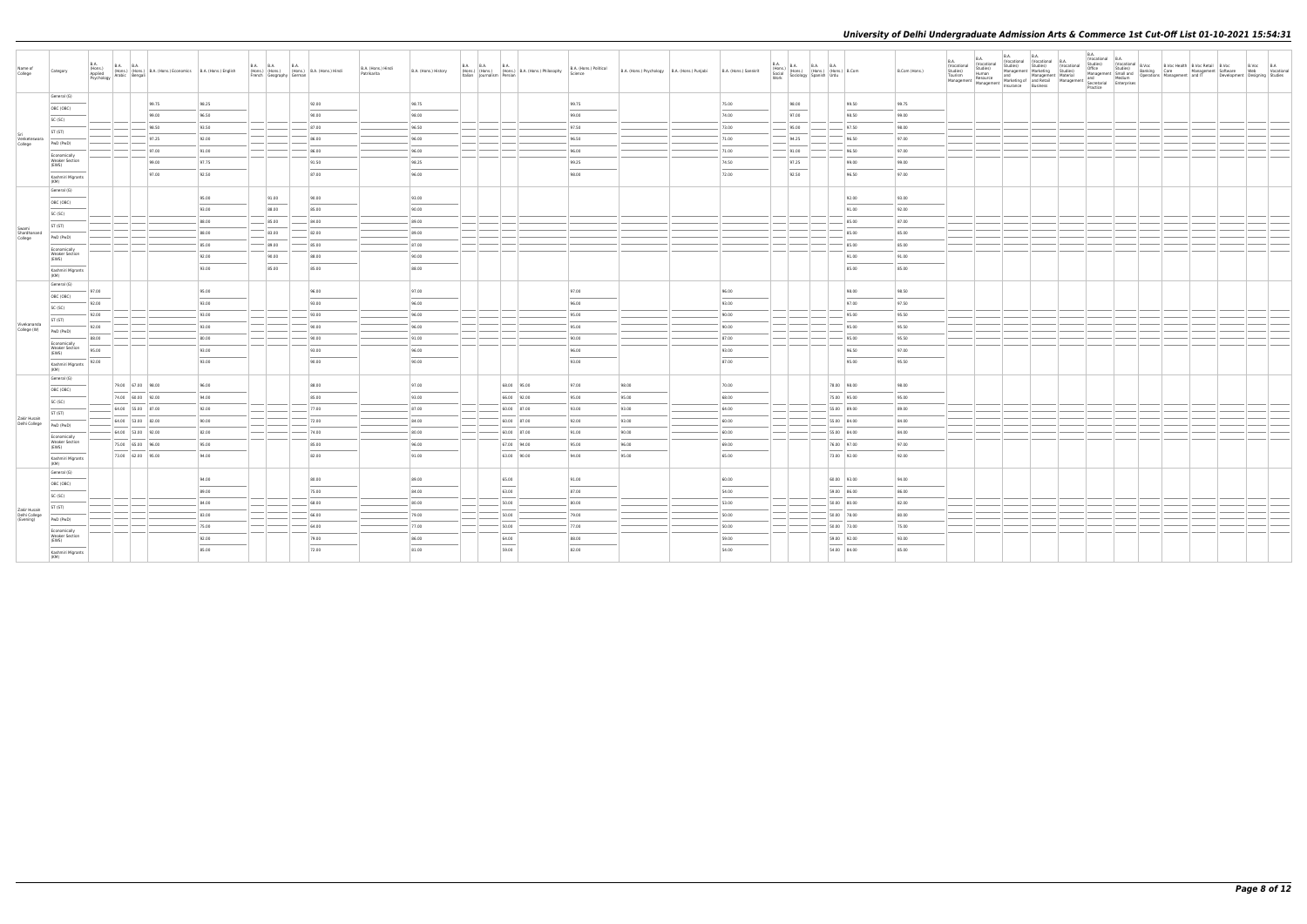# **Arts & Commerce Courses 1st Cut-Off Remarks**

| <b>B.A.</b>                                                                                                                              |  |                                                                                                |                                                                                        |                                                                                                                                                                                                                                             |                                                                                                                                                                                                                                            |                                                                                                | <b>B.A.</b>                                                                            |                                                                                                              |                                                                                                                                                                                                                                             |                                                |                                                                                  |                                                                                                 |                     |                                                                    | <b>B.A.</b>                                                                                       |                                                                |                                                                                                                                                                                                                                            |                                  |                                                                                        |                                                                                                                                                             | B.A.<br>(Vocational | <b>B.A.</b><br>(Vocational                                                         | B.A.<br>Studies) | <b>B.A.</b><br>(Vocational (Vocational B.A.<br>Studies) | (Vocational                                              | <b>B.A.</b><br>Studies) | (Vocational B.A.                                                                                          |  | $\left \begin{array}{c c}\n\text{(Vocational} & B.Voc \\ \text{Cruder}\n\end{array}\right $ B.Voc $\left \begin{array}{c c}\nB.Voc \text{ Health} & B.Voc \\ \hline\n\end{array}\right $ B.Voc | B.Voc B.A                                                                                                                                                                                                |  |
|------------------------------------------------------------------------------------------------------------------------------------------|--|------------------------------------------------------------------------------------------------|----------------------------------------------------------------------------------------|---------------------------------------------------------------------------------------------------------------------------------------------------------------------------------------------------------------------------------------------|--------------------------------------------------------------------------------------------------------------------------------------------------------------------------------------------------------------------------------------------|------------------------------------------------------------------------------------------------|----------------------------------------------------------------------------------------|--------------------------------------------------------------------------------------------------------------|---------------------------------------------------------------------------------------------------------------------------------------------------------------------------------------------------------------------------------------------|------------------------------------------------|----------------------------------------------------------------------------------|-------------------------------------------------------------------------------------------------|---------------------|--------------------------------------------------------------------|---------------------------------------------------------------------------------------------------|----------------------------------------------------------------|--------------------------------------------------------------------------------------------------------------------------------------------------------------------------------------------------------------------------------------------|----------------------------------|----------------------------------------------------------------------------------------|-------------------------------------------------------------------------------------------------------------------------------------------------------------|---------------------|------------------------------------------------------------------------------------|------------------|---------------------------------------------------------|----------------------------------------------------------|-------------------------|-----------------------------------------------------------------------------------------------------------|--|------------------------------------------------------------------------------------------------------------------------------------------------------------------------------------------------|----------------------------------------------------------------------------------------------------------------------------------------------------------------------------------------------------------|--|
| Name of<br>College<br>Psychology                                                                                                         |  |                                                                                                |                                                                                        |                                                                                                                                                                                                                                             |                                                                                                                                                                                                                                            |                                                                                                | Patrikarita                                                                            |                                                                                                              | B.A. (Hons.) B.A. (Hons.) B.A. (Hons.) B.A. (Hons.) B.A. (Hons.) B.A. (Hons.) B.A. (Hons.) B.A. (Hons.) B.A. (Hons.) B.A. (Hons.) B.A. (Hons.) B.A. (Hons.) B.A. (Hons.) B.A. (Hons.) B.A. (Hons.) B.A. (Hons.) B.A. (Hons.) B              |                                                |                                                                                  | B.A. (Hons.) B.A. (Hons.) B.A. (Hons.) B.A. (Hons.) Philosophy Science Psychology Punjabi       |                     | B.A. (Hons.) (Hons.)<br>Sanskrit Social                            | Work                                                                                              | B.A. (Hons.) B.A. (Hons.)   B.A. (Hons.)   B.Com               | Sociology Spanish Urdu                                                                                                                                                                                                                     |                                  |                                                                                        | B.Com<br>(Hons.)                                                                                                                                            | Studies)<br>Tourism | Studies)<br>Human<br>Resource<br>Management   Management   Markeung or   Since III |                  |                                                         | Management Marketing Studies)<br>and Management Material | Practice                | Marketing of and Retail Management and Finland Marketing of and Retail Management Secretarial Enterprises |  |                                                                                                                                                                                                | Office Studies) Banking Care Management Software Web Tocational<br>Management Small and Dependience Management Software Web Tocational<br>And Management Management and IT Development Designing Studies |  |
| Acharya<br>Narendra Dev<br>College                                                                                                       |  |                                                                                                |                                                                                        |                                                                                                                                                                                                                                             |                                                                                                                                                                                                                                            |                                                                                                |                                                                                        |                                                                                                              |                                                                                                                                                                                                                                             |                                                |                                                                                  |                                                                                                 |                     |                                                                    |                                                                                                   |                                                                |                                                                                                                                                                                                                                            |                                  |                                                                                        |                                                                                                                                                             |                     |                                                                                    |                  |                                                         |                                                          |                         |                                                                                                           |  |                                                                                                                                                                                                |                                                                                                                                                                                                          |  |
| Aditi<br>Mahavidyalaya<br>(W)                                                                                                            |  |                                                                                                |                                                                                        |                                                                                                                                                                                                                                             |                                                                                                                                                                                                                                            |                                                                                                |                                                                                        |                                                                                                              |                                                                                                                                                                                                                                             |                                                |                                                                                  |                                                                                                 |                     |                                                                    |                                                                                                   |                                                                |                                                                                                                                                                                                                                            |                                  |                                                                                        |                                                                                                                                                             |                     |                                                                                    |                  |                                                         |                                                          |                         |                                                                                                           |  |                                                                                                                                                                                                |                                                                                                                                                                                                          |  |
| Aryabhatta<br>College                                                                                                                    |  |                                                                                                |                                                                                        |                                                                                                                                                                                                                                             |                                                                                                                                                                                                                                            | 1% less for<br>women<br>candidates                                                             |                                                                                        | 1% less for<br>women<br>candidates                                                                           |                                                                                                                                                                                                                                             |                                                | 1% less for<br>women<br>candidates                                               |                                                                                                 |                     |                                                                    |                                                                                                   |                                                                |                                                                                                                                                                                                                                            |                                  | 1% less for<br>women<br>candidates                                                     |                                                                                                                                                             |                     |                                                                                    |                  |                                                         |                                                          |                         |                                                                                                           |  |                                                                                                                                                                                                |                                                                                                                                                                                                          |  |
| Atma Ram<br>Sanatan<br>Dharma College                                                                                                    |  | 1%<br>to Girl<br>in the<br>aggregate aggregate<br>only.                                        | 1%<br>concession concession<br>to Girl<br>Candidates   Candidates<br>in the<br>only.   |                                                                                                                                                                                                                                             |                                                                                                                                                                                                                                            | 1%<br>concession<br>to Girl<br>Candidates<br>in the<br>aggregate<br>only.                      |                                                                                        | 1%<br>concession<br>to Girl<br>Candidates<br>in the<br>aggregate<br>only.                                    |                                                                                                                                                                                                                                             |                                                | 1%<br>concession<br>to Girl<br>Candidates<br>in the<br>aggregate<br>only.        |                                                                                                 |                     |                                                                    |                                                                                                   |                                                                |                                                                                                                                                                                                                                            |                                  | 1%<br>to Girl<br>in the<br>only.                                                       | 1%<br>concession concession<br>to Girl<br>Candidates   Candidates<br>in the<br>aggregate aggregate<br>only.                                                 |                     |                                                                                    |                  |                                                         |                                                          |                         |                                                                                                           |  |                                                                                                                                                                                                |                                                                                                                                                                                                          |  |
| Bhagini<br>Nivedita<br>College (W)                                                                                                       |  |                                                                                                |                                                                                        |                                                                                                                                                                                                                                             |                                                                                                                                                                                                                                            |                                                                                                |                                                                                        |                                                                                                              |                                                                                                                                                                                                                                             |                                                |                                                                                  |                                                                                                 |                     |                                                                    |                                                                                                   |                                                                |                                                                                                                                                                                                                                            |                                  |                                                                                        |                                                                                                                                                             |                     |                                                                                    |                  |                                                         |                                                          |                         |                                                                                                           |  |                                                                                                                                                                                                |                                                                                                                                                                                                          |  |
| <b>Bharati College</b><br>(W)                                                                                                            |  |                                                                                                | Refer to<br>Bulletin of<br>Information,<br>Delhi<br>University                         |                                                                                                                                                                                                                                             |                                                                                                                                                                                                                                            | Refer to<br>Bulletin of<br>Information,<br>Delhi<br>University                                 |                                                                                        | Refer to<br>Bulletin of<br>Information,<br>Delhi<br>University                                               | Refer to<br>Bulletin of<br>Information,<br>Delhi<br>University                                                                                                                                                                              |                                                | Refer to<br><b>Bulletin of</b><br>Delhi                                          | Refer to<br><b>Bulletin of</b><br>Information, Information,<br>Delhi<br>University   University |                     | Refer to<br>Bulletin of<br>Information,<br>Delhi<br>University     |                                                                                                   | Refer to<br>Bulletin of<br>Information,<br>Delhi<br>University |                                                                                                                                                                                                                                            |                                  |                                                                                        | Refer to Refer to<br>Bulletin of Bulletin of<br>Information,   Information,<br>Delhi Delhi<br>University University                                         |                     |                                                                                    |                  |                                                         |                                                          |                         |                                                                                                           |  |                                                                                                                                                                                                |                                                                                                                                                                                                          |  |
| Bhaskaracharya<br>College of<br>Applied<br>Sciences                                                                                      |  |                                                                                                |                                                                                        |                                                                                                                                                                                                                                             |                                                                                                                                                                                                                                            |                                                                                                |                                                                                        |                                                                                                              |                                                                                                                                                                                                                                             |                                                |                                                                                  |                                                                                                 |                     |                                                                    |                                                                                                   |                                                                |                                                                                                                                                                                                                                            |                                  |                                                                                        |                                                                                                                                                             |                     |                                                                                    |                  |                                                         |                                                          |                         |                                                                                                           |  |                                                                                                                                                                                                |                                                                                                                                                                                                          |  |
| College of<br>Vocational<br>Studies                                                                                                      |  |                                                                                                |                                                                                        |                                                                                                                                                                                                                                             |                                                                                                                                                                                                                                            |                                                                                                |                                                                                        |                                                                                                              |                                                                                                                                                                                                                                             |                                                |                                                                                  |                                                                                                 |                     |                                                                    |                                                                                                   |                                                                |                                                                                                                                                                                                                                            |                                  |                                                                                        |                                                                                                                                                             |                     |                                                                                    |                  |                                                         |                                                          |                         |                                                                                                           |  |                                                                                                                                                                                                |                                                                                                                                                                                                          |  |
| Daulat Ram<br>College (W)                                                                                                                |  |                                                                                                |                                                                                        |                                                                                                                                                                                                                                             |                                                                                                                                                                                                                                            |                                                                                                |                                                                                        |                                                                                                              |                                                                                                                                                                                                                                             |                                                |                                                                                  |                                                                                                 |                     |                                                                    |                                                                                                   |                                                                |                                                                                                                                                                                                                                            |                                  |                                                                                        |                                                                                                                                                             |                     |                                                                                    |                  |                                                         |                                                          |                         |                                                                                                           |  |                                                                                                                                                                                                |                                                                                                                                                                                                          |  |
| Deen Dayal<br>Upadhyaya<br>College                                                                                                       |  |                                                                                                | 1%<br>concession<br>for Girl<br>Candidates.                                            |                                                                                                                                                                                                                                             |                                                                                                                                                                                                                                            |                                                                                                |                                                                                        |                                                                                                              |                                                                                                                                                                                                                                             |                                                |                                                                                  |                                                                                                 |                     |                                                                    |                                                                                                   |                                                                |                                                                                                                                                                                                                                            |                                  |                                                                                        | 1%<br>concession<br>for Girl<br>Candidates.                                                                                                                 |                     |                                                                                    |                  |                                                         |                                                          |                         |                                                                                                           |  |                                                                                                                                                                                                |                                                                                                                                                                                                          |  |
| Delhi College of<br>Arts and<br>Commerce                                                                                                 |  |                                                                                                |                                                                                        |                                                                                                                                                                                                                                             |                                                                                                                                                                                                                                            |                                                                                                |                                                                                        |                                                                                                              |                                                                                                                                                                                                                                             |                                                |                                                                                  |                                                                                                 |                     |                                                                    |                                                                                                   |                                                                |                                                                                                                                                                                                                                            |                                  |                                                                                        |                                                                                                                                                             |                     |                                                                                    |                  |                                                         |                                                          |                         |                                                                                                           |  |                                                                                                                                                                                                |                                                                                                                                                                                                          |  |
| Department of<br>Germanic and<br>Romance<br>Studies                                                                                      |  |                                                                                                |                                                                                        | In case, an<br>applicant<br>has not<br>studied a<br>language at<br>qualifying<br>exam and<br>is seeking<br>admission<br>to Honours<br>in that<br>language,<br>deduction<br>of 5% will<br>be imposed<br>on â∏]Best<br>Fourâ∏∏<br>percentage. | In case, an<br>applicant<br>has not<br>studied a<br>language at<br>qualifying<br>exam and<br>is seeking<br>admission<br>to Honours<br>in that<br>language,<br>deduction<br>of 5% will<br>be imposed<br>on â∏]Best<br>Fourâ∭<br>percentage. |                                                                                                |                                                                                        |                                                                                                              | In case, an<br>applicant<br>has not<br>studied a<br>language at<br>qualifying<br>exam and<br>is seeking<br>admission<br>to Honours<br>in that<br>language,<br>deduction<br>of 5% will<br>be imposed<br>on â∏]Best<br>Fourâ∏∏<br>percentage. |                                                |                                                                                  |                                                                                                 |                     |                                                                    |                                                                                                   |                                                                | In case, an<br>applicant<br>has not<br>studied a<br>language at<br>qualifying<br>exam and<br>is seeking<br>admission<br>to Honours<br>in that<br>language,<br>deduction<br>of 5% will<br>be imposed<br>on â∏Best<br>Fourâ∏∏<br>percentage. |                                  |                                                                                        |                                                                                                                                                             |                     |                                                                                    |                  |                                                         |                                                          |                         |                                                                                                           |  |                                                                                                                                                                                                |                                                                                                                                                                                                          |  |
| Deshbandhu<br>College                                                                                                                    |  |                                                                                                |                                                                                        |                                                                                                                                                                                                                                             |                                                                                                                                                                                                                                            |                                                                                                |                                                                                        |                                                                                                              |                                                                                                                                                                                                                                             |                                                |                                                                                  |                                                                                                 |                     |                                                                    |                                                                                                   |                                                                |                                                                                                                                                                                                                                            |                                  |                                                                                        |                                                                                                                                                             |                     |                                                                                    |                  |                                                         |                                                          |                         |                                                                                                           |  |                                                                                                                                                                                                |                                                                                                                                                                                                          |  |
| Less 1%<br>for girls for<br>all<br>Dr. Bhim Rao<br>Categories,<br>Ambedkar<br>but not<br>College<br>below the<br>minimum<br>eligibility. |  | Less 1% for<br>Girls for all<br>Categories,<br>but not<br>below the<br>minimum<br>eligibility. |                                                                                        | Less 1%<br>for Girls for<br>all<br>Categories,<br>but not<br>below the<br>minimum<br>eligibility.                                                                                                                                           |                                                                                                                                                                                                                                            | Less 1% for<br>Girls for all<br>Categories,<br>but not<br>below the<br>minimum<br>eligibility. | for Girls for<br>all<br>Categories,<br>but not<br>below the<br>minimum<br>eligibility. | Less $1\%$ Less $1\%$ for<br>Girls for all<br>Categories,<br>but not<br>below the<br>minimum<br>eligibility. |                                                                                                                                                                                                                                             |                                                |                                                                                  |                                                                                                 |                     |                                                                    | Less 1%<br>for Girls for<br>all<br>Categories,<br>but not<br>below the<br>minimum<br>eligibility. |                                                                |                                                                                                                                                                                                                                            |                                  | but not<br>minimum                                                                     | Less 1% for Less 1% for<br>Girls for all Girls for all<br>Categories, Categories,<br>but not<br>below the below the<br>minimum<br>eligibility. eligibility. |                     |                                                                                    |                  |                                                         |                                                          |                         |                                                                                                           |  |                                                                                                                                                                                                |                                                                                                                                                                                                          |  |
| Dyal Singh<br>College                                                                                                                    |  | 1%<br>relaxation<br>for Girls                                                                  | 1%<br>relaxation<br>for Girls<br>Candidates   Candidates                               | 1%<br>relaxation<br>for Girls<br>Candidates                                                                                                                                                                                                 |                                                                                                                                                                                                                                            | $1\%$<br>relaxation<br>for Girls<br>Candidates                                                 |                                                                                        | 1%<br>relaxation<br>for Girls<br>Candidates                                                                  |                                                                                                                                                                                                                                             | $1\%$<br>relaxation<br>for Girls<br>Candidates | 1%<br>relaxation<br>for Girls<br>Candidates                                      |                                                                                                 | $1\%$<br>relaxation | 1%<br>relaxation<br>for Girls   for Girls<br>Candidates Candidates |                                                                                                   |                                                                |                                                                                                                                                                                                                                            | $1\%$<br>relaxation<br>for Girls | 1%<br>relaxation<br>for Girls                                                          | 1%<br>relaxation<br>for Girls<br>Candidates Candidates Candidates                                                                                           |                     |                                                                                    |                  |                                                         |                                                          |                         |                                                                                                           |  |                                                                                                                                                                                                |                                                                                                                                                                                                          |  |
| Dyal Singh<br>College<br>(Evening)                                                                                                       |  |                                                                                                | 1%<br>relaxation<br>will be<br>given to all<br>Girl<br>Candidates<br>in all<br>course. |                                                                                                                                                                                                                                             |                                                                                                                                                                                                                                            |                                                                                                |                                                                                        | $1\%$<br>relaxation<br>will be<br>given to all<br>Girl<br>Candidates<br>in all<br>course.                    |                                                                                                                                                                                                                                             |                                                | 1%<br>relaxation<br>will be given<br>to all Girl<br>Candidates<br>in all course. |                                                                                                 |                     |                                                                    |                                                                                                   |                                                                |                                                                                                                                                                                                                                            |                                  | $1\%$<br>relaxation<br>will be given<br>to all Girl<br>Candidates<br>in all<br>course. | 1%<br>relaxation<br>will be given<br>to all Girl<br>Candidates<br>in all course.                                                                            |                     |                                                                                    |                  |                                                         |                                                          |                         |                                                                                                           |  |                                                                                                                                                                                                |                                                                                                                                                                                                          |  |
| Gargi College<br>(W)                                                                                                                     |  |                                                                                                |                                                                                        |                                                                                                                                                                                                                                             |                                                                                                                                                                                                                                            |                                                                                                |                                                                                        |                                                                                                              |                                                                                                                                                                                                                                             |                                                |                                                                                  |                                                                                                 |                     |                                                                    |                                                                                                   |                                                                |                                                                                                                                                                                                                                            |                                  |                                                                                        |                                                                                                                                                             |                     |                                                                                    |                  |                                                         |                                                          |                         |                                                                                                           |  |                                                                                                                                                                                                |                                                                                                                                                                                                          |  |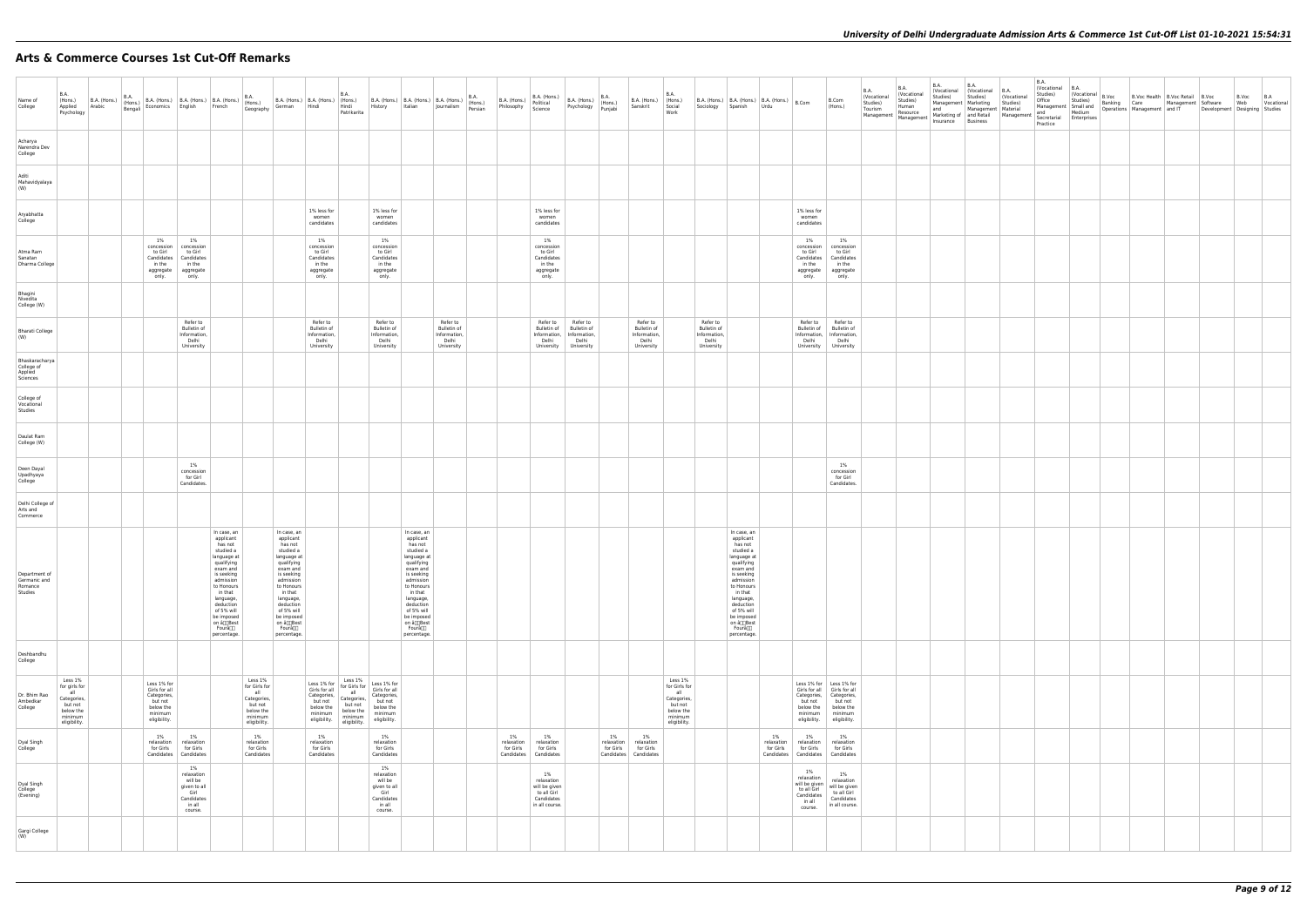| Name of<br>College                        | B.A.<br>Psychology | (Hons.) B.A. (Hons.)<br>Applied Arabic |                                                                                                                            |                                                                                                                               |                                                              |                                                                                                                               | <b>B.A.</b><br>Patrikarita |                                                                                                                               | R. (Hons.) B. (Hons.) B. (Hons.) B. (Hons.) B. (Hons.) B. (Hons.) B. (Hons.) B. (Hons.) B. (Hons.) B. (Hons.) B. (Hons.) B. (Hons.) B. (Hons.) B. (Hons.) B. (Hons.) B. (Hons.) B. (Hons.) B. (Hons.) B. (Hons.) B. (Hons.) B. |                                                                                                                            |  |                                                                                                                            | <b>B.A.</b><br>Work | B.A. (Hons.) (Hons.) B.A. (Hons.) B.A. (Hons.) B.A. (Hons.) Sanskrit Social Sociology Spanish Urdu |                                                                                                                                                                                                                                                            | B.Com<br>(Hons.)                                                                                                                                                                                                            | <b>B.A.</b><br>Vocational<br>Studies)<br>Tourism | <b>B.A.</b><br>(Vocational<br>Studies)<br>Human<br>Financies and Marketing of and Retail Management Material Management Resource Marketing of and Redium<br>Management Management Insurance Business<br>Practice Practice Practice | <b>B.A.</b><br>  (Vocational   (Vocational   B.A.<br>Studies) Studies) (Vocational<br>Management Marketing Studies)<br>and | <b>B.A.</b><br>Management Material | <b>B.A.</b><br>Vocational B.A.<br>Practice |  | $\left  \begin{array}{c} \text{Studies} \\ \text{Studies} \end{array} \right $ $\left  \begin{array}{c} \text{Vocational} \\ \text{Coulomb} \end{array} \right $ B.Voc Health B.Voc Retail B.Voc | Office Studies Banking Care Management Software Web Tocational<br>Management Small and Depending Care Management Software Web Tocational<br>Management And Development and IT Development Designing Studies | B.Voc B.A |  |
|-------------------------------------------|--------------------|----------------------------------------|----------------------------------------------------------------------------------------------------------------------------|-------------------------------------------------------------------------------------------------------------------------------|--------------------------------------------------------------|-------------------------------------------------------------------------------------------------------------------------------|----------------------------|-------------------------------------------------------------------------------------------------------------------------------|--------------------------------------------------------------------------------------------------------------------------------------------------------------------------------------------------------------------------------|----------------------------------------------------------------------------------------------------------------------------|--|----------------------------------------------------------------------------------------------------------------------------|---------------------|----------------------------------------------------------------------------------------------------|------------------------------------------------------------------------------------------------------------------------------------------------------------------------------------------------------------------------------------------------------------|-----------------------------------------------------------------------------------------------------------------------------------------------------------------------------------------------------------------------------|--------------------------------------------------|------------------------------------------------------------------------------------------------------------------------------------------------------------------------------------------------------------------------------------|----------------------------------------------------------------------------------------------------------------------------|------------------------------------|--------------------------------------------|--|--------------------------------------------------------------------------------------------------------------------------------------------------------------------------------------------------|-------------------------------------------------------------------------------------------------------------------------------------------------------------------------------------------------------------|-----------|--|
| Hansraj College                           |                    |                                        |                                                                                                                            |                                                                                                                               |                                                              |                                                                                                                               |                            |                                                                                                                               |                                                                                                                                                                                                                                |                                                                                                                            |  |                                                                                                                            |                     |                                                                                                    |                                                                                                                                                                                                                                                            |                                                                                                                                                                                                                             |                                                  |                                                                                                                                                                                                                                    |                                                                                                                            |                                    |                                            |  |                                                                                                                                                                                                  |                                                                                                                                                                                                             |           |  |
| Hindu College                             |                    |                                        |                                                                                                                            |                                                                                                                               |                                                              |                                                                                                                               |                            |                                                                                                                               |                                                                                                                                                                                                                                |                                                                                                                            |  |                                                                                                                            |                     |                                                                                                    |                                                                                                                                                                                                                                                            |                                                                                                                                                                                                                             |                                                  |                                                                                                                                                                                                                                    |                                                                                                                            |                                    |                                            |  |                                                                                                                                                                                                  |                                                                                                                                                                                                             |           |  |
| Indraprastha<br>College for<br>Women (W)  |                    |                                        |                                                                                                                            |                                                                                                                               |                                                              |                                                                                                                               |                            |                                                                                                                               |                                                                                                                                                                                                                                |                                                                                                                            |  |                                                                                                                            |                     |                                                                                                    |                                                                                                                                                                                                                                                            |                                                                                                                                                                                                                             |                                                  |                                                                                                                                                                                                                                    |                                                                                                                            |                                    |                                            |  |                                                                                                                                                                                                  |                                                                                                                                                                                                             |           |  |
| Institute of<br>Home<br>Economics (W)     |                    |                                        |                                                                                                                            |                                                                                                                               |                                                              |                                                                                                                               |                            |                                                                                                                               |                                                                                                                                                                                                                                |                                                                                                                            |  |                                                                                                                            |                     |                                                                                                    |                                                                                                                                                                                                                                                            |                                                                                                                                                                                                                             |                                                  |                                                                                                                                                                                                                                    |                                                                                                                            |                                    |                                            |  |                                                                                                                                                                                                  |                                                                                                                                                                                                             |           |  |
| Janki Devi<br>Memorial                    |                    |                                        |                                                                                                                            |                                                                                                                               |                                                              |                                                                                                                               |                            |                                                                                                                               |                                                                                                                                                                                                                                |                                                                                                                            |  |                                                                                                                            |                     |                                                                                                    |                                                                                                                                                                                                                                                            |                                                                                                                                                                                                                             |                                                  |                                                                                                                                                                                                                                    |                                                                                                                            |                                    |                                            |  |                                                                                                                                                                                                  |                                                                                                                                                                                                             |           |  |
| College (W)<br>Kalindi College            |                    |                                        |                                                                                                                            |                                                                                                                               |                                                              |                                                                                                                               |                            |                                                                                                                               |                                                                                                                                                                                                                                |                                                                                                                            |  |                                                                                                                            |                     |                                                                                                    |                                                                                                                                                                                                                                                            |                                                                                                                                                                                                                             |                                                  |                                                                                                                                                                                                                                    |                                                                                                                            |                                    |                                            |  |                                                                                                                                                                                                  |                                                                                                                                                                                                             |           |  |
| (W)<br>Kamala Nehru                       |                    |                                        |                                                                                                                            | Admission   Admission                                                                                                         | Admission                                                    | Admission                                                                                                                     |                            | Admission                                                                                                                     | Admission                                                                                                                                                                                                                      | Admission   Admission as   Admission                                                                                       |  | Admission as                                                                                                               |                     | Admission                                                                                          |                                                                                                                                                                                                                                                            | Admission Admission as                                                                                                                                                                                                      |                                                  |                                                                                                                                                                                                                                    |                                                                                                                            |                                    |                                            |  |                                                                                                                                                                                                  |                                                                                                                                                                                                             |           |  |
| College (W)                               |                    |                                        | Guidelines. Guidelines.                                                                                                    | as per DU as per DU                                                                                                           | as per DU<br>Guidelines.                                     | as per DU<br>Guidelines.                                                                                                      |                            | as per DU<br>Guidelines.                                                                                                      | as per DU<br>Guidelines.                                                                                                                                                                                                       | as per DU   per DU   as per DU<br>Guidelines. Guidelines. Guidelines.                                                      |  | per DU<br>Guidelines.                                                                                                      |                     | as per DU<br>Guidelines.                                                                           |                                                                                                                                                                                                                                                            | as per DU   per DU<br>Guidelines. Guidelines.                                                                                                                                                                               |                                                  |                                                                                                                                                                                                                                    |                                                                                                                            |                                    |                                            |  |                                                                                                                                                                                                  |                                                                                                                                                                                                             |           |  |
| Keshav<br>Mahavidyalaya                   |                    |                                        | see the                                                                                                                    | see the                                                                                                                       | see the                                                      | see the                                                                                                                       |                            | see the                                                                                                                       |                                                                                                                                                                                                                                | see the                                                                                                                    |  | see the                                                                                                                    |                     |                                                                                                    | see the see the see the                                                                                                                                                                                                                                    |                                                                                                                                                                                                                             |                                                  |                                                                                                                                                                                                                                    |                                                                                                                            |                                    |                                            |  |                                                                                                                                                                                                  |                                                                                                                                                                                                             |           |  |
| Kirori Mal<br>College                     |                    |                                        | for<br>University of University                                                                                            | bulletin of bulletin of<br>information   information<br>for<br>Delhi. of Delhi.                                               | bulletin of<br>information<br>for<br>University<br>of Delhi. | bulletin of<br>information<br>for<br>University<br>of Delhi.                                                                  |                            | bulletin of<br>information<br>for<br>University<br>of Delhi.                                                                  |                                                                                                                                                                                                                                | bulletin of<br>information<br>for<br>University of<br>Delhi.                                                               |  | bulletin of<br>information<br>for<br>University of<br>Delhi.                                                               |                     |                                                                                                    | bulletin of bulletin of bulletin of<br>$\begin{tabular}{c c} information & information \\ for & for \\ \end{tabular} \begin{tabular}{c} {\footnotesize information} \\ for \\ \end{tabular}$<br>University University University of<br>of Delhi. of Delhi. | Delhi.                                                                                                                                                                                                                      |                                                  |                                                                                                                                                                                                                                    |                                                                                                                            |                                    |                                            |  |                                                                                                                                                                                                  |                                                                                                                                                                                                             |           |  |
| Lady Irwin<br>College (W)                 |                    |                                        |                                                                                                                            |                                                                                                                               |                                                              |                                                                                                                               |                            |                                                                                                                               |                                                                                                                                                                                                                                |                                                                                                                            |  |                                                                                                                            |                     |                                                                                                    |                                                                                                                                                                                                                                                            |                                                                                                                                                                                                                             |                                                  |                                                                                                                                                                                                                                    |                                                                                                                            |                                    |                                            |  |                                                                                                                                                                                                  |                                                                                                                                                                                                             |           |  |
| Lady Shri Ram<br>College for<br>Women (W) |                    |                                        |                                                                                                                            |                                                                                                                               |                                                              |                                                                                                                               |                            |                                                                                                                               |                                                                                                                                                                                                                                |                                                                                                                            |  |                                                                                                                            |                     |                                                                                                    |                                                                                                                                                                                                                                                            |                                                                                                                                                                                                                             |                                                  |                                                                                                                                                                                                                                    |                                                                                                                            |                                    |                                            |  |                                                                                                                                                                                                  |                                                                                                                                                                                                             |           |  |
| Lakshmibai<br>College (W)                 |                    |                                        |                                                                                                                            |                                                                                                                               |                                                              |                                                                                                                               |                            |                                                                                                                               |                                                                                                                                                                                                                                |                                                                                                                            |  |                                                                                                                            |                     |                                                                                                    |                                                                                                                                                                                                                                                            |                                                                                                                                                                                                                             |                                                  |                                                                                                                                                                                                                                    |                                                                                                                            |                                    |                                            |  |                                                                                                                                                                                                  |                                                                                                                                                                                                             |           |  |
| Maharaja<br>Agrasen<br>College            |                    |                                        |                                                                                                                            | 1%<br>Relaxation<br>for Girls<br>Students                                                                                     |                                                              | 1%<br>Relaxation<br>for Girls<br>Students                                                                                     |                            |                                                                                                                               | 1%<br>Relaxation<br>for Girls<br>Students                                                                                                                                                                                      | 1%<br>Relaxation<br>for Girls<br>Students                                                                                  |  |                                                                                                                            |                     |                                                                                                    |                                                                                                                                                                                                                                                            | 1%<br>Relaxation<br>for Girls<br>Students                                                                                                                                                                                   |                                                  |                                                                                                                                                                                                                                    |                                                                                                                            |                                    |                                            |  |                                                                                                                                                                                                  |                                                                                                                                                                                                             |           |  |
| Maitreyi<br>College (W)                   |                    |                                        | As per<br>$ $ guidelines of $ $ guidelines<br>guidelines of<br>University of<br>Delhi .<br>Delhi .<br>The Delhi .          | As per                                                                                                                        |                                                              | As per<br>guidelines<br>of<br>University                                                                                      |                            | As per<br>guidelines<br>of<br>University                                                                                      |                                                                                                                                                                                                                                | As per<br>guidelines of<br>University of<br>Delhi.                                                                         |  | As per<br>guidelines of<br>University of<br>Delhi .                                                                        |                     | As per<br>guidelines<br>of<br>University                                                           | As per<br>guidelines<br>of<br>University                                                                                                                                                                                                                   | As per<br>guidelines of<br>University of<br>Delhi.                                                                                                                                                                          |                                                  |                                                                                                                                                                                                                                    |                                                                                                                            |                                    |                                            |  |                                                                                                                                                                                                  |                                                                                                                                                                                                             |           |  |
| Mata Sundri<br>College for<br>Women (W)   |                    |                                        |                                                                                                                            |                                                                                                                               |                                                              | of Delhi.                                                                                                                     |                            | of Delhi.                                                                                                                     |                                                                                                                                                                                                                                |                                                                                                                            |  |                                                                                                                            |                     | of Delhi.                                                                                          | of Delhi.                                                                                                                                                                                                                                                  |                                                                                                                                                                                                                             |                                                  |                                                                                                                                                                                                                                    |                                                                                                                            |                                    |                                            |  |                                                                                                                                                                                                  |                                                                                                                                                                                                             |           |  |
| Miranda House<br>(W)                      |                    |                                        |                                                                                                                            |                                                                                                                               |                                                              |                                                                                                                               |                            |                                                                                                                               |                                                                                                                                                                                                                                |                                                                                                                            |  |                                                                                                                            |                     |                                                                                                    |                                                                                                                                                                                                                                                            |                                                                                                                                                                                                                             |                                                  |                                                                                                                                                                                                                                    |                                                                                                                            |                                    |                                            |  |                                                                                                                                                                                                  |                                                                                                                                                                                                             |           |  |
| Motilal Nehru<br>College                  |                    |                                        |                                                                                                                            |                                                                                                                               |                                                              |                                                                                                                               |                            |                                                                                                                               |                                                                                                                                                                                                                                |                                                                                                                            |  | 1%<br>RELAXATION<br><b>FOR GIRL</b><br>CANDIDATE.<br>SANSKRIT<br>MANDATORY<br>IN 12TH OR<br>10TH WITH<br>PASS<br>MARKS.    |                     |                                                                                                    |                                                                                                                                                                                                                                                            |                                                                                                                                                                                                                             |                                                  |                                                                                                                                                                                                                                    |                                                                                                                            |                                    |                                            |  |                                                                                                                                                                                                  |                                                                                                                                                                                                             |           |  |
| Motilal Nehru<br>College<br>(Evening)     |                    |                                        |                                                                                                                            | 1%<br>Concession<br>$\mathsf{in}$<br>aggregate<br>in all<br>courses to<br>the girl<br>candidates.                             |                                                              | $1\%$<br>Concession<br>$\mathsf{in}$<br>aggregate<br>in all<br>courses to<br>the girl<br>candidates.                          |                            | 1%<br>Concession<br>in<br>aggregate<br>in all<br>courses to<br>the girl<br>candidates.                                        |                                                                                                                                                                                                                                | 1%<br>Concession<br>in aggregate<br>in all courses<br>to the girl<br>candidates.                                           |  |                                                                                                                            |                     |                                                                                                    | $1\%$<br>Concession<br>candidates.                                                                                                                                                                                                                         | 1%<br>in Concession<br>aggregate in aggregate<br>in all   in all courses  <br>courses to to the girl<br>the girl candidates.                                                                                                |                                                  |                                                                                                                                                                                                                                    |                                                                                                                            |                                    |                                            |  |                                                                                                                                                                                                  |                                                                                                                                                                                                             |           |  |
| P.G.D.A.V.<br>College                     |                    |                                        | 1% less for<br>Girls. Refer<br>to university<br>bulletin<br>online for<br>minimum<br>eligibility &<br>other<br>conditions. | 1% less for<br>Girls. Refer<br>to<br>university<br>bulletin<br>online for<br>minimum<br>eligibility $\&$ other<br>conditions. |                                                              | 1% less for<br>Girls. Refer<br>to<br>university<br>bulletin<br>online for<br>minimum<br>eligibility $\&$ other<br>conditions. |                            | 1% less for<br>Girls. Refer<br>to<br>university<br>bulletin<br>online for<br>minimum<br>eligibility $\&$ other<br>conditions. |                                                                                                                                                                                                                                | 1% less for<br>Girls. Refer<br>to university<br>bulletin<br>online for<br>minimum<br>eligibility &<br>other<br>conditions. |  | 1% less for<br>Girls. Refer<br>to university<br>bulletin<br>online for<br>minimum<br>eligibility &<br>other<br>conditions. |                     |                                                                                                    | other                                                                                                                                                                                                                                                      | 1% less for 1% less for<br>Girls. Refer   Girls. Refer<br>to university to university<br>bulletin bulletin<br>online for   online for<br>minimum minimum<br>eligibility & eligibility &<br>other<br>conditions. conditions. |                                                  |                                                                                                                                                                                                                                    |                                                                                                                            |                                    |                                            |  |                                                                                                                                                                                                  |                                                                                                                                                                                                             |           |  |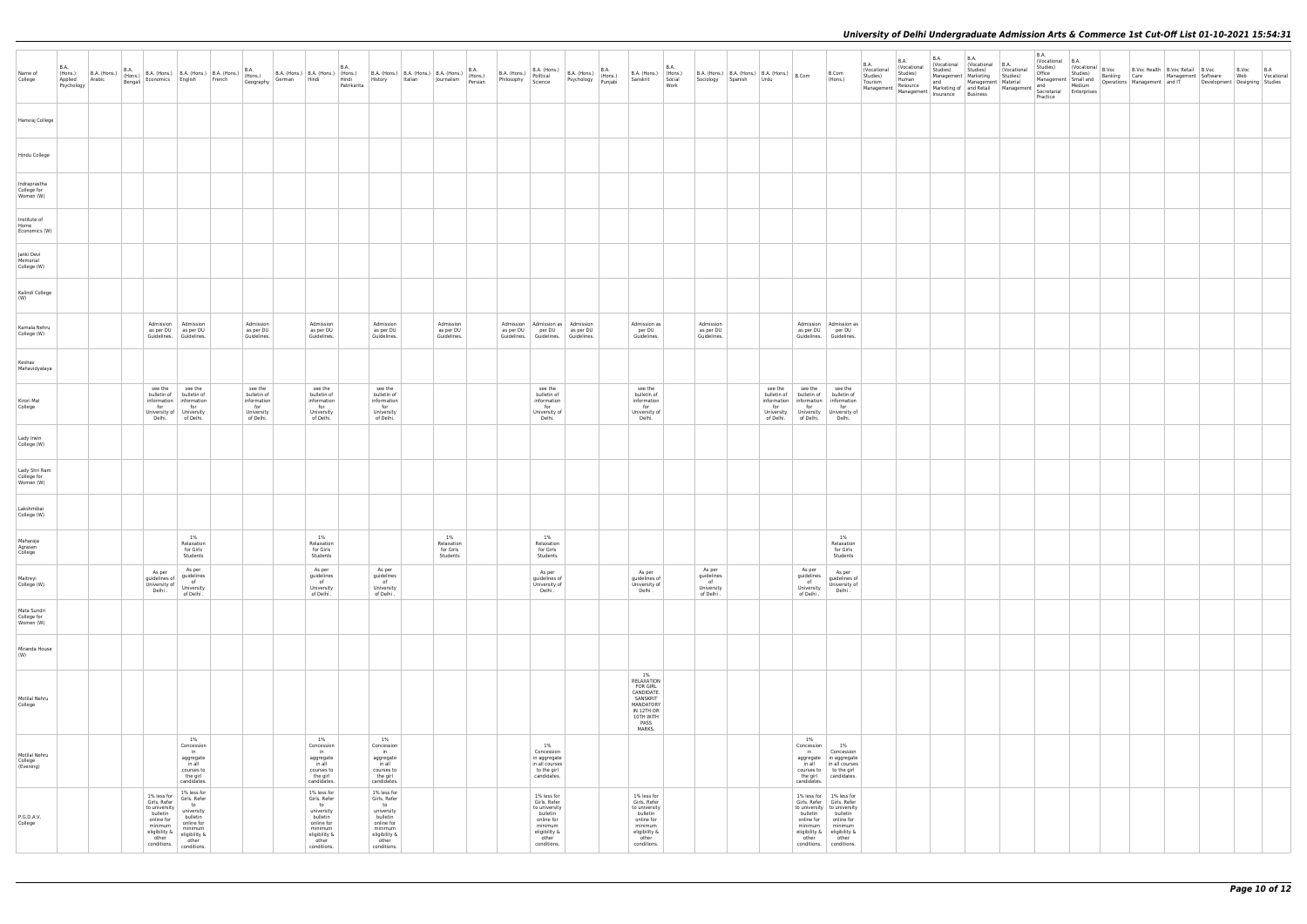| Name of<br>College                                                    | B.A.<br>(Hons.)<br>Applied<br>Psychology | B.A. (Hons.) B.A. (Hons.) B.A. (Hons.) B.A. (Hons.) B.A. (Hons.) B.A. (Hons.) B.A. (Hons.) B.A. (Hons.) B.A. (Hons.) B.A. (Hons.) B.A. (Hons.) B.A. (Hons.) B.A. (Hons.) B.A. (Hons.) B.A. (Hons.) B.A. (Hons.) B.A. (Hons.) B |                                                                                                                                                    |                                                                                                                                                                |                                                                         |                                                                                                                                                                | <b>B.A.</b><br>Patrikarita |                                                                                                                       |  | B.A. (Hons.) $\left  \begin{array}{c} \mathbf{b} \cdot \mathbf{a}_{1} \cdot \mathbf{b}_{2} \cdot \mathbf{c}_{3} \\ \text{Politional} \end{array} \right $<br>Philosophy Science |                                                                                                                                                                                                   | $\Big $ B.A. (Hons.) $\Big $ B.A. (Hons.) $\Big $ B.A. (Hons.)<br>Psychology Punjabi |                                                                                                  | <b>B.A.</b><br>B.A. (Hons.) (Hons.)<br>Sanskrit Social<br>Work | B.A. (Hons.)   B.A. (Hons.)   B.A. (Hons.)   B.Com<br>Sociology Spanish Urdu |                                                                                               | B.Com<br>(Hons.)                                                                                                                                                                                                                      | <b>B.A.</b><br>Vocational<br>Studies)<br>Tourism | <b>B.A.</b><br>(Vocational<br>Studies)<br>Human<br>Resource<br>Management Mesource Markeuny or and the Management Management Misurance | B.A.<br>Studies) | <b>B.A.</b><br>(Vocational (Vocational B.A.<br>Studies)<br>Management Marketing Studies)<br>Management   Material<br>and Marketing of Management Material and Medium<br>Marketing of and Retail Management Secretarial Enterprises | (Vocational | <b>B.A.</b><br>Vocational B.A.<br>Studies)<br>Office<br>Practice | Studies)<br>Management Small and | Vocational B.Voc                                                                                                                                               | B.Voc Health   B.Voc Retail   B.Voc<br>Banking Care Management Software Web Vocational<br>Operations Management and IT Development Designing Studies |                                                                                                                                                             | B.Voc B.A |  |
|-----------------------------------------------------------------------|------------------------------------------|--------------------------------------------------------------------------------------------------------------------------------------------------------------------------------------------------------------------------------|----------------------------------------------------------------------------------------------------------------------------------------------------|----------------------------------------------------------------------------------------------------------------------------------------------------------------|-------------------------------------------------------------------------|----------------------------------------------------------------------------------------------------------------------------------------------------------------|----------------------------|-----------------------------------------------------------------------------------------------------------------------|--|---------------------------------------------------------------------------------------------------------------------------------------------------------------------------------|---------------------------------------------------------------------------------------------------------------------------------------------------------------------------------------------------|--------------------------------------------------------------------------------------|--------------------------------------------------------------------------------------------------|----------------------------------------------------------------|------------------------------------------------------------------------------|-----------------------------------------------------------------------------------------------|---------------------------------------------------------------------------------------------------------------------------------------------------------------------------------------------------------------------------------------|--------------------------------------------------|----------------------------------------------------------------------------------------------------------------------------------------|------------------|------------------------------------------------------------------------------------------------------------------------------------------------------------------------------------------------------------------------------------|-------------|------------------------------------------------------------------|----------------------------------|----------------------------------------------------------------------------------------------------------------------------------------------------------------|------------------------------------------------------------------------------------------------------------------------------------------------------|-------------------------------------------------------------------------------------------------------------------------------------------------------------|-----------|--|
| P.G.D.A.V.<br>College<br>(Evening)                                    |                                          |                                                                                                                                                                                                                                |                                                                                                                                                    |                                                                                                                                                                |                                                                         | 1%<br>concession<br>to Girl<br>candidates                                                                                                                      |                            |                                                                                                                       |  |                                                                                                                                                                                 | 1%<br>concession<br>to Girl<br>candidates                                                                                                                                                         |                                                                                      | $1\%$<br>concession<br>to Girl<br>candidates                                                     |                                                                |                                                                              | 1%<br>to Girl                                                                                 | 1%<br>concession concession<br>to Girl<br>candidates candidates                                                                                                                                                                       |                                                  |                                                                                                                                        |                  |                                                                                                                                                                                                                                    |             |                                                                  |                                  |                                                                                                                                                                |                                                                                                                                                      |                                                                                                                                                             |           |  |
| Rajdhani<br>College                                                   |                                          |                                                                                                                                                                                                                                | 1%<br>relaxation<br>for girls                                                                                                                      |                                                                                                                                                                |                                                                         | $1\%$<br>relaxation<br>for girls                                                                                                                               |                            | 1%<br>relaxation<br>for girls                                                                                         |  |                                                                                                                                                                                 | 1%relaxation<br>for girls                                                                                                                                                                         |                                                                                      | 1%relaxation<br>for girls                                                                        |                                                                |                                                                              |                                                                                               | 1%relaxation<br>for girls                                                                                                                                                                                                             |                                                  |                                                                                                                                        |                  |                                                                                                                                                                                                                                    |             |                                                                  |                                  |                                                                                                                                                                |                                                                                                                                                      |                                                                                                                                                             |           |  |
| Ram Lal Anand<br>College                                              |                                          |                                                                                                                                                                                                                                |                                                                                                                                                    | 1%<br>concession<br>for girls                                                                                                                                  |                                                                         | $1\%$                                                                                                                                                          | 1%                         | 1%<br>concession concession concession<br>for girls   for girls   for girls                                           |  |                                                                                                                                                                                 | $1\%$<br>concession<br>for girls                                                                                                                                                                  |                                                                                      |                                                                                                  |                                                                |                                                                              | 1%<br>for girls                                                                               | 1%<br>concession concession<br>for girls                                                                                                                                                                                              |                                                  |                                                                                                                                        |                  |                                                                                                                                                                                                                                    |             |                                                                  |                                  |                                                                                                                                                                |                                                                                                                                                      |                                                                                                                                                             |           |  |
| Ramanujan<br>College                                                  |                                          | a.1%                                                                                                                                                                                                                           | concession<br>given to<br>women<br>applicants<br>(General<br>Category).<br>b. Directives<br>and<br>guidelines<br>as per<br>University of<br>Delhi. | a. 1%<br>concession<br>given to<br>women<br>applicants<br>(General<br>Category).<br>b.<br>Directives<br>and<br>guidelines<br>as per<br>University<br>of Delhi. |                                                                         | a. 1%<br>concession<br>given to<br>women<br>applicants<br>(General<br>Category).<br>b.<br>Directives<br>and<br>guidelines<br>as per<br>University<br>of Delhi. |                            |                                                                                                                       |  | a. 1%<br>concession<br>given to<br>women<br>applicants<br>(General<br>and<br>as per<br>University<br>of Delhi.                                                                  | a. 1%<br>concession<br>given to<br>women<br>applicants<br>(General<br>Category). Category). b.<br>b. Directives   Directives<br>and<br>guidelines guidelines as<br>per<br>University of<br>Delhi. |                                                                                      |                                                                                                  |                                                                |                                                                              | a. 1%<br>given to<br>women<br>applicants<br>(General<br>and<br>as per<br>of Delhi.            | a. 1%<br>concession concession<br>given to<br>women<br>applicants<br>(General<br>Category).   Category). b.<br>b. Directives Directives<br>and<br>guidelines guidelines as<br>per<br>University University of<br>Delhi.               |                                                  |                                                                                                                                        |                  |                                                                                                                                                                                                                                    |             |                                                                  |                                  | a. 1%<br>concession<br>given to<br>women<br>applicants<br>(General<br>Category).<br>b.<br>Directives<br>and<br>guidelines<br>as per<br>University<br>of Delhi. |                                                                                                                                                      | a. 1%<br>concession<br>given to<br>women<br>applicants<br>(General<br>Category). b.<br>Directives<br>and<br>guidelines as<br>per<br>University of<br>Delhi. |           |  |
| Ramjas College                                                        |                                          |                                                                                                                                                                                                                                |                                                                                                                                                    |                                                                                                                                                                |                                                                         | 1%<br>relaxation<br>for girl<br>students                                                                                                                       |                            |                                                                                                                       |  |                                                                                                                                                                                 |                                                                                                                                                                                                   |                                                                                      | $1\%$<br>relaxation<br>for girl<br>students                                                      |                                                                |                                                                              |                                                                                               |                                                                                                                                                                                                                                       |                                                  |                                                                                                                                        |                  |                                                                                                                                                                                                                                    |             |                                                                  |                                  |                                                                                                                                                                |                                                                                                                                                      |                                                                                                                                                             |           |  |
| Satyawati<br>College                                                  |                                          |                                                                                                                                                                                                                                | 1. Girls<br>candidates<br>will be given<br>relaxation<br>up to 1% in<br>best four                                                                  | 1. Girls<br>candidates<br>will be<br>given<br>relaxation<br>up to 1% in<br>best four<br>percentage. percentage.                                                |                                                                         | 1. Girls<br>candidates<br>will be<br>given<br>relaxation<br>up to 1% in<br>best four<br>percentage.                                                            |                            | 1. Girls<br>candidates<br>will be<br>given<br>relaxation<br>up to 1% in<br>best four<br>percentage.                   |  |                                                                                                                                                                                 | 1. Girls<br>candidates<br>will be given<br>relaxation up<br>to 1% in best<br>four<br>percentage.                                                                                                  |                                                                                      | 1. Girls<br>candidates<br>will be given<br>relaxation up<br>to 1% in best<br>four<br>percentage. |                                                                |                                                                              | best four best four four                                                                      | 1. Girls 1. Girls 1. Girls<br>candidates candidates candidates<br>will be given   will be given   will be given<br>relaxation relaxation relaxation up<br>up to 1% in upto 1% in to 1% in best<br>percentage. percentage. percentage. |                                                  |                                                                                                                                        |                  |                                                                                                                                                                                                                                    |             |                                                                  |                                  |                                                                                                                                                                |                                                                                                                                                      |                                                                                                                                                             |           |  |
| Satyawati<br>College<br>(Evening)                                     |                                          |                                                                                                                                                                                                                                | There will be be<br>1% marks in of 1%<br>in all the<br>courses.                                                                                    | There will<br>relaxation of relaxation<br>aggregate marks in<br>for Girls   aggregate<br>candidates   for Girls<br>candidates<br>in all the<br>courses.        |                                                                         | There will<br>be<br>relaxation<br>of 1%<br>marks in<br>aggregate<br>for Girls<br>candidates<br>in all the<br>courses.                                          |                            | There will<br>be<br>relaxation<br>of 1%<br>marks in<br>aggregate<br>for Girls<br>candidates<br>in all the<br>courses. |  |                                                                                                                                                                                 | There will be<br>relaxation of<br>1% marks in<br>aggregate<br>for Girls<br>candidates<br>in all the<br>courses.                                                                                   |                                                                                      |                                                                                                  |                                                                |                                                                              | There will<br>$\mathsf{in}$<br>aggregate<br>for Girls<br>candidates<br>in all the<br>courses. | be There will be<br>relaxation   relaxation of<br>of 1% marks   1% marks in<br>aggregate<br>for Girls<br>candidates<br>in all the<br>courses.                                                                                         |                                                  |                                                                                                                                        |                  |                                                                                                                                                                                                                                    |             |                                                                  |                                  |                                                                                                                                                                |                                                                                                                                                      |                                                                                                                                                             |           |  |
| Shaheed<br><b>Bhagat Singh</b><br>College                             |                                          |                                                                                                                                                                                                                                |                                                                                                                                                    |                                                                                                                                                                |                                                                         |                                                                                                                                                                |                            |                                                                                                                       |  |                                                                                                                                                                                 |                                                                                                                                                                                                   |                                                                                      |                                                                                                  |                                                                |                                                                              |                                                                                               |                                                                                                                                                                                                                                       |                                                  |                                                                                                                                        |                  |                                                                                                                                                                                                                                    |             |                                                                  |                                  |                                                                                                                                                                |                                                                                                                                                      |                                                                                                                                                             |           |  |
| Shaheed<br><b>Bhagat Singh</b><br>College<br>(Evening)                |                                          |                                                                                                                                                                                                                                |                                                                                                                                                    |                                                                                                                                                                | 1%<br>relaxation<br>in marks<br>for girl<br>students in<br>all courses. |                                                                                                                                                                |                            |                                                                                                                       |  |                                                                                                                                                                                 | 1%<br>relaxation in<br>marks for<br>girl students<br>in all<br>courses.                                                                                                                           |                                                                                      |                                                                                                  |                                                                |                                                                              | 1%<br>in all<br>courses.                                                                      | 1%<br>relaxation in relaxation in<br>marks for   marks for<br>girl students   girl students<br>in all<br>courses.                                                                                                                     |                                                  |                                                                                                                                        |                  |                                                                                                                                                                                                                                    |             |                                                                  |                                  |                                                                                                                                                                |                                                                                                                                                      |                                                                                                                                                             |           |  |
| Shaheed<br>Rajguru College<br>of Applied<br>Sciences for<br>Women (W) |                                          |                                                                                                                                                                                                                                |                                                                                                                                                    |                                                                                                                                                                |                                                                         |                                                                                                                                                                |                            |                                                                                                                       |  |                                                                                                                                                                                 |                                                                                                                                                                                                   |                                                                                      |                                                                                                  |                                                                |                                                                              |                                                                                               |                                                                                                                                                                                                                                       |                                                  |                                                                                                                                        |                  |                                                                                                                                                                                                                                    |             |                                                                  |                                  |                                                                                                                                                                |                                                                                                                                                      |                                                                                                                                                             |           |  |
| Shaheed<br>Sukhdev<br>College<br><b>Business</b><br>Studies           |                                          |                                                                                                                                                                                                                                |                                                                                                                                                    |                                                                                                                                                                |                                                                         |                                                                                                                                                                |                            |                                                                                                                       |  |                                                                                                                                                                                 |                                                                                                                                                                                                   |                                                                                      |                                                                                                  |                                                                |                                                                              |                                                                                               |                                                                                                                                                                                                                                       |                                                  |                                                                                                                                        |                  |                                                                                                                                                                                                                                    |             |                                                                  |                                  |                                                                                                                                                                |                                                                                                                                                      |                                                                                                                                                             |           |  |
| Shivaji College                                                       |                                          |                                                                                                                                                                                                                                | 1%<br>relaxation<br>for Girls.                                                                                                                     | 1%<br>relaxation<br>for Girls.                                                                                                                                 | 1%<br>relaxation<br>for Girls.                                          | 1%<br>relaxation<br>for Girls.                                                                                                                                 |                            | 1%<br>relaxation<br>for Girls.                                                                                        |  |                                                                                                                                                                                 | 1%<br>relaxation<br>for Girls.                                                                                                                                                                    |                                                                                      | 1%<br>relaxation<br>for Girls.                                                                   |                                                                |                                                                              | 1%<br>relaxation<br>for Girls.                                                                | 1%<br>relaxation<br>for Girls.                                                                                                                                                                                                        |                                                  |                                                                                                                                        |                  |                                                                                                                                                                                                                                    |             |                                                                  |                                  |                                                                                                                                                                |                                                                                                                                                      |                                                                                                                                                             |           |  |
| Shri Ram<br>College of<br>Commerce                                    |                                          |                                                                                                                                                                                                                                |                                                                                                                                                    |                                                                                                                                                                |                                                                         |                                                                                                                                                                |                            |                                                                                                                       |  |                                                                                                                                                                                 |                                                                                                                                                                                                   |                                                                                      |                                                                                                  |                                                                |                                                                              |                                                                                               |                                                                                                                                                                                                                                       |                                                  |                                                                                                                                        |                  |                                                                                                                                                                                                                                    |             |                                                                  |                                  |                                                                                                                                                                |                                                                                                                                                      |                                                                                                                                                             |           |  |
| Shyam Lal<br>College                                                  |                                          |                                                                                                                                                                                                                                | $1\%$<br>concession<br>courses                                                                                                                     | 1%<br>concession<br>to Women to Women<br>candidates candidates<br>in all the   in all the<br>courses                                                           |                                                                         | 1%<br>concession<br>to Women<br>candidates<br>in all the<br>courses                                                                                            |                            | 1%<br>concession<br>to Women<br>candidates<br>in all the<br>courses                                                   |  |                                                                                                                                                                                 | $1\%$<br>concession<br>to Women<br>candidates<br>in all the<br>courses                                                                                                                            |                                                                                      |                                                                                                  |                                                                |                                                                              | 1%<br>courses                                                                                 | 1%<br>concession concession<br>to Women to Women<br>candidates candidates<br>in all the   in all the<br>courses                                                                                                                       |                                                  |                                                                                                                                        |                  |                                                                                                                                                                                                                                    |             |                                                                  |                                  |                                                                                                                                                                |                                                                                                                                                      |                                                                                                                                                             |           |  |
| Shyam Lal<br>College<br>(Evening)                                     |                                          |                                                                                                                                                                                                                                | 1%<br>Relaxation<br>for Girl<br>Candidates.<br>Mathematics<br>$\overline{\phantom{a}}$ is<br>compulsory<br>at $10+2$<br>Level.                     |                                                                                                                                                                |                                                                         | 1%<br>Relaxation<br>for Girl<br>Candidates.<br>Hindi is<br>compulsory<br>at $10+2$<br>Level.                                                                   |                            |                                                                                                                       |  |                                                                                                                                                                                 | 1%<br>Relaxation<br>for Girl<br>Candidates.                                                                                                                                                       |                                                                                      |                                                                                                  |                                                                |                                                                              | 1%<br>Relaxation<br>for Girl<br>Candidates.                                                   | 1%<br>Relaxation<br>for Girl<br>Candidates.<br>Mathematics<br>$\overline{\phantom{a}}$ is<br>compulsory<br>at $10+2$<br>Level.                                                                                                        |                                                  |                                                                                                                                        |                  |                                                                                                                                                                                                                                    |             |                                                                  |                                  |                                                                                                                                                                |                                                                                                                                                      |                                                                                                                                                             |           |  |
| Shyama Prasad<br>Mukherji<br>College For<br>Women (W)                 |                                          |                                                                                                                                                                                                                                |                                                                                                                                                    |                                                                                                                                                                |                                                                         |                                                                                                                                                                |                            |                                                                                                                       |  |                                                                                                                                                                                 |                                                                                                                                                                                                   |                                                                                      |                                                                                                  |                                                                |                                                                              |                                                                                               |                                                                                                                                                                                                                                       |                                                  |                                                                                                                                        |                  |                                                                                                                                                                                                                                    |             |                                                                  |                                  |                                                                                                                                                                |                                                                                                                                                      |                                                                                                                                                             |           |  |
| Sri Aurobindo<br>College (Day)                                        |                                          |                                                                                                                                                                                                                                |                                                                                                                                                    | 1%<br>relaxation<br>for girls                                                                                                                                  |                                                                         | 1%<br>relaxation<br>for girls                                                                                                                                  |                            |                                                                                                                       |  |                                                                                                                                                                                 | 1%<br>relaxation<br>for girls                                                                                                                                                                     |                                                                                      |                                                                                                  |                                                                |                                                                              | $1\%$<br>relaxation<br>for girls                                                              | 1%<br>relaxation<br>for girls                                                                                                                                                                                                         |                                                  |                                                                                                                                        |                  |                                                                                                                                                                                                                                    |             |                                                                  |                                  |                                                                                                                                                                |                                                                                                                                                      |                                                                                                                                                             |           |  |
| Sri Aurobindo<br>College<br>(Evening)                                 |                                          |                                                                                                                                                                                                                                |                                                                                                                                                    |                                                                                                                                                                |                                                                         |                                                                                                                                                                |                            |                                                                                                                       |  |                                                                                                                                                                                 |                                                                                                                                                                                                   |                                                                                      |                                                                                                  |                                                                |                                                                              |                                                                                               |                                                                                                                                                                                                                                       |                                                  |                                                                                                                                        |                  |                                                                                                                                                                                                                                    |             |                                                                  |                                  |                                                                                                                                                                |                                                                                                                                                      |                                                                                                                                                             |           |  |